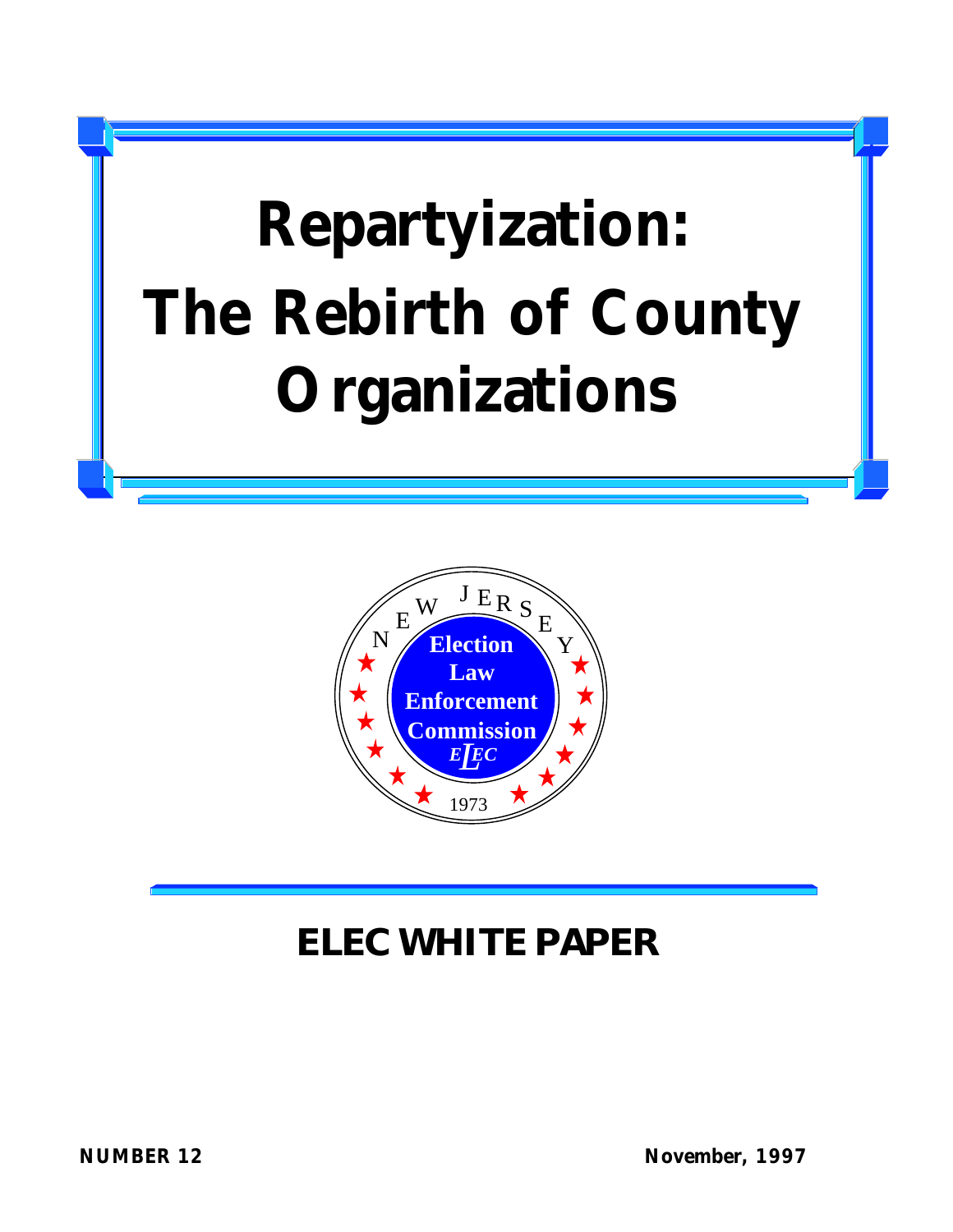

#### *State of New Jersey*

#### **ELECTION LAW ENFORCEMENT COMMISSION**

**RALPH V. MARTIN Chair**

> **DAVID LINETT Vice Chair**

**PAULA A. FRANZESE Commissioner**

**LYNNAN B. WARE Commissioner**

Respond to: P.O. Box 185 Trenton, New Jersey 08625-0185

(609) 292-8700

Website: http://www.state.nj.us/lps/elec/

#### Acknowledgment

White Paper Number 12 is the most recent entry in a highly regarded series that dates back to 1989. The Commission would like to take this opportunity to commend the staff persons who produced this significant study.

Deputy Director Jeffrey M. Brindle authored this report. As with his other work in this series, the narrative and analysis reveals the outstanding efforts of a person who has obtained significant mastery in the field of campaign financing. Indeed, this paper is pathbreaking in its critique of political party committees at the county level. Almost all studies in the field concentrate on the national or state level.

Systems Administrator Carolyn Neiman handled the chore of retrieving data used in this report and assisted in the computer analysis of that data. The Commission's veteran Research Assistant, Steven Kimmelman, provided essential help, while Legal Director Gregory E. Nagy served as a proofreader. Administrative Assistant Elbia Zeppetelli did a marvelous job of word-processing and some very creative design work. Thanks too must go to Pamela Kinsey and Darlene Kozlowski for their data entry work.

The editor of the White Paper Series, Executive Director Frederick M. Herrmann, once again served in that capacity. For further reading about the role of campaign financing in New Jersey's and the country's political systems, the Commission suggests referring to the revised edition of the COGEL Campaign Financing and Lobbying Bibliography compiled by him and published by the Council on Governmental Ethics Laws (COGEL) and ELEC.

**JEFFREY M. BRINDLE Deputy Director**

**GREGORY E. NAGY Legal Director**

**JAMES P. WYSE Counsel**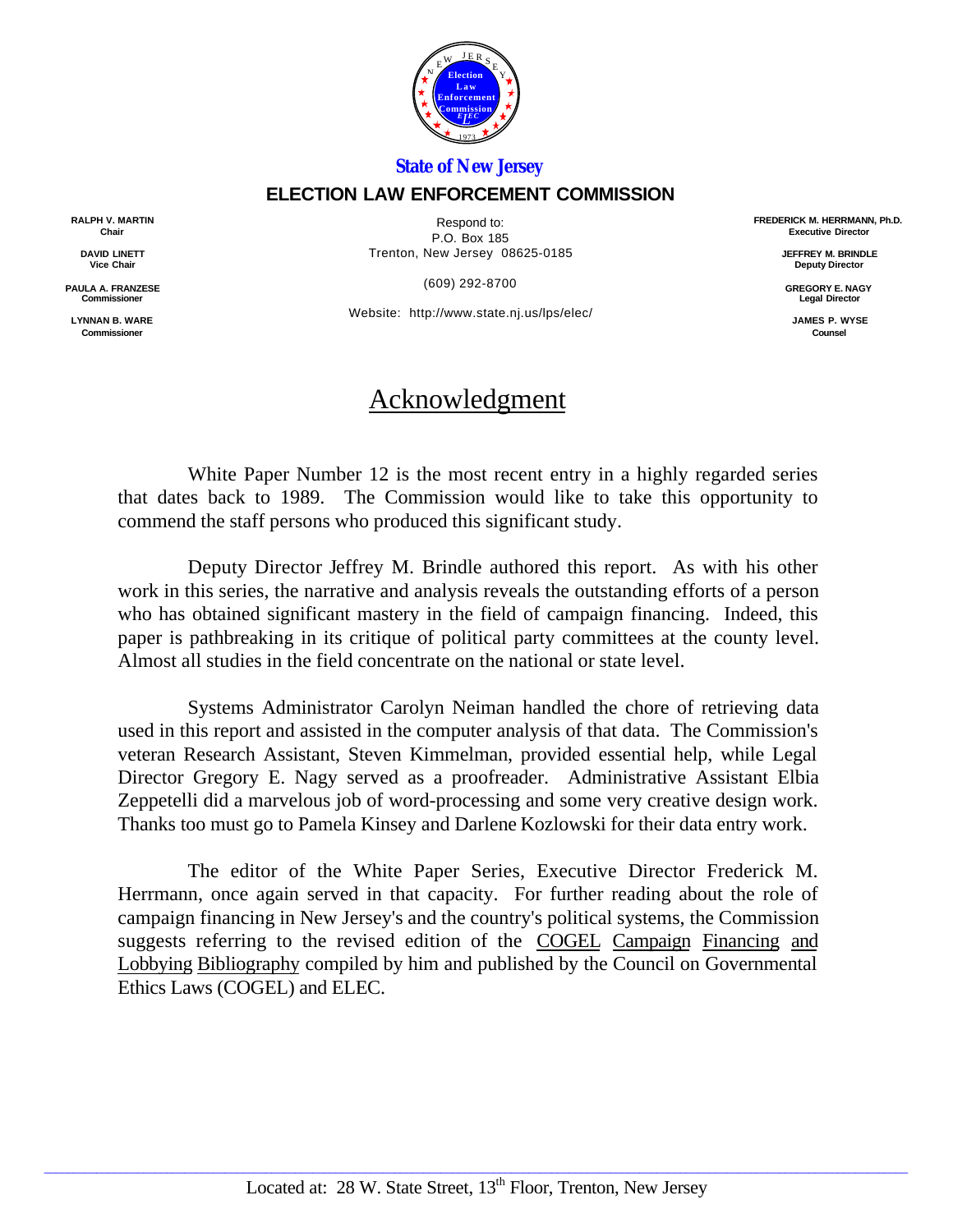### **Repartyization:**

### **The Rebirth of County Organizations**

### **Table of Contents**

**Page No.**

| 1. COUNTY PARTY ORGANIZATIONS: AN HISTORICAL PERSPECTIVE  1 |  |
|-------------------------------------------------------------|--|
|                                                             |  |
|                                                             |  |
|                                                             |  |
|                                                             |  |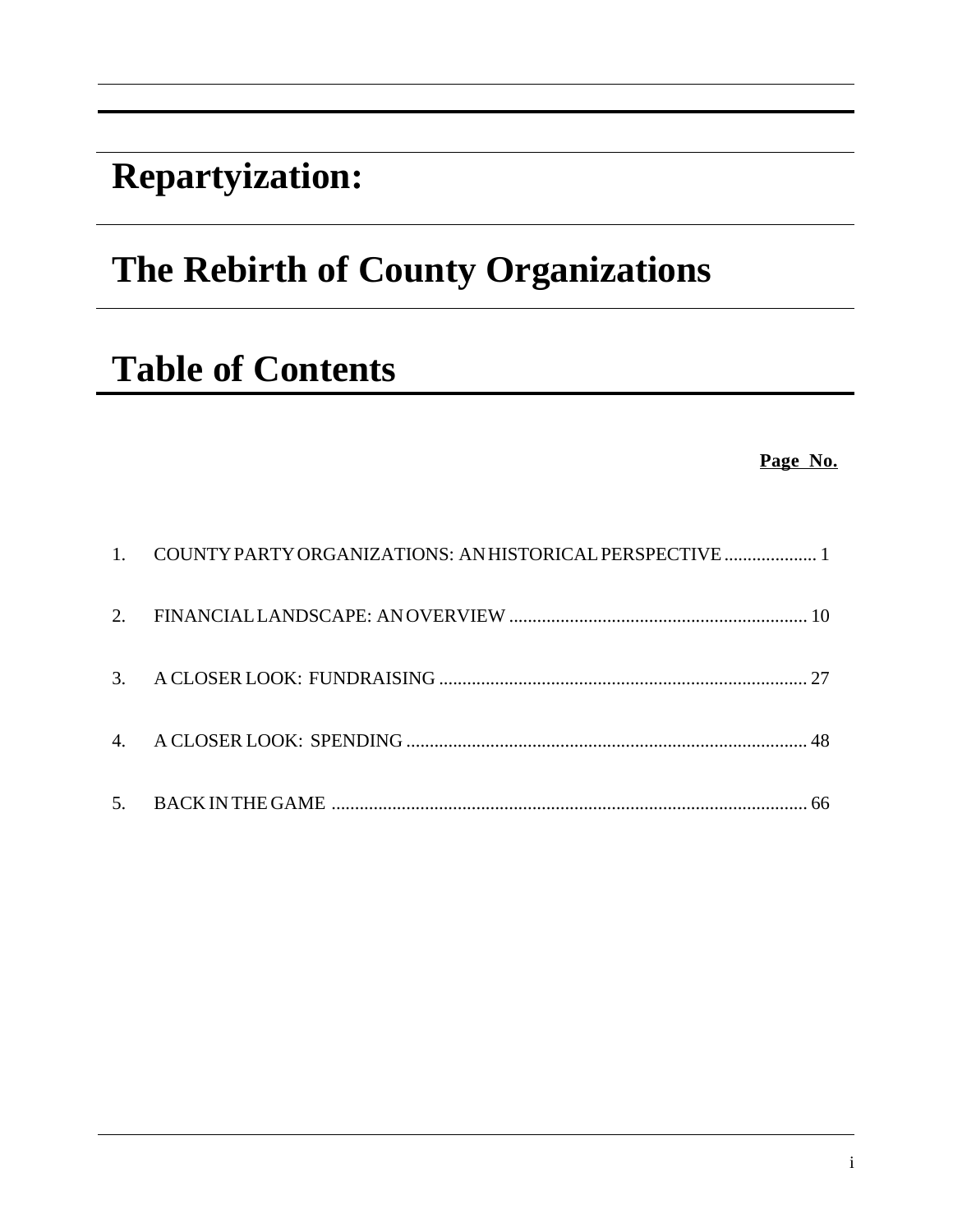#### **Figure No. Page No.**

| 1.  |                                                                  |  |
|-----|------------------------------------------------------------------|--|
| 2.  |                                                                  |  |
| 3.  |                                                                  |  |
| 4.  |                                                                  |  |
| 5.  |                                                                  |  |
| 6.  |                                                                  |  |
| 7.  |                                                                  |  |
| 8.  |                                                                  |  |
| 9.  |                                                                  |  |
| 10. |                                                                  |  |
| 11. |                                                                  |  |
| 12. | Distribution of Sources of Contributions Over Time by Democratic |  |
|     |                                                                  |  |
| 13. | Distribution of Sources of Contributions Over Time by Republican |  |
|     |                                                                  |  |
| 14. |                                                                  |  |
| 15. |                                                                  |  |
| 16. |                                                                  |  |
| 17. |                                                                  |  |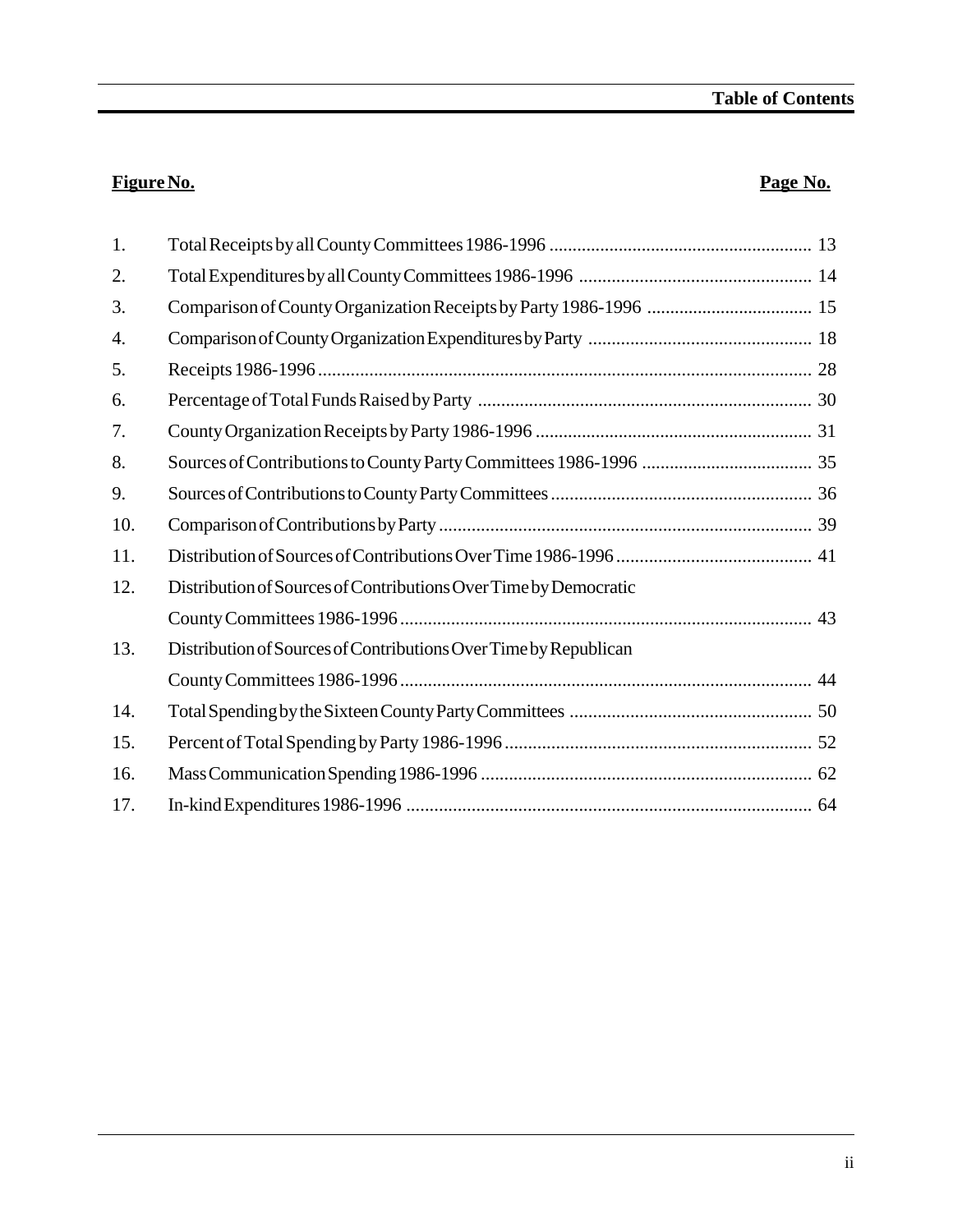#### **Table No. Page No.**

| 1. |                                                                   |  |
|----|-------------------------------------------------------------------|--|
| 2. |                                                                   |  |
| 3. |                                                                   |  |
| 4. |                                                                   |  |
| 5. | Contributors to County Party Committee Third and Fourth           |  |
|    |                                                                   |  |
| 6. | Contributors to Democratic and Republican County Party Committees |  |
|    |                                                                   |  |
| 7. |                                                                   |  |
| 8. |                                                                   |  |
| 9. | Mass Communication Spending by County Party                       |  |
|    |                                                                   |  |
|    |                                                                   |  |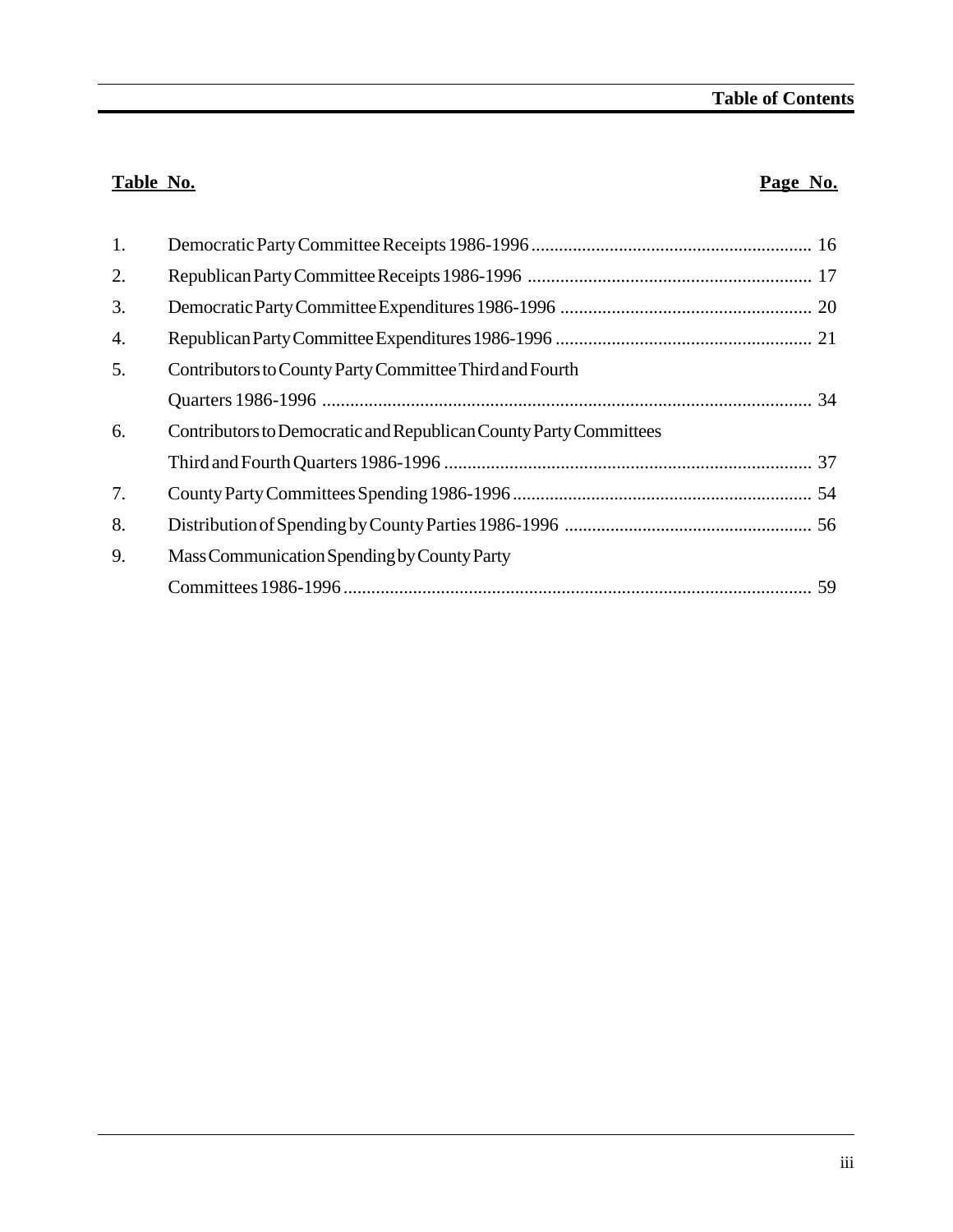### **Chapter 1**

### **County Party Organizations:**

### **An Historical Perspective**



 y the mid-1980's there was general agreement that a once strong party system in New Jersey, dominated by powerful county organizations, had become weak.

Even though the United States Constitution does not mention political parties, because the founding fathers were anxious about the adverse effects of faction, a strong and competitive party system nevertheless emerged fairly quickly in New Jersey.

President George Washington, upon leaving office following his second term, warned against the ill effects of faction in his farewell address to the nation. While James Madison, considered by many the father of the Constitution, accepted the reality of parties, he was not enamored of their existence and sought ways to control them. In The Federalist Papers he writes: "The inference to which we are brought is that the causes of faction cannot be removed and that relief is only to be sought in the means of controlling its effects."**<sup>1</sup>** That "means" is found in the republican form of government established by the Constitution.

*Even though the United States Constitution does not mention political parties, because the founding fathers were anxious about the adverse effects of faction, a strong and competitive party system nevertheless emerged fairly quickly in New Jersey.*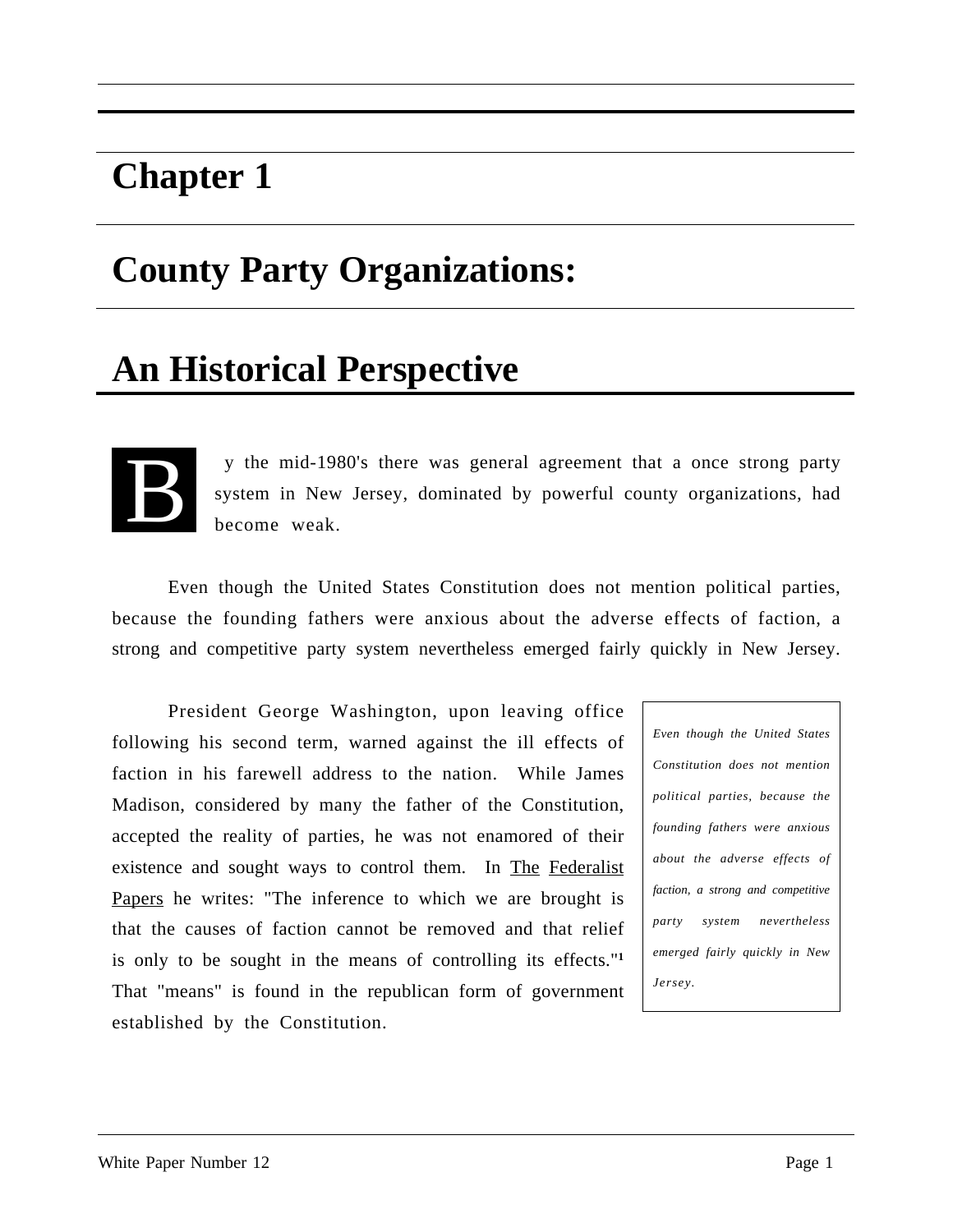Despite the skepticism of the founding fathers, the people of New Jersey soon organized the politics of the State into a political arrangement at the heart of which was the two-party system.

According to Maureen W. Moakly, "the first popular, statewide contests, the Congressional elections of 1789, laid the groundwork for partisan politics. During this election, a group of political leaders from West Jersey (which would evolve into the federalist party) successfully organized a statewide slate of candidates that became known as the 'Junto' ticket. Shortly, thereafter, an opposition party emerged in more industrial Essex County, when a group of prosperous Newark citizens organized the Republican Society (which would evolve into the Democratic - Republican party). By 1800, organized parties dominated the entire electoral process, with thriving local, county, and state organizations established throughout the State."**<sup>2</sup>**

Eventually politics and the party system in New Jersey grew stronger and became structured on the basis of county lines.

The county-based party system in the state is the stuff of legend. Until about thirty years ago, the chairmen of the controlling party dominated the county's political landscape. One party or the other dominated politics in just about all 21 counties in the State, controlling jobs, patronage, nominations, and elections for county and municipal offices. This dominance extended to State politics and government as well, with county leaders having a strong hand in selecting legislative and gubernatorial candidates.

In a strong party system, the party label has a strong appeal for voters. Moreover, the party leadership decides who will be candidates and runs their election campaigns. Further, the party leadership and faithful of the party in power dominate all branches of government. Hudson County's one time boss Frank Hague, and Atlantic County's Hap Farley, are two of the better known county party leaders who were instrumental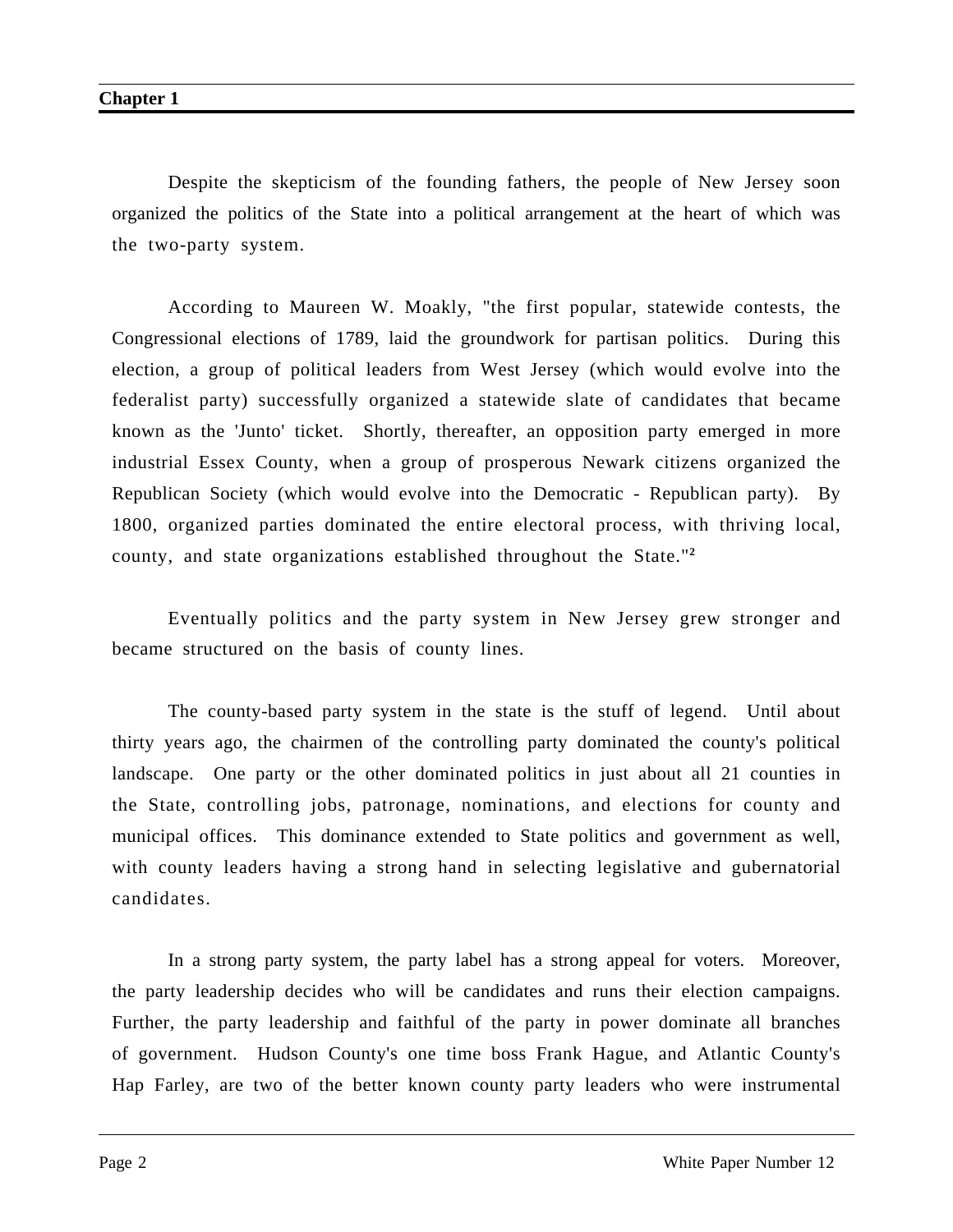in perpetuating such a strong county party system in New Jersey.

Strong county party organizations maintained their paramountcy over politics and government within the counties until the 1960's when several developments converged to alter the power arrangements within the State and weaken county political party organizations. In fact, as time passed, these once powerful party organizations became less and less significant. They were no longer the players they once were.

According to Stephen A. Salmore, two important "social and demographic changes" were important determinants in the weakening of the strong party system in New Jersey. In an article published in The Political State of New Jersey, Salmore wrote:

Suburbanization weakened party organizations in several ways. Democratic city organizations were hurt as their adherents moved to the suburbs. Most former urban residents retained their party affiliations, but did not become part of the local organizations in their new suburban hometowns, which often had at least nominally nonpartisan governments. On the other hand, the increasing numbers of exurbanites weakened what were once largely rural-based Republican county organizations. The net result was an increase in self styled independents and in ticket-splitting.

At the same time, voter turnout fell. The decline had many causes, but it was at least partially related to the reduced impact of party loyalty, which had given more reason to vote, and to greater mobility, which now made it more complicated for voters to register.**<sup>3</sup>**

In addition to suburbanization and decreasing voter turnout, other developments also contributed to the decline in party strength and influence. As Maureen Moakley has noted: "Reapportionment decisions of the late 1960's and early 1970's were an equally critical factor in the decline of county influence."**<sup>4</sup>**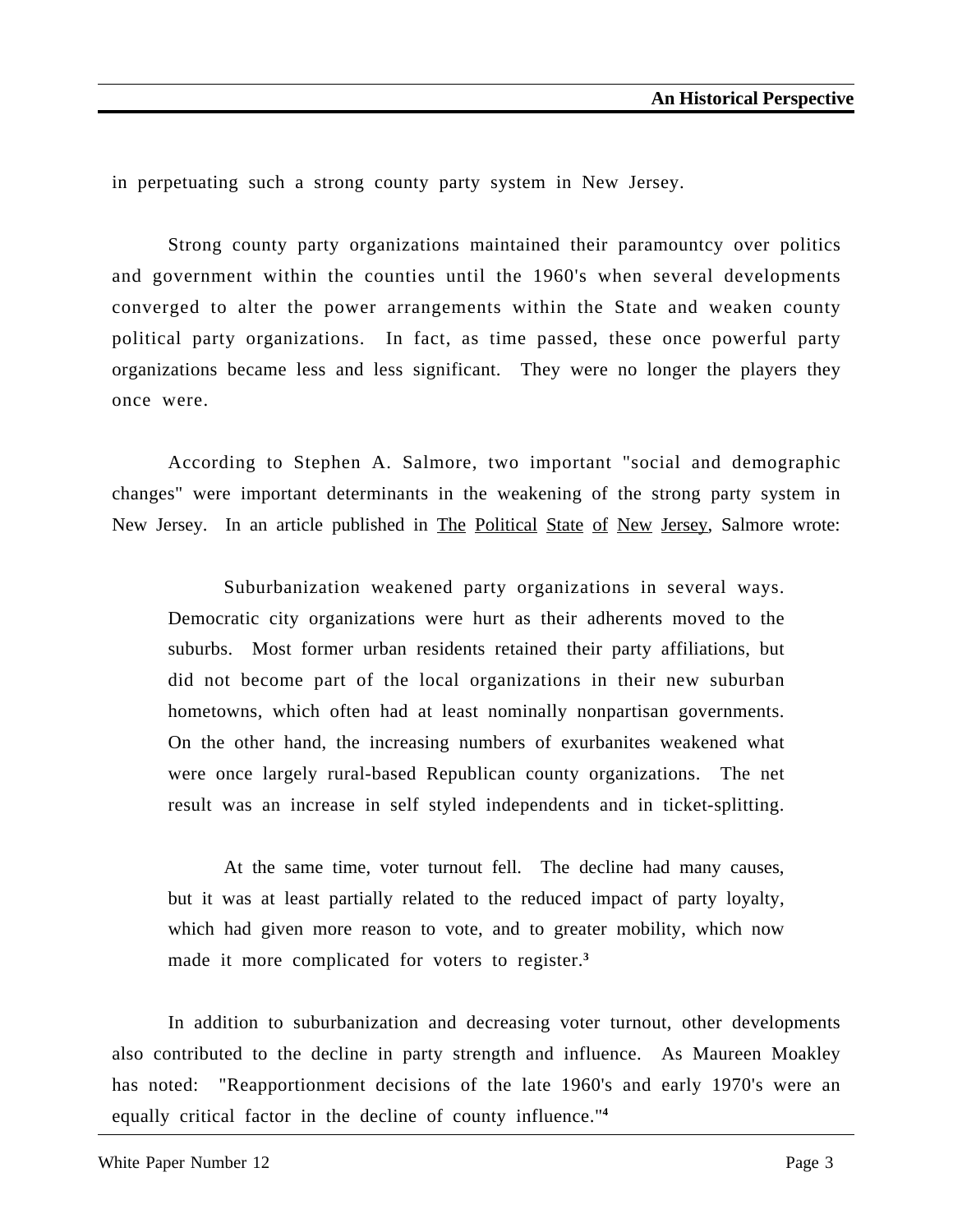Prior to these court decisions, legislative districts were drawn on the basis of county lines. Whereas each county historically was apportioned legislative representation on the basis of population within the county, these court decisions required that legislative districts be drawn on the basis of one-person-one-vote, essentially eliminating county boundaries as the foundation for establishing state legislative districts.<sup>5</sup> The end of a system wherein county lines determined the makeup of representation in the State Legislature contributed substantially to the weakening of the party system in New Jersey.

Other changes in election laws also hastened the erosion of strength in county party organizations. In 1981, the open primary law went into effect, which prevented party organizations throughout the State from officially endorsing candidates in primary elections. As noted above, the ability of party leaders to control the nomination and subsequent election of candidates is a primary source of strength of party organizations. Stripping party leaders of this ability further weakened once powerful county party organizations in the State.

The systematic and steady enfeebling of the county parties led in part to a further decline in their influence. Whereas county party organizations once controlled the campaigns of their candidates because of their financial and volunteer resources, campaigns now became candidate-centered and money-centered while being increasingly run by professionals. Fundraising efforts were undertaken by candidates themselves, with less reliance on the anemic parties, and professional consultants increasingly participated in managing campaigns for Governor and Legislature, eventually filtering down to the county and local levels.

As the party system weakened and money and the high technology it bought for media and polling became more important with volunteers becoming much less important, political action committees (PACs) proliferated. These PACs, providing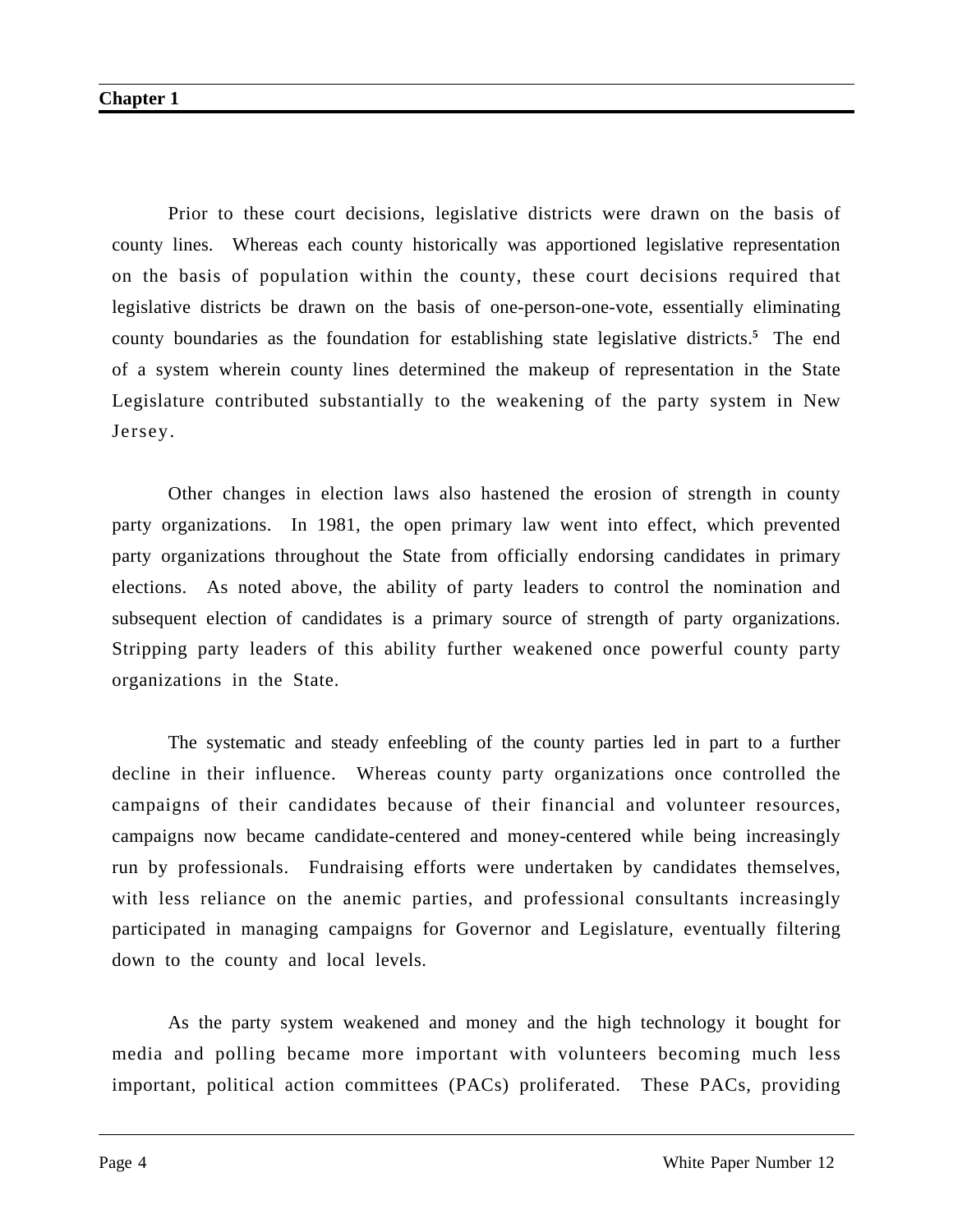substantial sums of money to candidates, gained in influence at the expense of the parties.

Finally, the introduction of gubernatorial public financing in 1977 in response to the Watergate scandal, which in part resulted from a candidate-centered presidential campaign detached from the national party, further eroded county party influence in New Jersey. As Maureen Moakly said, "public financing of gubernatorial primaries and elections, instituted in 1977, and changing campaign techniques, relegated the county party to a minor role in the statewide political process."<sup>6</sup> No longer controlling the funds, county party influence over gubernatorial campaigns waned.

The decline in participation and effectiveness of county party organizations hit its lowest point in the mid to late 1980's. As will be demonstrated in this study, county party organizations by that time had minimal involvement in local and statewide campaigns. This situation, however, began to change in the 1990's, with county party organizations becoming much more involved in the campaign process. Court decisions and statutory reform served as catalysts for the reemergence of county party organizations onto the electoral stage. This reemergence phenomenon will be called repartyization.

On February 22, 1989, the United States Supreme Court made a landmark decision that would impact the role of party organizations in New Jersey. In that case, in which the San Francisco County Democratic Central Committee challenged a California law banning primary endorsements by parties, the Supreme Court decided that the prohibition was unconstitutional.

The decision held that a ban on primary endorsements violated the First and Fourteenth Amendments, and that restrictions on the organization and makeup of political parties was unconstitutional.**<sup>7</sup>**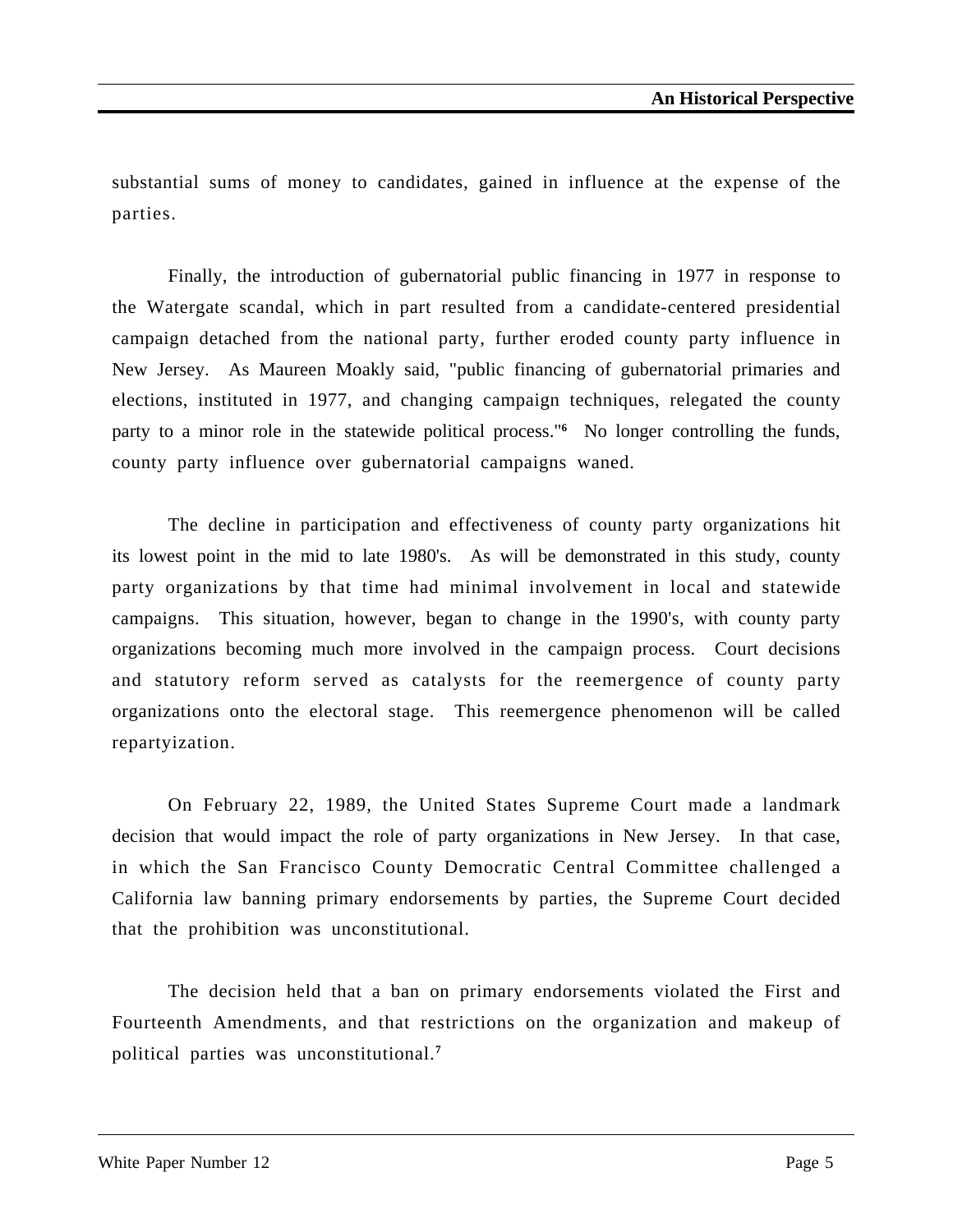Subsequent to this decision, a determination by the New Jersey Superior Court determined that this United States Supreme Court decision was indeed applicable to New Jersey. Effectively, the 1981 open primary law, with its ban on primary endorsements by parties, was deemed unconstitutional. This ruling strengthened political parties by putting them directly back into the nomination process.

Another major change in the political dynamic resulted from the reform of the state's campaign finance laws in 1993. For the first time, nongubernatorial candidates were subjected to limits on contributions. Contribution limitations had applied to campaigns for governor since the inception of the gubernatorial public financing program in 1977. Moreover, nongubernatorial candidates, once unlimited in the number of fundraising committees they could control, now were restricted to one candidate committee and/or joint candidates committee. While contribution limits were broad in scope, involving all players in the electoral game, they were much more restrictive with regard to candidates than with regard to the parties. In other words, the law contained built-in advantages for the political parties, both in terms of what they could receive and in terms of what they could contribute. Whereas candidates could receive \$1,500 per election from individuals, corporations, and unions, and \$5,000 per election from PACs, the state and county party committees could receive up to \$25,000 per year from any of these contributors. Each of these limits have now been adjusted upward pursuant to law. What is more, these party committees are unlimited in the amount of money they can contribute to candidates or spend on their behalf. Finally, federal law permits these committees to establish federal accounts. Contributors, in addition to the contributions they can make to the state accounts, are also able to give additional amounts to the federal accounts. The National Party Committees have also been known to use the county committees as conduits for their funding for the purpose of helping their federal candidates. Obviously, these reforms have resulted in a county party system that is stronger than at any time in recent years.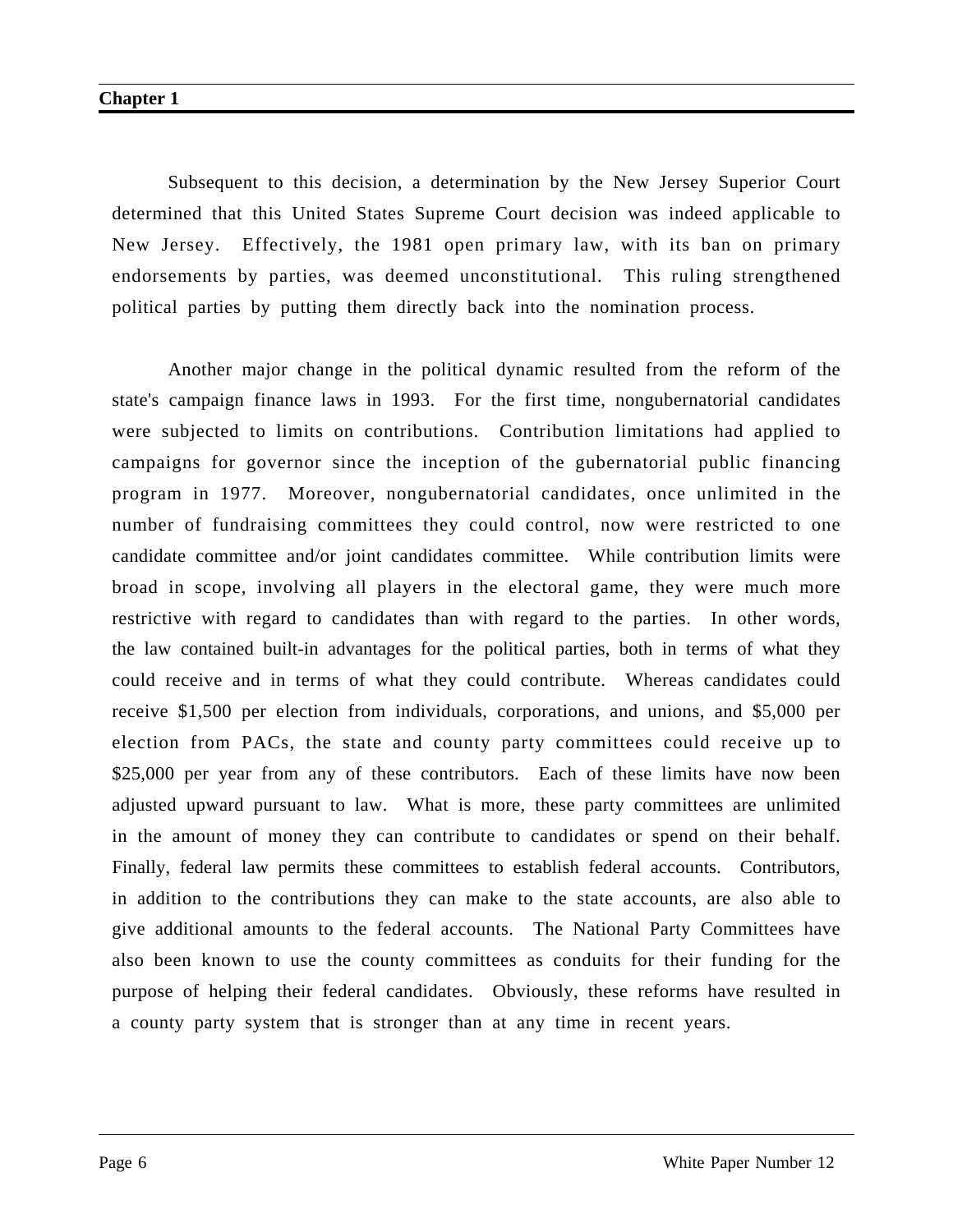The strengthened position of the county party organizations and their perceived new found influence, even at the gubernatorial level, was made apparent in the proposal by Democratic State Chairman Thomas Byrne in the spring of 1997. Mr. Byrne's proposal called for potential gubernatorial candidates to come before a screening committee of leading Democrats for the purpose of forming a party consensus as to whom the Democratic nominee for governor should be. According to the proposal, if one candidate received the support of 65 percent of the county leaders, all county organizations would agree to endorse that candidate. This proposal, while criticized by some and not receiving enthusiastic support from the perspective candidates, did receive the backing of the 21 Democratic county chairmen. This proposal, designed to give the county leaders more say in the nominating process, indicated that county party organizations were again perceived to be important players in the electoral process. Moreover, in backing this proposal, the county leaders had shown that they perceived themselves to be the leaders of party organizations that were growing in influence.

A recent decision by the United States Supreme Court in Colorado Republican Federal Campaign Committee v. FEC may also impact favorably the party organizations in New Jersey.**<sup>8</sup>** The Supreme Court said that the Colorado Committee could make independent expenditures in primary elections. Thus, it may spend unlimited amounts of money in ways that benefit certain candidates. In the end, this decision may ultimately redound to the benefit of the parties in New Jersey vis-a-vis gubernatorial campaigns.

While the Election Law Enforcement Commission maintains that the State's gubernatorial public financing law regulates how much money party committees can contribute to or spend on behalf of gubernatorial candidates, it is yet unclear how this decision that parties can make independent expenditures in primary elections will affect the operations of county party committees. Certainly the county party organizational strength proved to be central to the outcome of the Democratic gubernatorial primary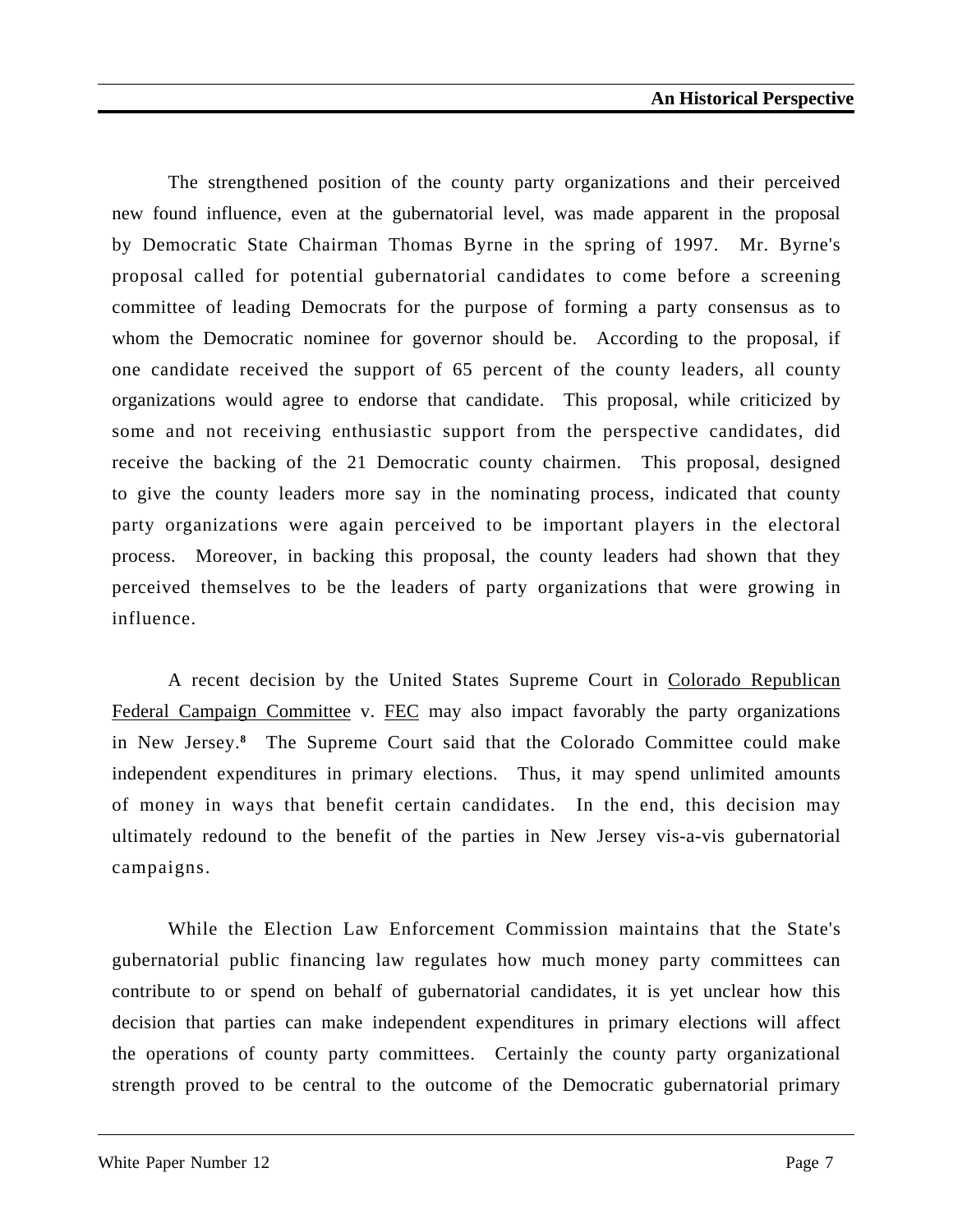in 1997. County committees may prove to be even more influential in the future if ultimately they are judged to be independent of the candidate campaigns and able to spend unlimited amounts of money on behalf of certain candidates.

This study will examine the role of the county party organizations in the electoral process in New Jersey. In doing so, the study will focus on party financial activity beginning in 1986 and ending in 1996. It is the contention of this work that the county party organizations, once power brokers, only to become poor relations in the mid-1980's, are again emerging as strong players on the electoral stage. In a word, a repartyization process is ongoing in New Jersey with the county party organizations a central part of this process.

The study, in Chapter 2, provides an overview of financial activity by the county party organizations in all 21 counties between 1986 and 1996. In Chapters 3 and 4 it analyzes, in depth, the activities of county committees in eight of New Jersey's 21 counties. This indepth analysis includes three Democratic controlled counties, three Republican dominated counties, and two competitive counties. The counties were classified in this manner by examining election results in county elections between 1986 and 1996. The indepth study also sought to select counties that represented the various regions of the state, north, south, and central. Hudson, Middlesex, and Camden counties have been selected as representatives of Democratic controlled counties. The Republican counties are Bergen, Somerset, and Atlantic and the competitive counties are Passaic and Mercer. The organizations in these counties also evidenced considerable financial activity.

It is the goal of this study to demonstrate that repartyization is now a driving force behind New Jersey politics and elections and, in particular, that county party organizations for a time weakened, and perhaps inconsequential to the electoral process, have again become a prominent player in that process, though perhaps in a different form, and for different reasons, than was traditionally the case.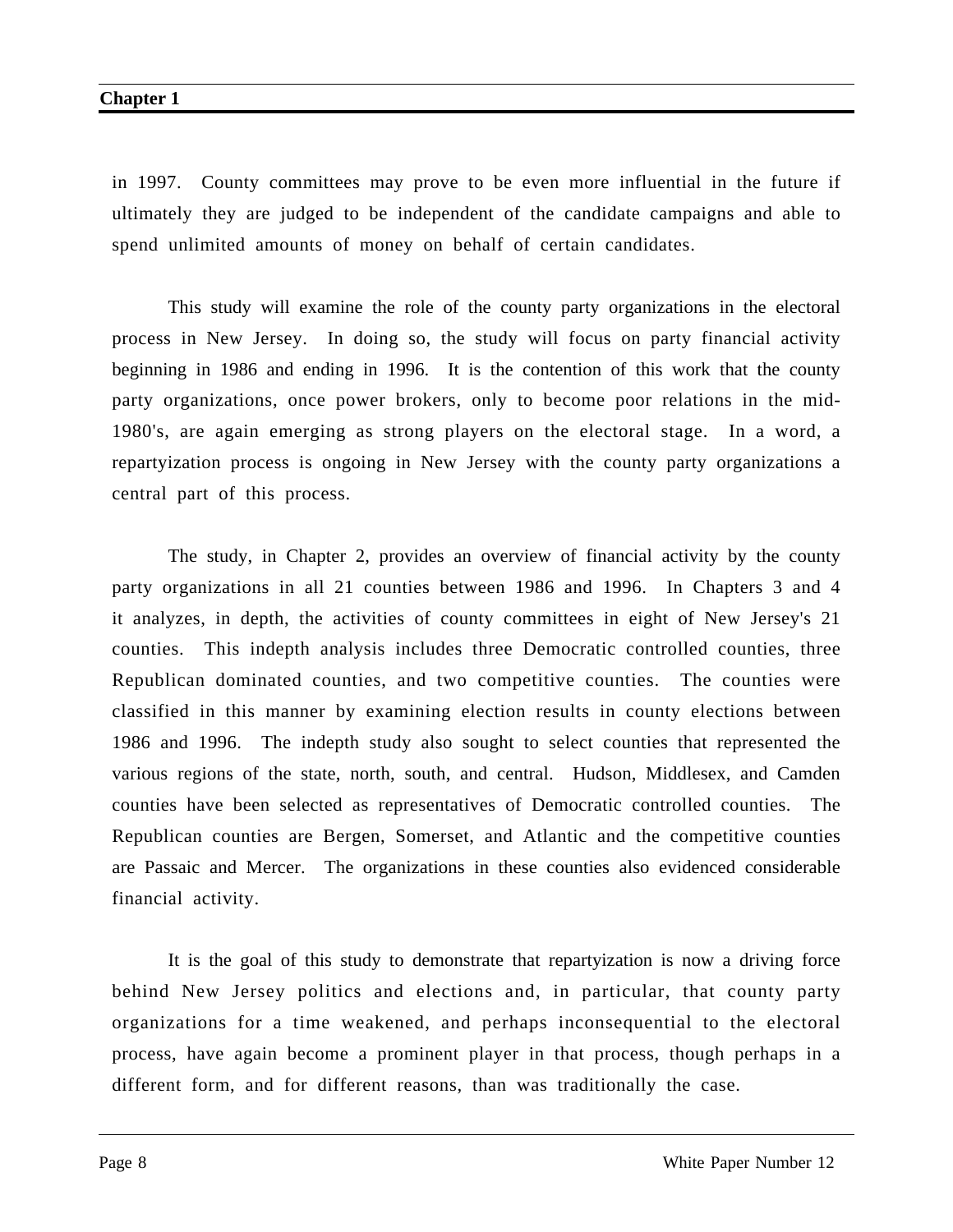# **NOTES**

- 1. James Madison, The Federalist Papers (No. 10), 1787.
- 2. Maureen W. Moakley, "Political Parties," in The Political State of New Jersey, Edited by Gerald M. Pomper (New Brunswick: Rutgers University Press, 1986), p. 46.
- 3 . Stephen A. Salmore, "Voting, Elections, and Campaigns," in The Political State of New Jersey, Edited by Gerald M. Pomper (New Brunswick: Rutgers University Perss, 1986), p. 69.
- 4 . Moakley, p. 50.
- 5. See Frederick M. Herrmann, The Effects of New Jersey Case Law on Legislative and Congressional Redistricting, (Trenton: Office of Legislative Services, 1982).
- 6 . Moakley, p. 51.
- 7. See Eu v. San Francisco County Democratic Central Committee, 489 U.S. 214, 109 S.Ct. 1013, 103 L.Ed 2d 271 (1989).
- 8. See Colorado Republican Federal Campaign Committee v. FEC, U.S.  $\Box$ 116 S.G. 2309 (1996).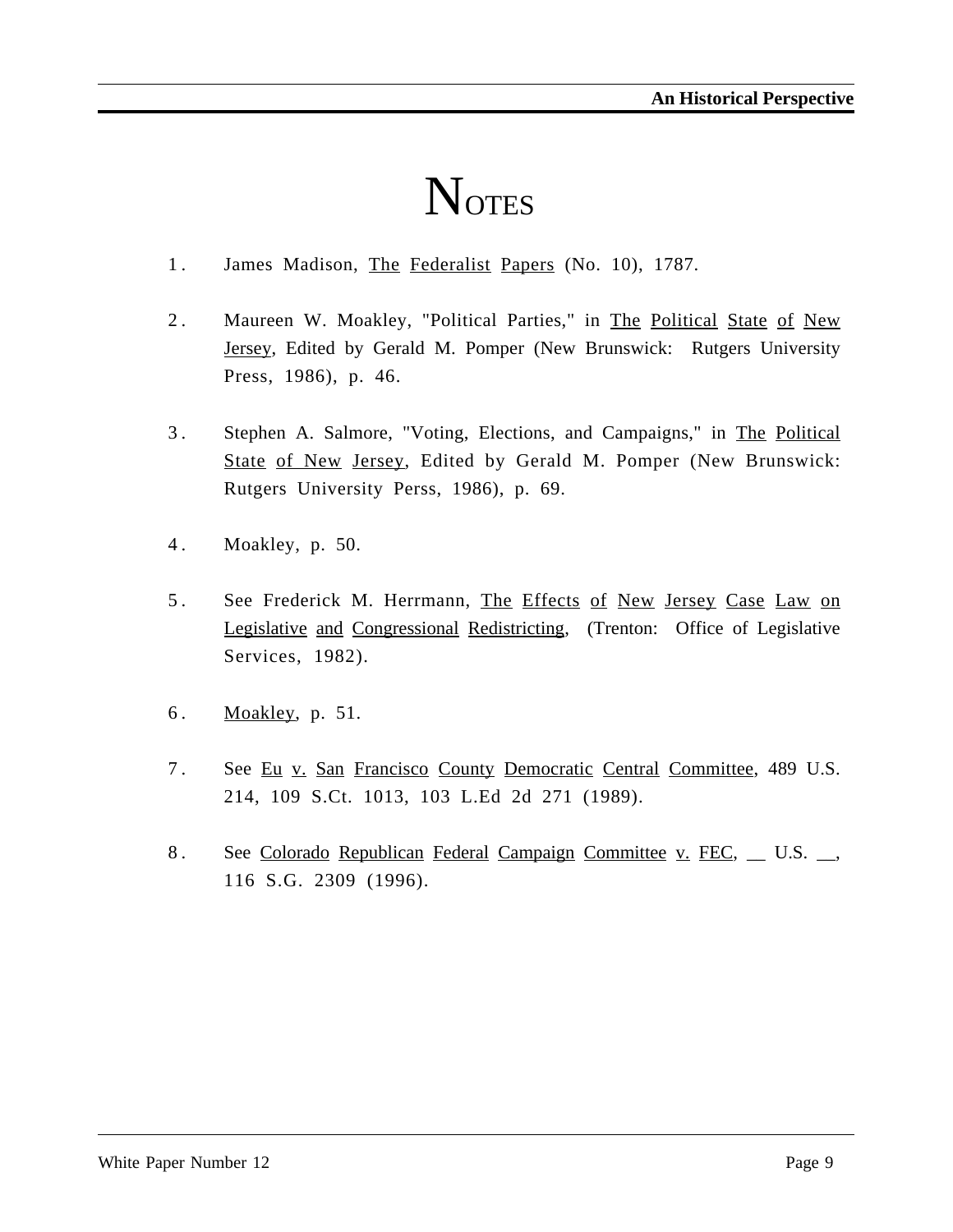### **Chapter 2**

### **Financial Landscape:**

### **An Overview**

**T**

hough historically dominant in local and state politics, New Jersey's county party organizations had come to play a relatively minor role in electoral politics by the 1980's. Beginning in the 1960's,

apportionment decisions by the courts, statutory changes, suburbanization, lower voter turnout, a lessening of partisan identification by voters, and the increasing role of state government in public policy, in particular in providing funding to localities, all conspired to force county party committees into a secondary role in the campaign process, which became characterized by candidate centered campaigns. Writing in 1986 Stephen A. Salmore said:

*Though historically dominant in local and state politics, New Jersey's county party organizations had come to play a relatively minor role in electoral politics by the 1980's.*

The continued decline in the strength of the parties in New Jersey can best be seen in their complete loss of control of the nominating process for both governor and senator. Contested primaries have become the role for both parties and the number of serious contestants in primaries has mushroomed. The nomination of Brendan Byrne in 1973, represented the last time that county party leaders were able to unite on a candidate and enforce that choice in primary elections. **<sup>1</sup>**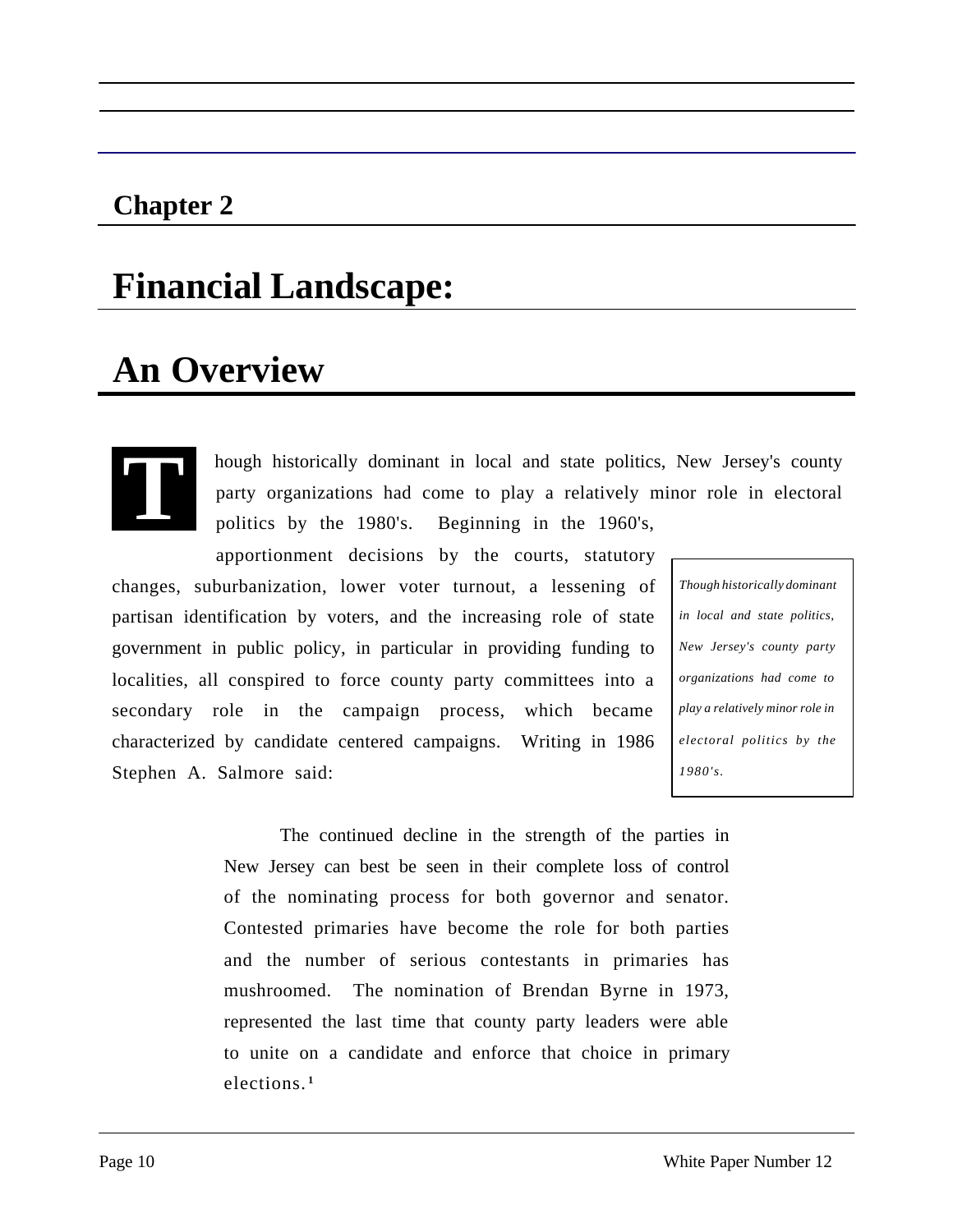In Chapter 1, it was suggested that county party organizations reached their lowest point in the mid-1980's. With candidate-centered campaigns the norm and with no control over the nominating process, the county party organizations demonstrated minimal, if any, involvement in the campaigns of their candidates.

County party organizations were recognized in the statute as legally constituted political organizations. As described in State Parties and Legislative Leadership Committees: An Analysis 1994-1995, "Title 19, Elections, sets forth standards for the establishment of political parties and provides general guidelines in terms of their powers, the organization of political parties, and their membership. It also sets forth disclosure requirements under the Campaign Act as well as other restrictions, including contribution limitations on contributions to political parties."**<sup>2</sup>**

County party committees are made up of the county committeemen and women from municipal party committees throughout the respective counties. The statute holds that these committee people are to be elected at the primary election. By law, the committee is to meet to reorganize on the Tuesday following primary election day. The committee then elects a county chair and vice chair. In addition, the county committees may adopt and amend a constitution or bylaws.

Even though county party committees are legally constituted organizations, they had been growing more and more irrelevant as time passed. In practice, as the decade of the 1980's entered its midpoint there was no clear and definite role for them in campaigns. At most, they were secondary to the campaigns of those candidates bearing the party label. They could not nominate, endorse, nor provide the organization line in the primary to any candidates. Moreover, they were not raising truly significant amounts of money and their volunteer base was shrinking. So was their influence.

Matters began to change, however, as the 1990's approached. In fact, these county organizations are experiencing a significant comeback as the result of the most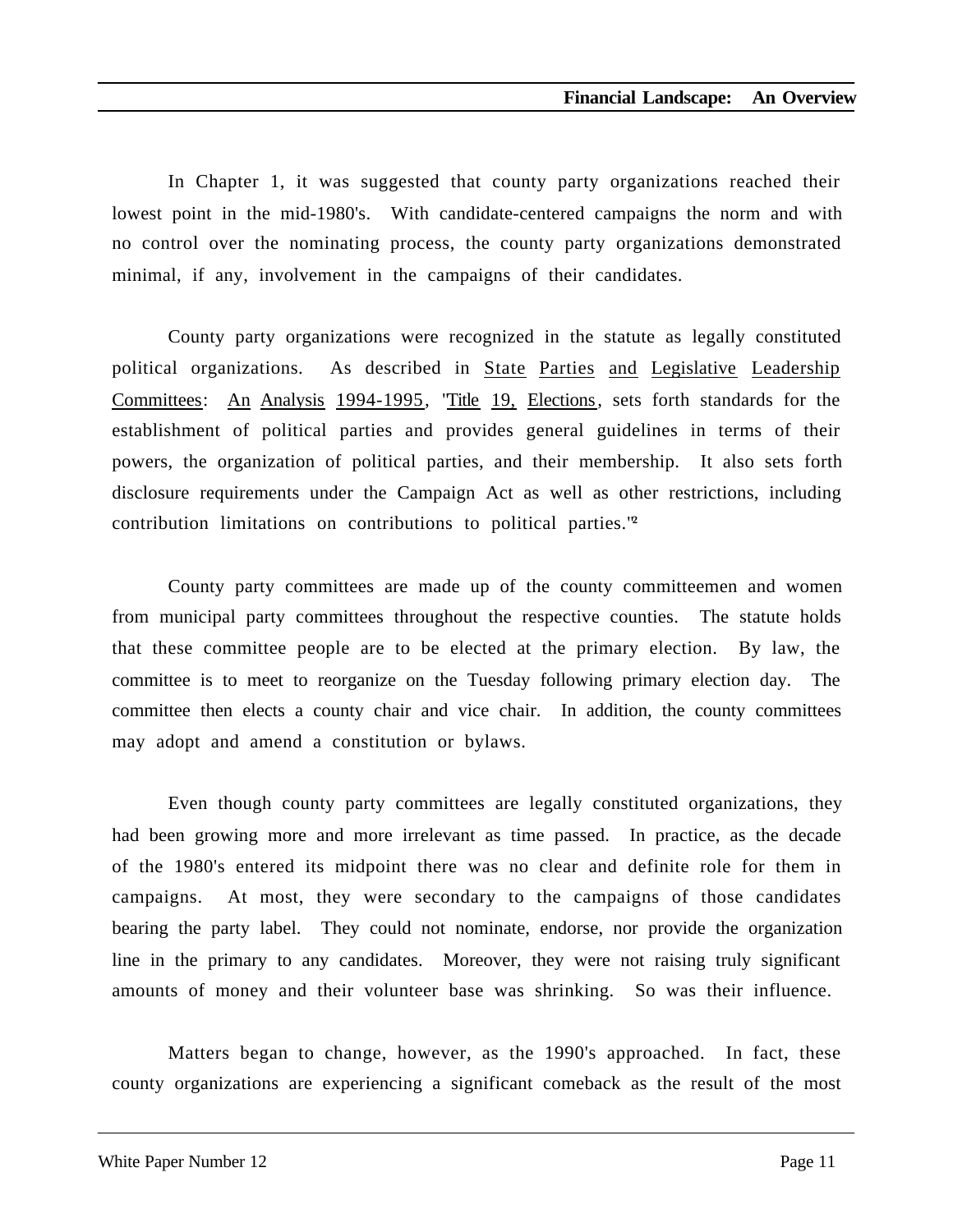recent court decisions and statutory reforms noted in Chapter 1. Ironically, the first of the recent court decisions to at least tangentially recognized the importance of political parties occurred in 1985, when county party organizations were at their lowest point. In Friends of Governor Tom Kean vs. ELEC, the New Jersey Supreme Court described the parties as intrinsic to the process.<sup>3</sup> The decision stressed the importance of lowerlevel candidates being able to associate themselves with their gubernatorial candidate under the party label without affecting the gubernatorial candidate's expenditure limit. In its decision, the Court invalidated a Commission regulation that required gubernatorial candidates to allocate against their expenditure limits a proportionate cost of advertising whenever local parties or candidates mentioned their gubernatorial candidate in their advertisements.

While in hind sight the Kean case might have been an early signal as to where court decisions were heading, the real turning point came with the United States Supreme Court's Eu decision, which was followed by the Campaign Finance Reform Law enacted in New Jersey in 1993. These two events were the true catalysts for repartyization of New Jersey electoral politics, in particular at the county level.

There is perhaps no better gauge of the fortunes of county party committees than the trend evidenced in their financial activity over the past decade. As shown in Figure 1, county party committees experienced tremendous growth in fundraising activity between 1986 and 1996. Total receipts for these committees increased by 370 percent, from \$2 million in 1986 to \$9.4 million ten years later.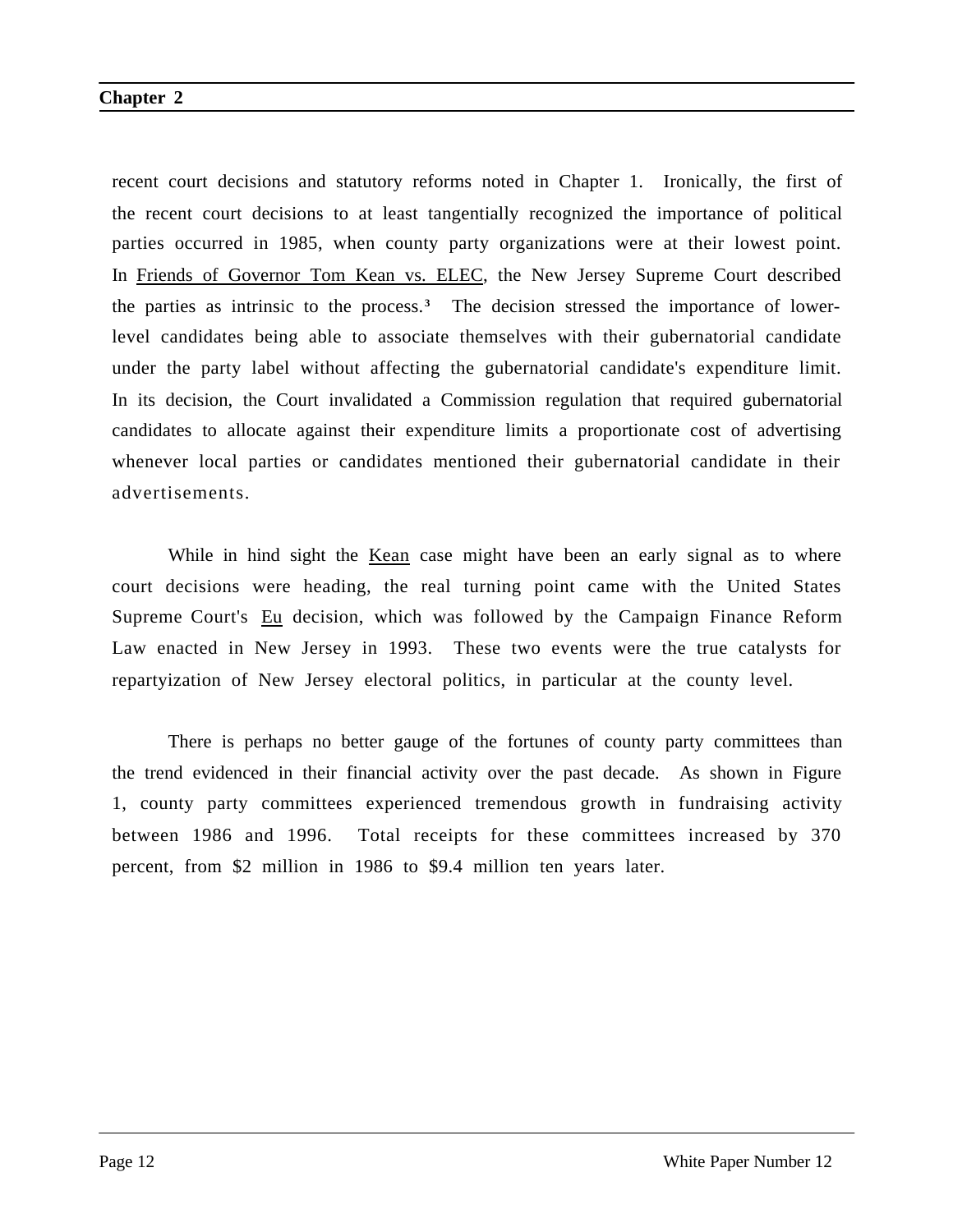

**Figure 1 Total Receipts by all County Committees 1986-1996**

Source Data: New Jersey Election Law Enforcement Commission

Similarly, Figure 2 indicates that expenditure activity followed the same pattern. County party organizations evidenced a 265 percent increase in spending from \$2.3 million in 1986 to 8.4 million in 1996.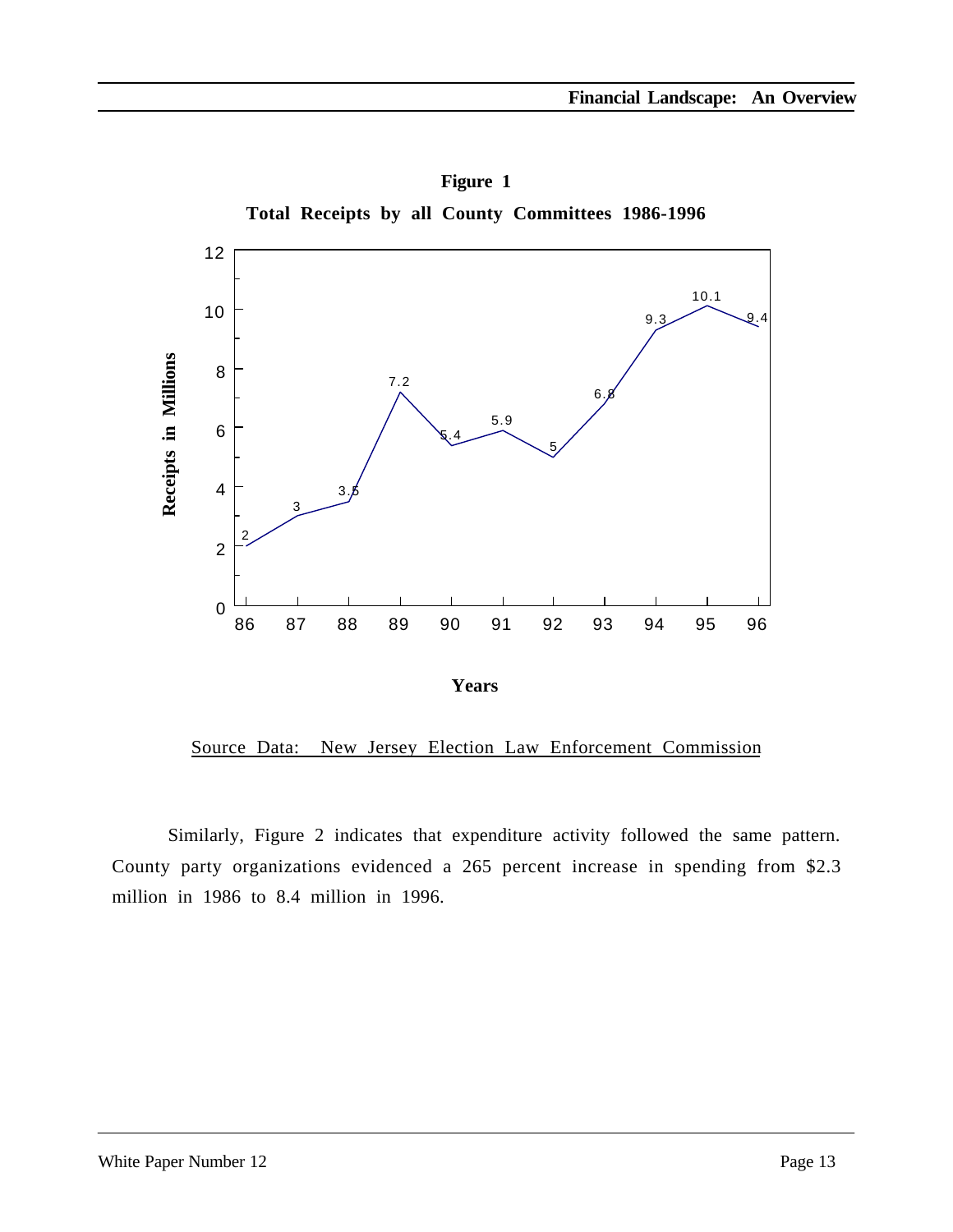

**Figure 2**

Source Data: New Jersey Election Law Enforcement Commission

While both Republican and Democratic county party committees underwent a period of significant growth in financial activity during this time, Figure 3 demonstrates that the 21 Republican county organizations raised the most money between 1986 and 1996. The GOP committees reported raising \$1.3 million in 1986 and \$5 million in 1996, for an increase of 285 percent. The 21 Democratic county committees, on the other hand, raised approximately \$800,000 in 1986 and \$4.4 million in 1996, an increase of 450 percent.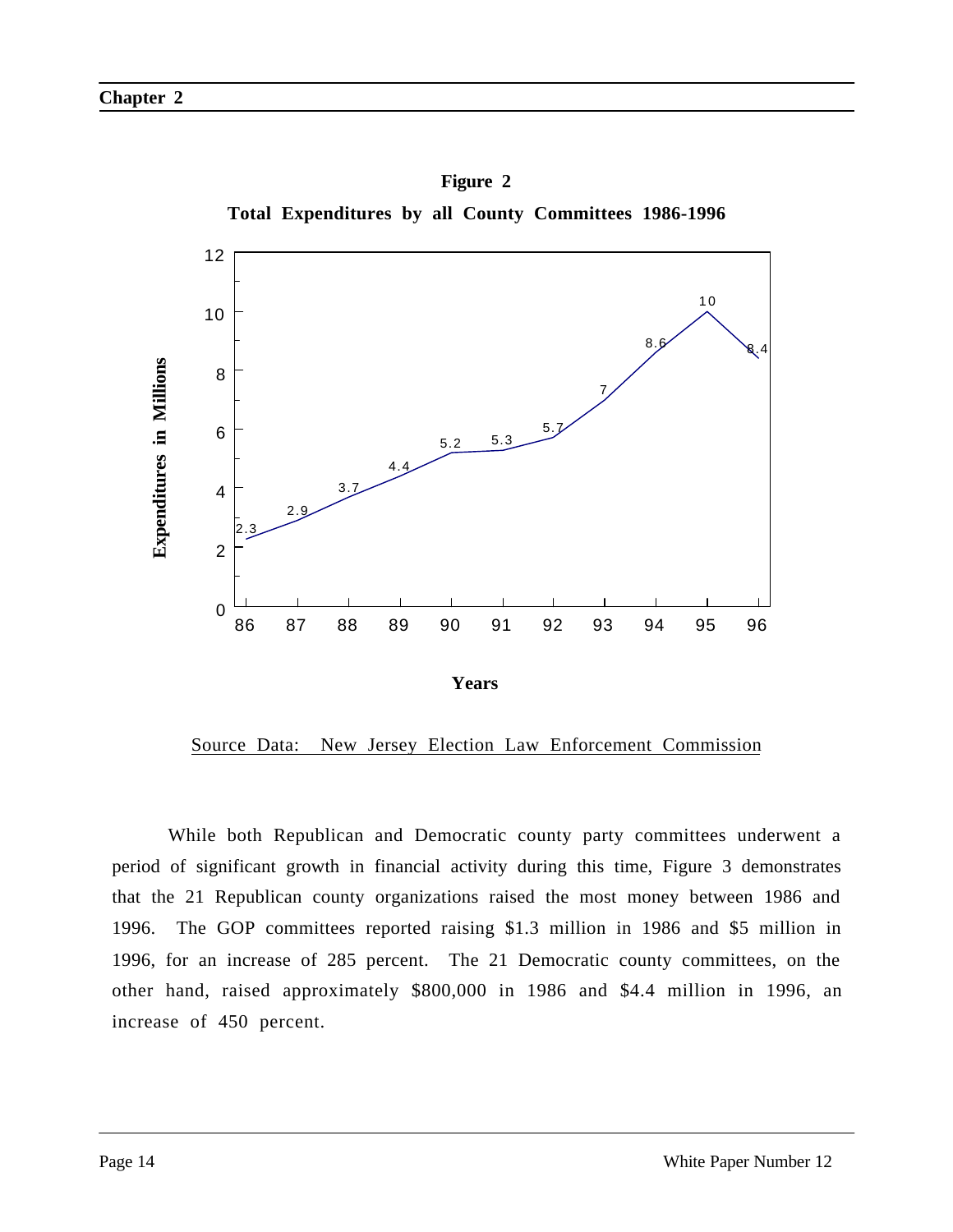**Figure 3 Comparison of County Organization Receipts by Party 1986-1996**



Source Data: New Jersey Election Law Enforcement Commission

Though the Republican committees had more money to work with during these years, the data indicate that the Democratic county committees actually intensified their fundraising at a greater rate during this period. Among the Democratic county party committees, Camden, Hudson, and Middlesex contributed substantially to the increased fundraising activity, while responsibility for the boost in GOP numbers was more widespread. If any GOP party committees standout, they are the ones in Mercer and Hudson counties. Tables 1 and 2 depict the fundraising activity within each county by 42 Democratic and Republican county party committees.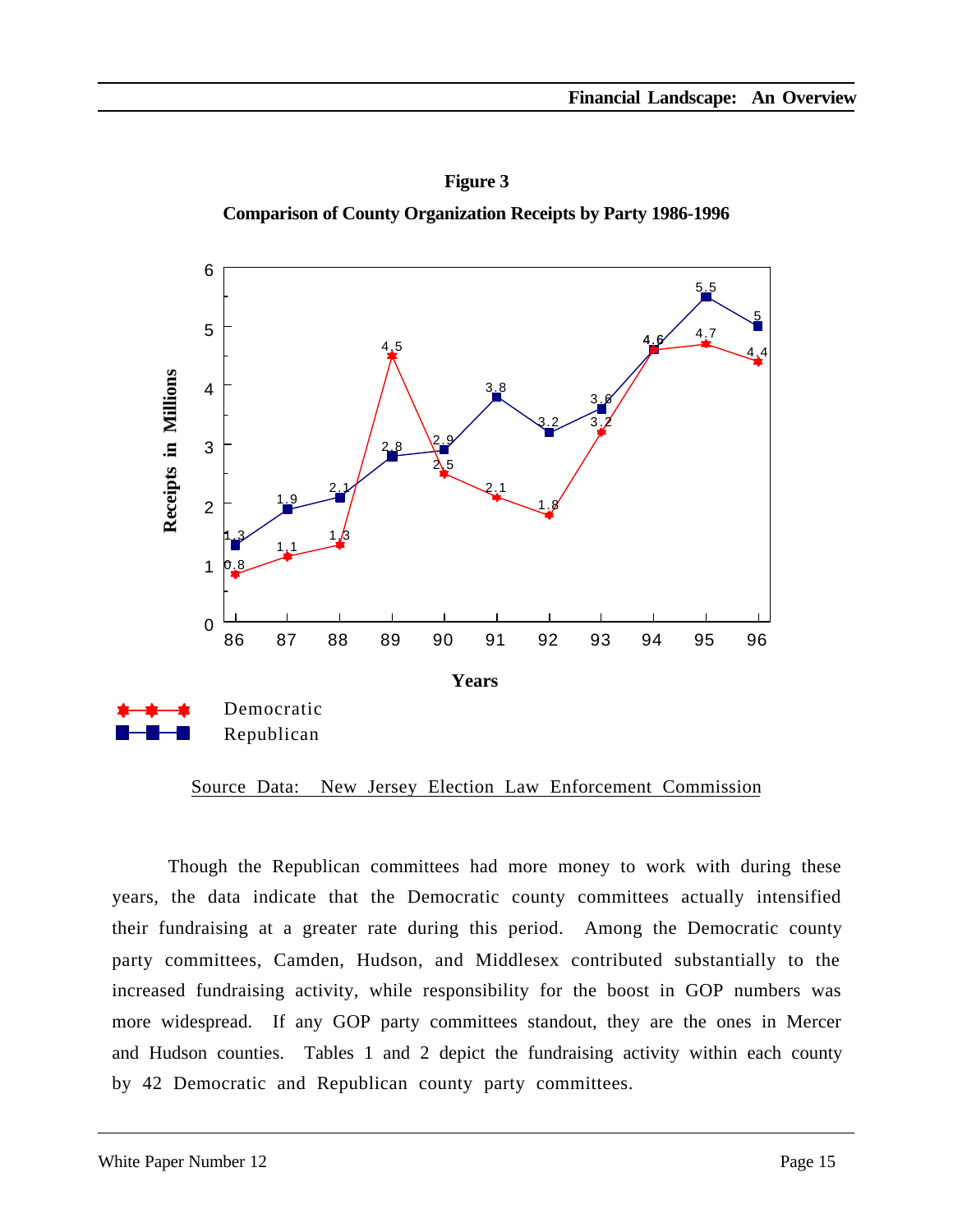|                   | Democratic Party Committee Receipts 1986-1996 |                  |           |           |           |              |                |                |                |           |           |               |
|-------------------|-----------------------------------------------|------------------|-----------|-----------|-----------|--------------|----------------|----------------|----------------|-----------|-----------|---------------|
| <b>COUNTY</b>     | 1986                                          | 1987             | 1988      | 1989      | 1990      | 1991         | 1992           | 1993           | 1994           | 1995      | 1996      | <b>Totals</b> |
| Atlantic          | 70,375                                        | 90,370           | 34,370    | 165,417   | 132,827   | 72,030       | 9,898          | 228,833        | 140,835        | 90,754    | 27,720    | 1,063,429     |
| Bergen            | 28,530                                        | 44,009           | 65,116    | 45,482    | 40,499    | 118,724      | 183,726        | 193,504        | 162,106        | 134,346   | 118,508   | 1,134,550     |
| Burlington        | 13,810                                        | 37,894           | 18,954    | 7,920     | 8,365     | 5,750        | 14,343         | 21,454         | 225,303        | 205,176   | 26,423    | 585,392       |
| Camden            | 54,319                                        | 63,259           | 108,334   | 83,415    | 80,177    | 161,939      | 203,837        | 1,087,262      | 1,666,256      | 1,411,434 | 804,950   | 5,725,182     |
| Cape May          | 21,943                                        | 9,955            | 20,884    | 25,224    | 230,855   | 206,185      | 22,592         | 19,810         | 68,237         | 18,366    | 7,737     | 651,788       |
| Cumberland        | 46,141                                        | 80,019           | 86,799    | 75,385    | 488,168   | 68,906       | 88,858         | 46,048         | 91,945         | 8,000     | 3,200     | 1,083,469     |
| Essex             | 171,739                                       | 330,665          | 393,011   | 2,816,722 | 687,277   | 226,652      | 398,608        | 514,765        | 349,218        | 338,965   | 499,002   | 6,726,624     |
| Gloucester        | 72,585                                        | 44,385           | 29,077    | 59,069    | 55,223    | 60,932       | 76,156         | 220,940        | 183,778        | 310,395   | 357,054   | 1,469,594     |
| Hudson            | 9,612                                         | $\overline{0}$   | 24        | 394,633   | 29,454    | $\mathbf{0}$ | $\overline{0}$ | $\overline{0}$ | $\mathbf{0}$   | 804,358   | 639,657   | 1,877,738     |
| Hunterdon         | 7,214                                         | 2,845            | 2,170     | 16,434    | 15,178    | 9,632        | 4,765          | 5,101          | 5,798          | 9,159     | 7,569     | 85,865        |
| Mercer            | 17,529                                        | 86,806           | 90,693    | 118,969   | 123,100   | 56,286       | 35,365         | 53,266         | 557,685        | 40,693    | 107,675   | 1,288,067     |
| Middlesex         | 67,155                                        | 102,724          | 127,186   | 144,327   | 120,900   | 538,811      | 327,722        | 270,073        | 757,664        | 882,603   | 1,082,867 | 4,422,032     |
| Monmouth          | 32,350                                        | $\boldsymbol{0}$ | 106,307   | 87,583    | 112,550   | 160,144      | 109,165        | 127,048        | 132,073        | 84,448    | 165,841   | 1,117,509     |
| Morris            | 1,730                                         | 24,320           | 24,120    | 61,218    | 40,439    | 76,495       | 48,341         | 43,278         | 34,413         | 32,298    | 88,369    | 475,021       |
| Ocean             | 13,625                                        | 414              | 6,847     | 19,160    | 80,035    | 12,569       | 18,164         | 8,545          | $\overline{0}$ | 31,676    | 44,761    | 235,796       |
| Passaic           | 86,408                                        | 44,723           | 84,794    | 90,504    | 48,524    | 133,621      | 67,532         | 71,602         | 55,259         | 58,353    | 30,497    | 771,817       |
| Salem             | 14                                            | 23,291           | 29,706    | 30,572    | 54,842    | 42,557       | 31,948         | 66,473         | 29,003         | 19,199    | 31,404    | 359,009       |
| Somerset          | 14,699                                        | 22,516           | 35,707    | 51,080    | 45,792    | 43,668       | 33,235         | 27,003         | 17,800         | 16,987    | 21,120    | 329,607       |
| Sussex            | 9,562                                         | 9,514            | 6,761     | 37,939    | 12,463    | 25,486       | 3,999          | 3,925          | 1,567          | 10,983    | 16,330    | 138,529       |
| Union             | $\overline{0}$                                | 16,625           | 33,076    | 104,284   | 30,620    | 34,358       | 92,506         | 128,981        | 99,040         | 118,515   | 238,860   | 896,865       |
| Warren            | 26,273                                        | 26,522           | 29,123    | 46,125    | 29,800    | 67,862       | 45,084         | 38,447         | 61,385         | 21,046    | 92,026    | 483,693       |
| <b>TOTALS - D</b> | 765,613                                       | 1,060,856        | 1,333,059 | 4,481,462 | 2,467,088 | 2,122,607    | 1,815,844      | 3,176,358      | 4,639,365      | 4,647,754 | 4,411,570 | 30,921,576    |

**Table 1**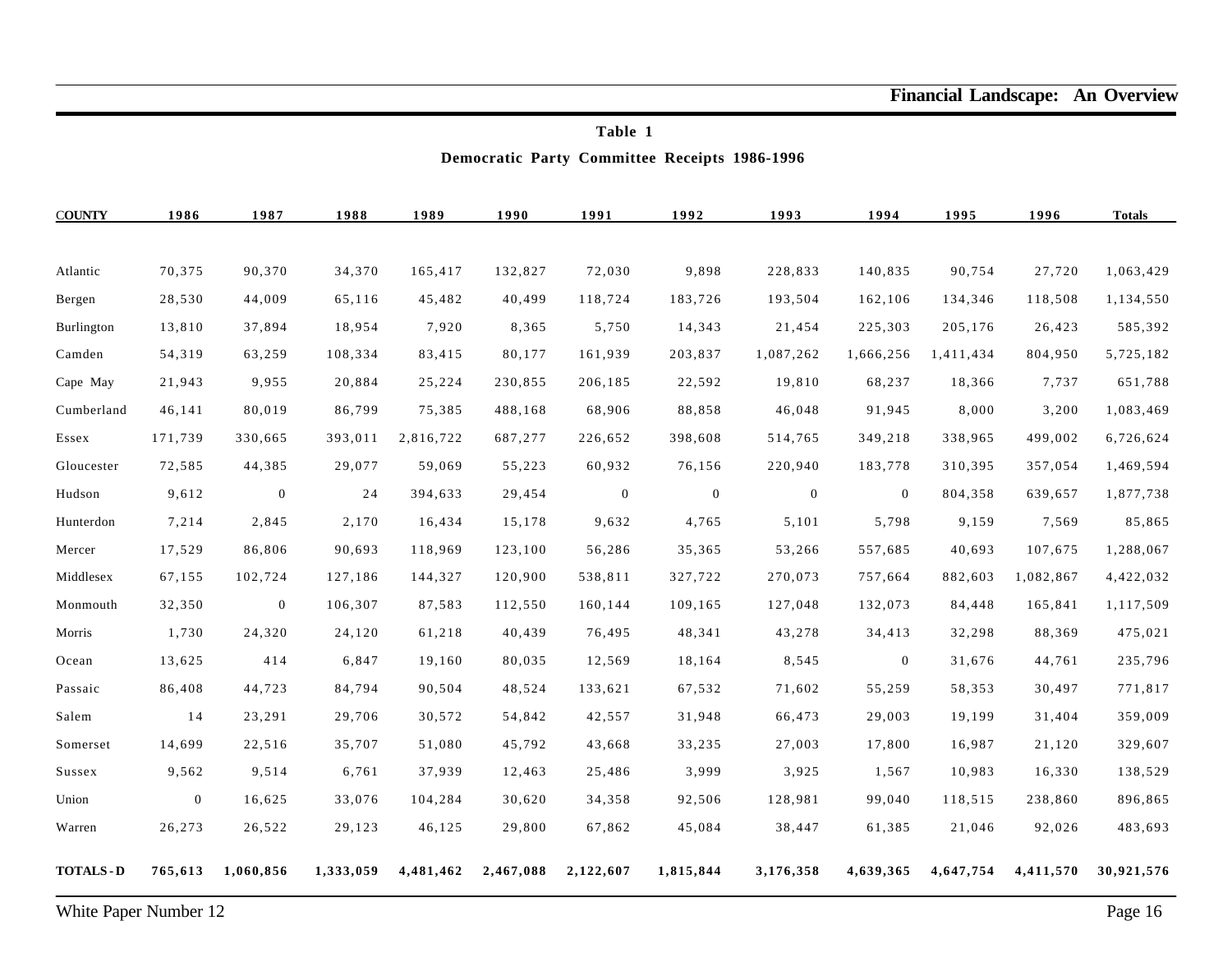**Financial Landscape: An Overview**

| Republican Party Committee Receipts 1986-1996 |                |           |           |           |                  |                  |                  |                  |                |                |                         |            |
|-----------------------------------------------|----------------|-----------|-----------|-----------|------------------|------------------|------------------|------------------|----------------|----------------|-------------------------|------------|
| <b>COUNTY</b>                                 | 1986           | 1987      | 1988      | 1989      | 1990             | 1991             | 1992             | 1993             | 1994           | 1995           | 1996                    | Totals R   |
|                                               |                |           |           |           |                  |                  |                  |                  |                |                |                         |            |
| Atlantic                                      | 31,885         | 50,317    | 14,943    | 16,053    | 10,958           | 21,513           | 7,916            | 88,529           | 119,588        | 140,751        | 239,202                 | 741,655    |
| Bergen                                        | 203,950        | 182,269   | 410,537   | 585,176   | 915,847          | 952,215          | 746,159          | 512,227          | 588,970        | 676,358        | 719,435                 | 6,493,143  |
| Burlington                                    | 166,197        | 413,247   | 567,434   | 573,486   | 630,829          | 577,766          | 678,930          | 931,371          | 913,803        | 964,336        | 979,307                 | 7,396,706  |
| Camden                                        | 65,939         | 250,695   | 216,187   | 65,467    | 123,214          | 194,144          | 109,592          | 74,237           | 86,963         | 218,295        | 49,801                  | 1,454,534  |
| Cape May                                      | 44,928         | 5,120     | 59,508    | 841       | 149              | 1,061            | 34               | 3,011            | 25,158         | $\overline{0}$ | 61,900                  | 201,710    |
| Cumberland                                    | 170,907        | 263,265   | 155,417   | 216,098   | 122,224          | 137,872          | 162,458          | 120,159          | 176,550        | 171,078        | 270,040                 | 1,966,068  |
| Essex                                         | 6,500          | 38,129    | 40,777    | 119,308   | 102,737          | 192,671          | 107,148          | 108,896          | 145,383        | 134,693        | 144,295                 | 1,140,537  |
| Gloucester                                    | 9,250          | 5,710     | 7,960     | 10,543    | 4,400            | 10,297           | $\overline{0}$   | 10,150           | 4,730          | 5,000          | 10,565                  | 78,605     |
| Hudson                                        | 46,991         | 3,725     | 5,100     | 25,970    | $\boldsymbol{0}$ | $\boldsymbol{0}$ | $\boldsymbol{0}$ | $\boldsymbol{0}$ | $\overline{0}$ | 599,641        | 28,175                  | 709,602    |
| Hunterdon                                     | 35,408         | 44,333    | 45,400    | 55,112    | 82,622           | 82,301           | 114,373          | 71,264           | 74,336         | 68,366         | 71,656                  | 745,171    |
| Mercer                                        | 16,038         | 23,150    | 33,350    | 29,397    | 32,660           | 34,640           | 42,779           | 75,290           | 695,711        | 652,901        | 451,349                 | 2,087,265  |
| Middlesex                                     | $\overline{0}$ | 68,230    | 70,391    | 153,352   | 86,927           | 208,105          | 96,888           | 122,878          | 130,284        | 191,837        | 63,624                  | 1,192,516  |
| Monmouth                                      | 48,959         | 86,324    | 79,003    | 162,231   | 269,637          | 523,490          | 169,190          | 272,763          | 309,972        | 358,897        | 411,976                 | 2,692,442  |
| Morris                                        | 56,910         | 57,430    | 39,000    | 46,000    | 56,585           | 68,519           | 54,092           | 132,636          | 157,790        | 85,516         | 166,294                 | 920,772    |
| Ocean                                         | 1,591          | 5,150     | 7,864     | 11,380    | 8,248            | 397,606          | 342,563          | 240,401          | 247,577        | 319,128        | 399,894                 | 1,981,402  |
| Passaic                                       | 172,284        | 247,043   | 148,130   | 193,106   | 175,877          | 134,919          | 212,325          | 197,500          | 178,415        | 258,586        | 254,065                 | 2,172,250  |
| Salem                                         | 22,600         | 29,714    | 43,815    | 11,175    | 68,390           | 61,514           | 68,906           | 101,719          | 103,203        | 108,475        | 90,366                  | 709,877    |
| Somerset                                      | 37,971         | 15,300    | 41,106    | 267,060   | 66,329           | 29,495           | 32,710           | 236,897          | 350,918        | 242,458        | 217,265                 | 1,537,509  |
| Sussex                                        | 14,320         | 28,612    | 43,616    | 42,905    | 23,729           | 58,151           | 34,768           | 47,733           | 51,674         | 58,961         | 65,650                  | 470,119    |
| Union                                         | 71,636         | 65,573    | 58,101    | 129,070   | 68,175           | 94,209           | 122,877          | 172,697          | 193,525        | 205,541        | 165,459                 | 1,346,863  |
| Warren                                        | 23,087         | 28,961    | 43,384    | 35,572    | 45,036           | 30,471           | 52,719           | 97,284           | 75,234         | 62,775         | 92,927                  | 587,450    |
| TOTALS-R 1,247,351                            |                | 1,912,297 | 2,131,023 | 2,749,302 | 2,894,573        | 3,810,959        | 3,156,427        | 3,617,642        | 4,629,784      |                | 5, 523, 593 4, 953, 245 | 36,626,196 |

**Table 2**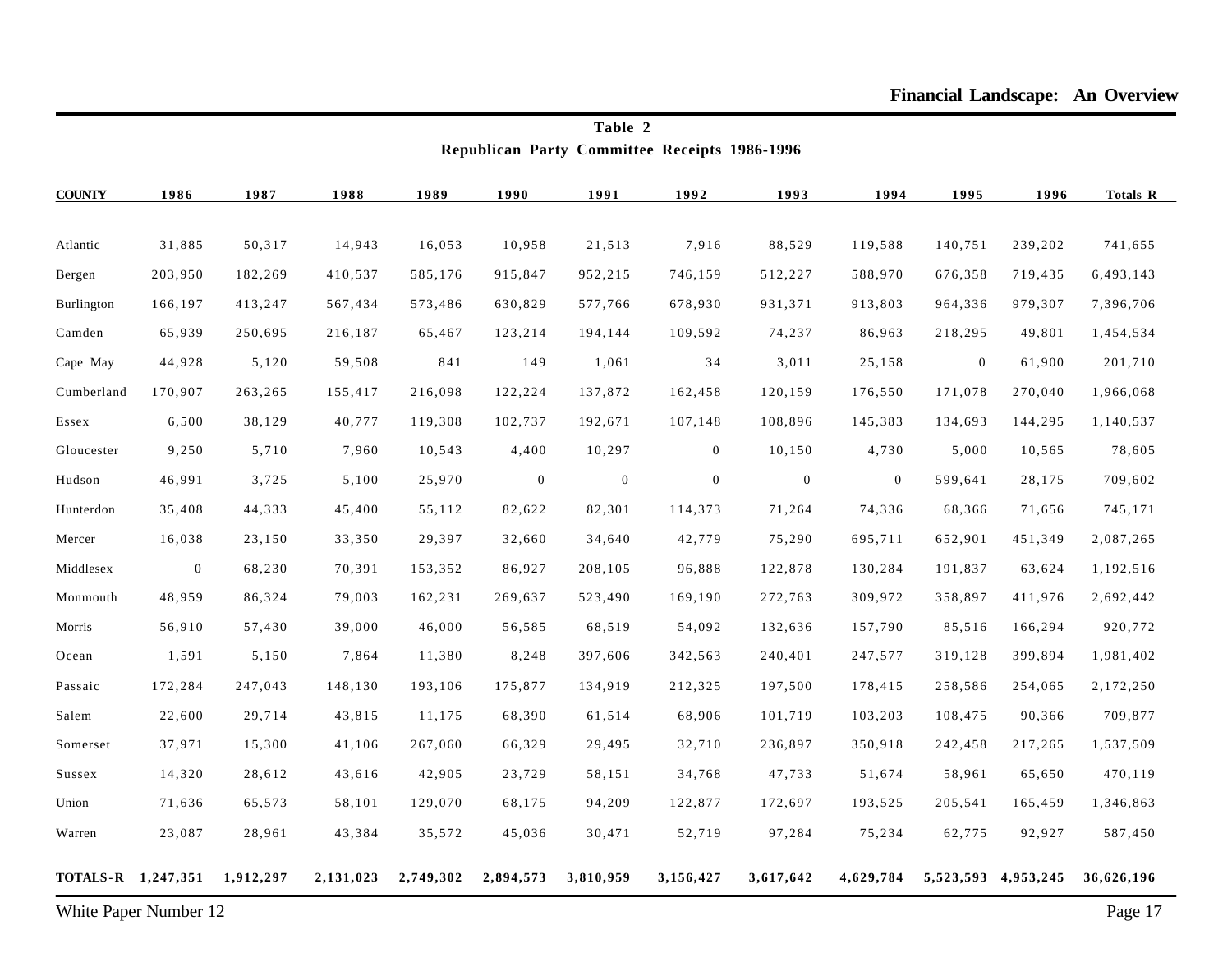Likewise, expenditure activity between the Republican and Democratic party committees proceeded along similar lines. Both parties increased their spending significantly between 1986 and 1996. Again, the Republican party organizations outspent the Democratic party committees. In 1986, the GOP organizations spent \$1.4 million, increasing this amount to \$4.4 million in 1996. The Democratic party organizations' expenditure activity rose from about \$900,000 to \$4 million during this period. Expenditure patterns are depicted in Figure 4.





**Years**



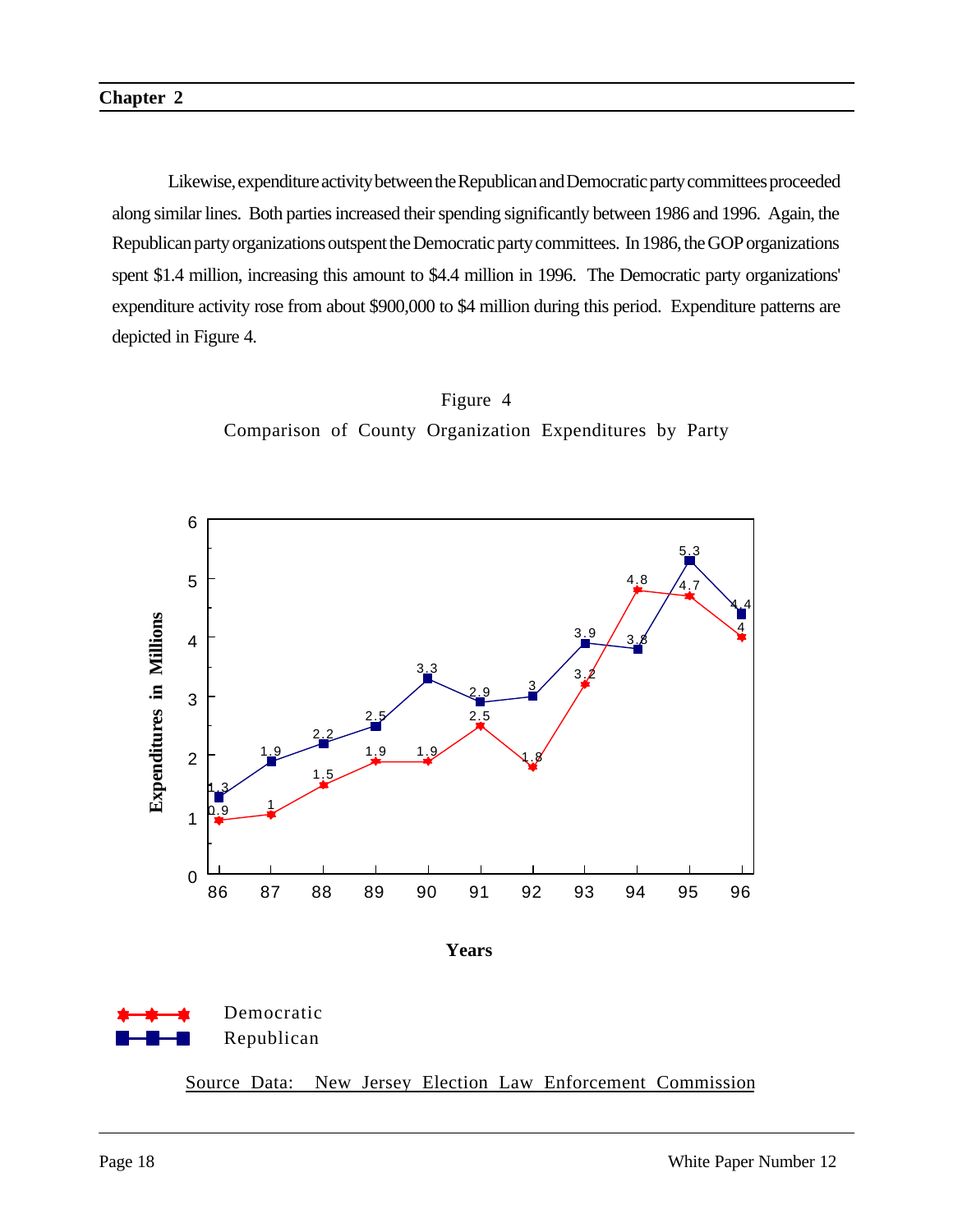While the Republican county party committees spent more money overall, the data indicates that spending by the Democratic county organizations intensified at a slightly faster pace. Between 1986 and 1996, Democratic organization's increased their spending by 344 percent, while the Republican organizations spending grew by 238 percent. As with fundraising activity, the Democratic county committees in Camden, Hudson, and Middlesex were important to the surge in spending by Democratic county party committees. Responsibility for the increase in GOP party spending during this period is more dispersed, though the Mercer and Hudson county committees are most conspicuous. Tables 3 and 4 show expenditure activity in each county.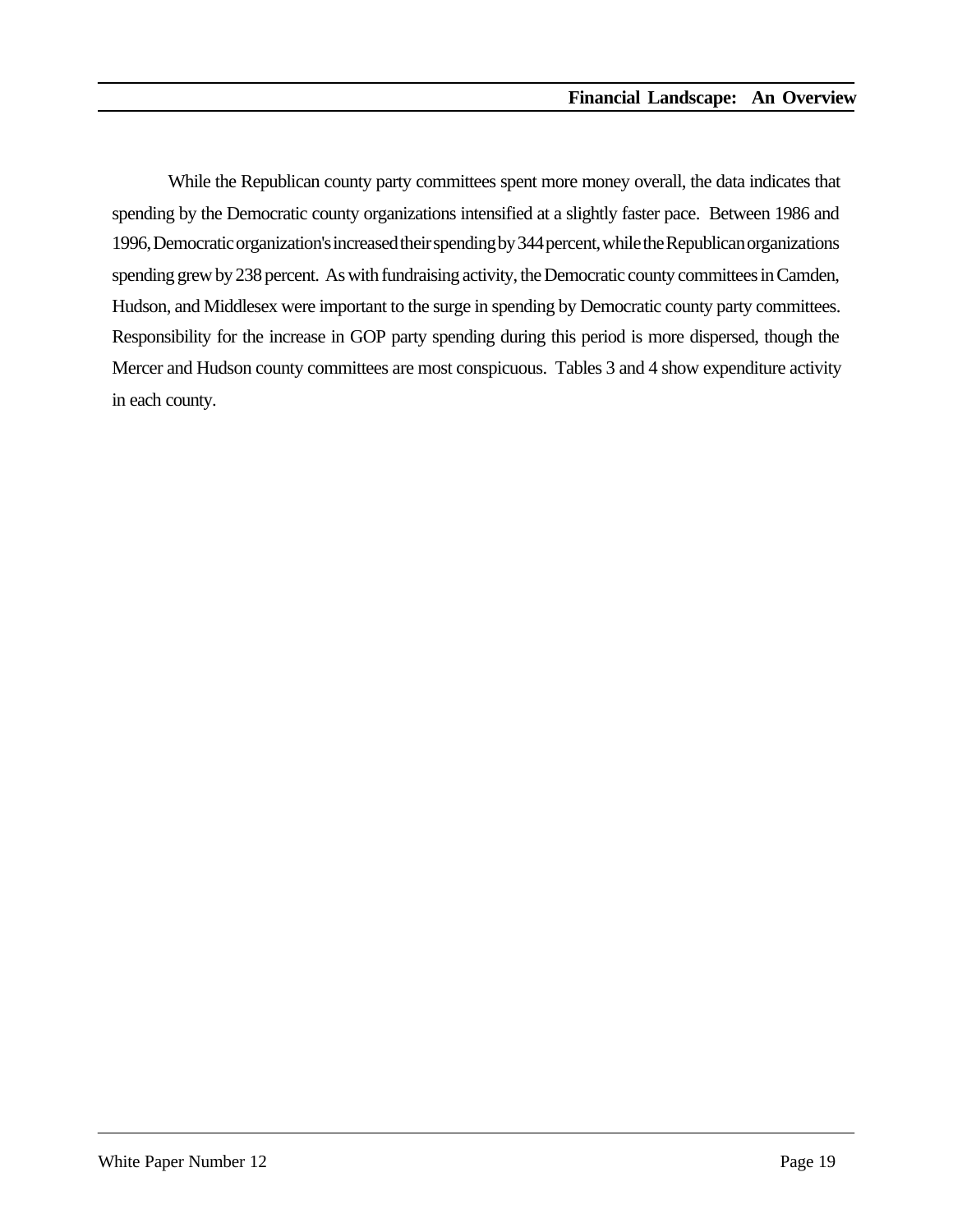**Financial Landscape: An Overview**

| Democratic Party Committee Expenditures 1986-1996 |                  |         |                  |           |           |              |                |                  |              |           |           |
|---------------------------------------------------|------------------|---------|------------------|-----------|-----------|--------------|----------------|------------------|--------------|-----------|-----------|
| <b>COUNTY</b>                                     | 1986             | 1987    | 1988             | 1989      | 1990      | 1991         | 1992           | 1993             | 1994         | 1995      | 1996      |
| Atlantic                                          | 73,219           | 97,035  | 34,083           | 160,385   | 132,980   | 163,641      | 6,381          | 219,582          | 160,591      | 82,964    | 25,357    |
| Bergen                                            | 29,112           | 62,413  | 69,294           | 47,278    | 47,003    | 108,733      | 156,342        | 203,440          | 181,524      | 132,124   | 99,876    |
| Burlington                                        | 17,601           | 39,157  | 49,009           | 9,553     | 11,117    | 6,039        | 16,508         | 7,723            | 276,448      | 209,117   | 27,214    |
| Camden                                            | 52,240           | 33,590  | 116,801          | 99,440    | 79,406    | 368,091      | 204,538        | 1,103,269        | 1,703,056    | 1,420,142 | 592,708   |
| Cape May                                          | 25,374           | 6,053   | 15,685           | 24,395    | 41,284    | 48,159       | 80,863         | 36,275           | 72,054       | 20,486    | 8,716     |
| Cumberland                                        | 68,186           | 77,730  | 93,910           | 72,962    | 70,122    | 68,802       | 85,312         | 39,896           | 99,437       | 11,457    | 4,034     |
| Essex                                             | 183,589          | 279,153 | 420,893          | 368,789   | 581,452   | 334,728      | 388,790        | 528,798          | 466,865      | 321,280   | 475,083   |
| Gloucester                                        | 42,327           | 44,909  | 10,633           | 53,492    | 62,116    | 60,682       | 70,544         | 229,979          | 182,004      | 304,375   | 388,241   |
| Hudson                                            | 24,638           | 1,530   | $\boldsymbol{0}$ | 277,477   | 74,521    | $\mathbf{0}$ | $\overline{0}$ | $\boldsymbol{0}$ | $\mathbf{0}$ | 832,639   | 632,749   |
| Hunterdon                                         | 2,656            | 4,083   | 1,077            | 15,645    | 15,347    | 11,006       | 4,656          | 4,928            | 5,894        | 7,147     | 13,078    |
| Mercer                                            | 95,847           | 96,969  | 93,442           | 104,385   | 131,572   | 56,546       | 40,215         | 53,868           | 514,457      | 38,927    | 100,362   |
| Middlesex                                         | 55,700           | 92,459  | 197,123          | 186,338   | 114,363   | 551,840      | 315,741        | 279,311          | 740,252      | 907,219   | 981,381   |
| Monmouth                                          | 52,194           | 120     | 118,710          | 75,493    | 238,147   | 148,997      | 111,017        | 117,689          | 100,936      | 77,323    | 164,514   |
| Morris                                            | 2,754            | 24,553  | 19,881           | 39,691    | 46,089    | 35,325       | 52,757         | 43,308           | 37,873       | 30,059    | 87,689    |
| Ocean                                             | 13,301           | 556     | 6,741            | 17,765    | 80,511    | 12,411       | 18,244         | 8,597            | $2\,0$       | 30,114    | 49,374    |
| Passaic                                           | 92,806           | 30,140  | 85,525           | 90,020    | 33,487    | 87,890       | 72,485         | 73,896           | 45,480       | 57,566    | 25,471    |
| Salem                                             | $\boldsymbol{0}$ | 22,521  | 30,296           | 29,145    | 56,292    | 273,232      | 62,778         | 61,251           | 35,647       | 20,494    | 17,373    |
| Somerset                                          | 14,187           | 23,008  | 56,995           | 50,102    | 46,685    | 22,492       | 31,915         | 27,522           | 14,335       | 18,433    | 20,034    |
| Sussex                                            | 9,967            | 25,924  | 7,334            | 37,913    | 12,658    | 25,740       | 3,194          | 3,857            | 8,000        | 6,710     | 14,816    |
| Union                                             | $\boldsymbol{0}$ | 7,227   | 84,147           | 58,139    | 33,474    | 33,976       | 44,753         | 111,982          | 101,605      | 122,338   | 201,060   |
| Warren                                            | 25,046           | 26,396  | 10,671           | 40,166    | 40,740    | 54,416       | 35,079         | 36,072           | 30,673       | 19,544    | 80,579    |
| <b>TOTALS</b>                                     | 880,742          | 995,527 | 1,522,250        | 1,858,572 | 1,949,365 | 2,472,747    | 1,802,113      | 3,191,241        | 4,771,119    | 4,670,457 | 4,009,709 |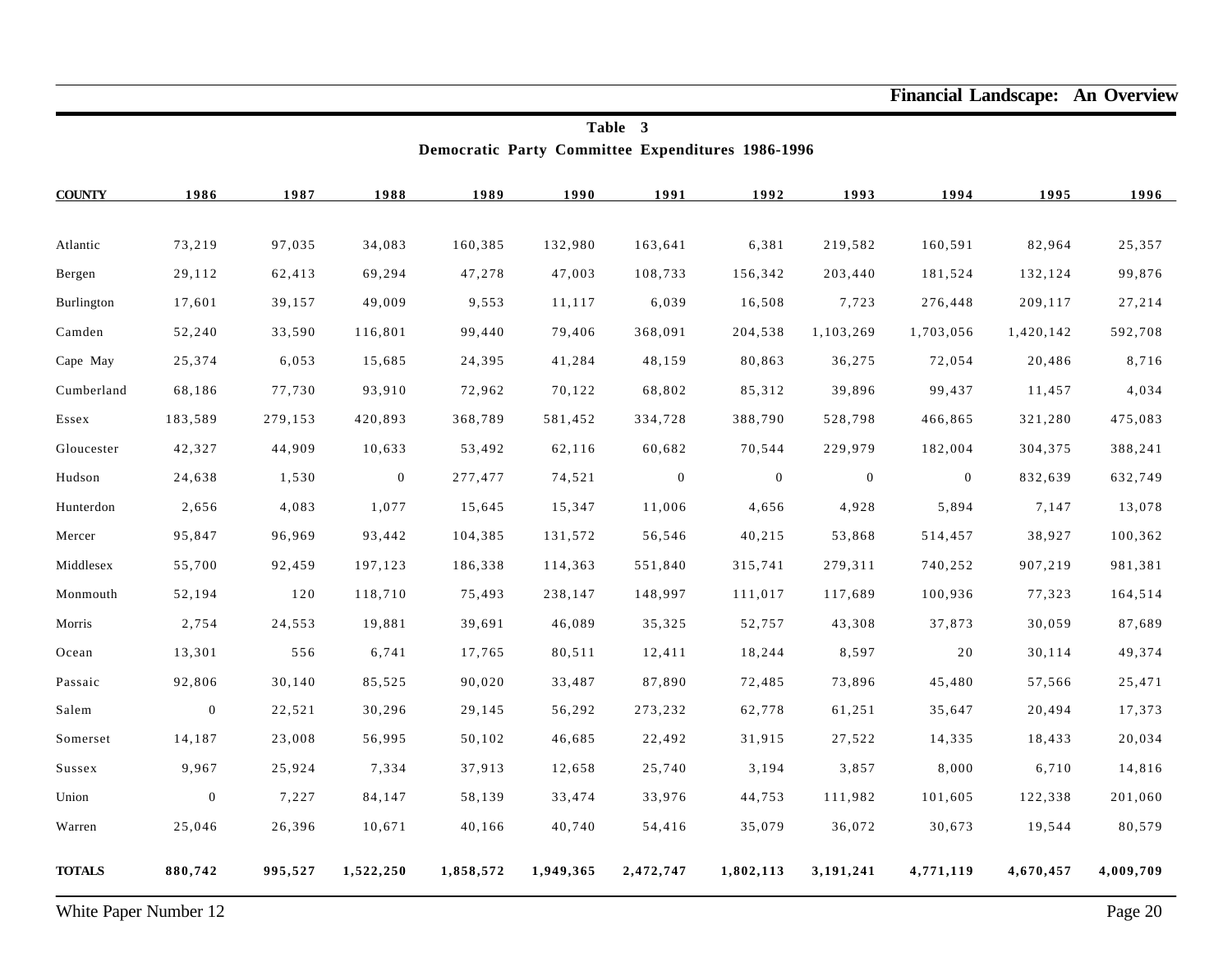**Financial Landscape: An Overview**

| Republican Party Committee Expenditures 1986-1996 |                |           |                  |           |                  |                |                  |                  |                |                  |              |
|---------------------------------------------------|----------------|-----------|------------------|-----------|------------------|----------------|------------------|------------------|----------------|------------------|--------------|
| <b>COUNTY</b>                                     | 1986           | 1987      | 1988             | 1989      | 1990             | 1991           | 1992             | 1993             | 1994           | 1995             | 1996         |
| Atlantic                                          | 32,431         | 51,092    | 21,858           | 20,679    | 7,892            | 24,647         | 8,133            | 87,645           | 125,641        | 138,206          | 231,621      |
| Bergen                                            | 239,133        | 157,732   | 408,178          | 368,506   | 985,078          | 544,215        | 730,875          | 553,889          | 580,816        | 689,594          | 717,725      |
| Burlington                                        | 322,789        | 541,764   | 676,360          | 571,036   | 590,305          | 646,485        | 649,900          | 931,371          | 1,027,451      | 804,423          | 965,617      |
| Camden                                            | 58,496         | 125,760   | 107,222          | 113,351   | 123,696          | 94,928         | 113,400          | 79,113           | 87,535         | 222,034          | 148,745      |
| Cape May                                          | 14,023         | 29,455    | 62,904           | 1,383     | 3,682            | 830            | 200              | 15               | 13,559         | $\boldsymbol{0}$ | 47,438       |
| Cumberland                                        | 99,822         | 295,566   | 173,271          | 290,882   | 582,070          | 130,677        | 170,005          | 122,706          | 175,108        | 171,536          | 260,201      |
| Essex                                             | 13,928         | 22,994    | 35,739           | 123,165   | 121,691          | 93,398         | 109,158          | 107,532          | 147,212        | 108,118          | 76,310       |
| Gloucester                                        | 7,129          | 6,817     | 12,783           | 5,944     | 4,328            | 10,459         | 734              | 8,620            | 3,821          | $\mathbf{0}$     | $\mathbf{0}$ |
| Hudson                                            | 50,217         | 3,620     | $\boldsymbol{0}$ | 74,129    | $\boldsymbol{0}$ | $\overline{0}$ | $\boldsymbol{0}$ | $\boldsymbol{0}$ | $\overline{0}$ | 572,544          | 8,733        |
| Hunterdon                                         | 32,084         | 36,615    | 98,437           | 51,802    | 86,823           | 68,709         | 63,183           | 70,917           | 69,707         | 69,202           | 80,173       |
| Mercer                                            | 13,800         | 23,001    | 30,267           | 32,144    | 33,179           | 35,891         | 42,792           | 176,782          | 223,601        | 822,010          | 499,437      |
| Middlesex                                         | $\overline{0}$ | 67,612    | 67,848           | 187,859   | 83,968           | 171,605        | 131,865          | 123,367          | 126,065        | 187,426          | 64,049       |
| Monmouth                                          | 55,514         | 86,623    | 78,320           | 162,115   | 133,404          | 120,962        | 84,561           | 273,192          | 133,698        | 372,474          | 408,764      |
| Morris                                            | 68,368         | 58,945    | 45,236           | 44,057    | 66,586           | 64,597         | 56,948           | 127,756          | 160,491        | 102,300          | 169,588      |
| $Ocean$                                           | 1,049          | 6,490     | 7,890            | 12,031    | 8,898            | 395,813        | 335,002          | 247,684          | 245,155        | 307,630          | 384,344      |
| Passaic                                           | 194,079        | 208,438   | 203,106          | 180,006   | 179,429          | 170,412        | 171,055          | 194,931          | 182,916        | 182,527          | 138,662      |
| Salem                                             | 18,311         | 21,179    | 20,760           | 9,021     | 64,740           | 51,218         | 45,543           | 63,581           | 62,403         | 75,264           | 79,119       |
| Somerset                                          | 32,186         | 28,200    | 34,427           | 42,974    | 57,460           | 65,576         | 32,390           | 189,612          | 160,234        | 229,007          | 264,946      |
| Sussex                                            | 20,390         | 29,272    | 40,444           | 45,618    | 13,490           | 29,240         | 33,428           | 221,219          | 22,472         | 57,888           | 60,553       |
| Union                                             | 84,308         | 92,350    | 58,089           | 142,961   | 72,904           | 88,248         | 128,029          | 164,473          | 163,928        | 219,356          | 200,214      |
| Warren                                            | 41,346         | 19,527    | 35,259           | 32,825    | 43,741           | 44,011         | 38,434           | 106,744          | 81,243         | 48,489           | 87,914       |
| <b>TOTALS</b>                                     | 1,399,401      | 1,913,054 | 2,218,399        | 2,512,488 | 3,263,365        | 2,851,920      | 2,945,634        | 3,851,149        | 3,793,057      | 5,322,140        | 4,383,830    |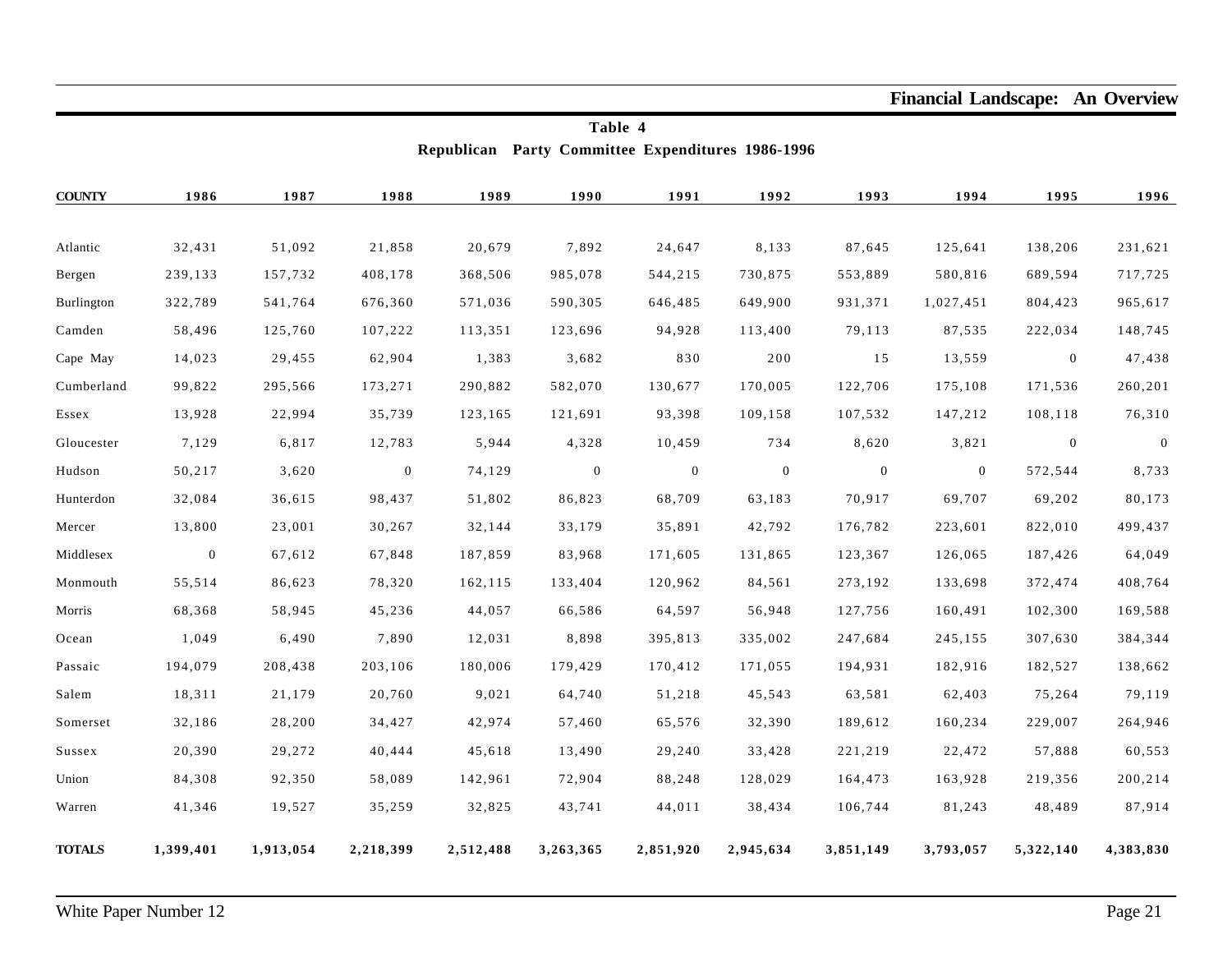#### **Chapter 2**

As the data indicate a turning point for these county party committees in terms of financial activity and greater involvement in campaigns appears to be in 1989. Though between 1986 and 1987, fundraising by the 42 county committees jumped by 50 percent and then by another 17 percent between 1987 and 1988, it rose by a very significant 106 percent between 1988 and 1989. Receipts between 1988 and 1989 rose from \$3.5 million to \$7.2 million. Between 1986 and 1987, receipts went from \$2 million to \$3 million and from 1987 to 1988 they climbed from \$3 million to \$3.5 million. From 1989 forward, their fundraising activity continually reached \$5 million or more, peaking at \$10.1 million in 1995.

There are perhaps two reasons for the burst in financial activity by these county committees in 1989. In February, the United States Supreme Court issued the Eu decision. This decision invalidated a California law preventing political parties from endorsing candidates in the primary election and otherwise engaging in the campaign of any candidate. Most believed that New Jersey's open primary law would be found unconstitutional. Also, this change appears to have facilitated county party organizations in their efforts to become more active and successful in raising money.

The second reason for the upswing in fundraising stems from the effort by Democratic Gubernatorial Candidate Jim Florio to court county leaders, thereby involving the county organizations more in the campaign process.

Democratic county party committees were mostly responsible for this increase in fundraising activity. While GOP organizations in 1989 did increase fundraising by 33 percent over 1988 totals, the Democratic county committees' financial activity rose by 246 percent. Democratic committees raised \$4.5 million to \$2.8 million raised by GOP organizations.

A truly critical year, however, in the repartyization process involving county party organizations was 1993. In that year fundraising activity, though not peaking to 1989 levels, did reach \$6.8 million, reversing a downward trend. County party organizations jump started their fundraising by 36 percent between 1992 and 1993. At \$6.8 million in 1993, this amount compared with \$5 million in 1992. This trend of increased fundraising has continued since that time.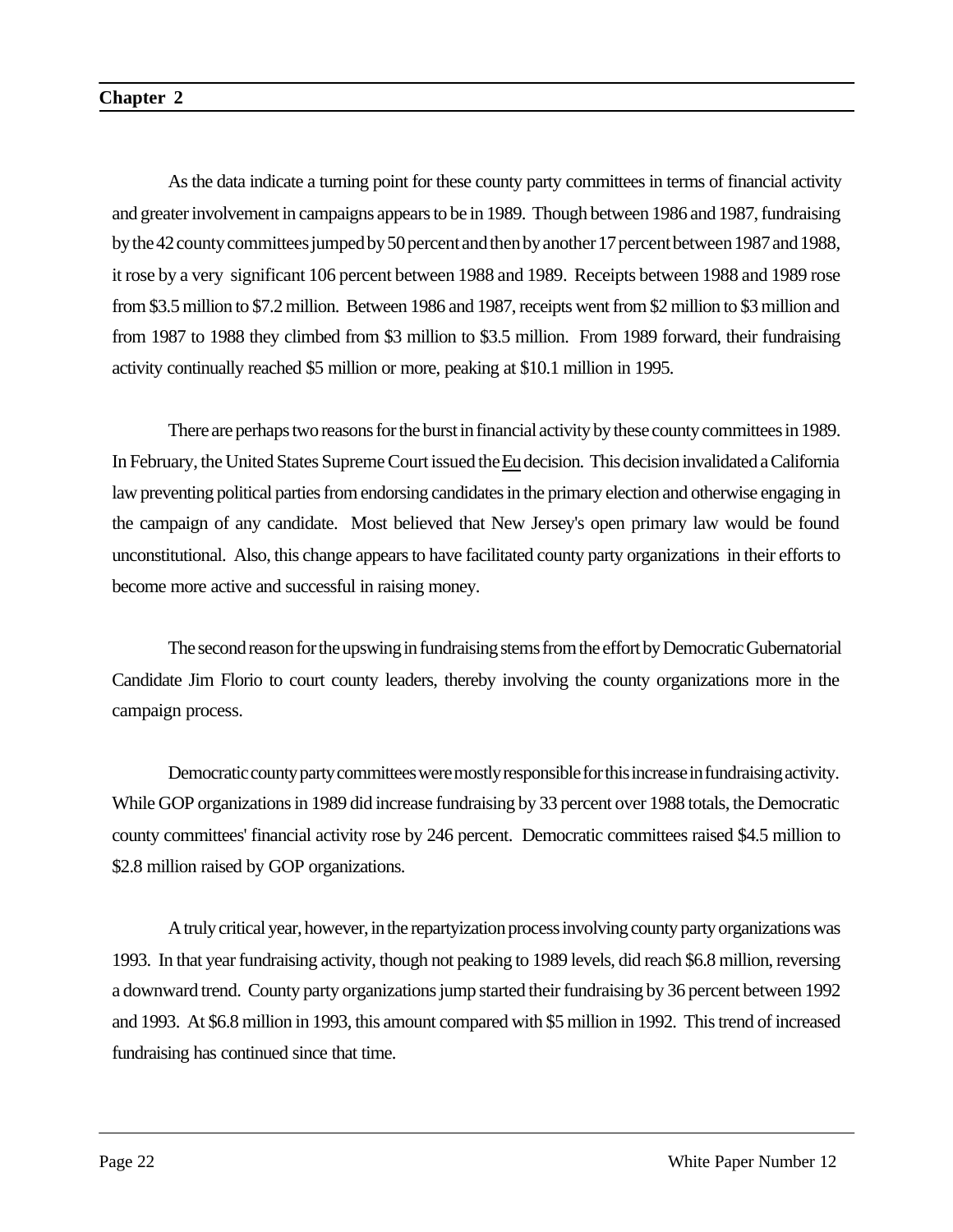The jump in county fundraising activity in 1993 coincided with two important events. First, the Campaign Reform Law, which placed higher contribution limits on contributions to parties than on contributions to candidates, redirected money from candidate campaigns toward the county party organizations. The immediate impact of this law was to make the party organizations a very attractive vehicle for contributions, thereby further enhancing their role in the campaign process. And second, 1993 was a gubernatorial election year. Not only is voter interest intensified in these years, but the campaign law places across the board contribution limits on all gubernatorial candidates as well as expenditure limits on those who participate in the gubernatorial public financing program. Generally, all major party candidates participate in the program. The provisions of the program therefore encouraged party organizations to intensify their efforts vis-a-vis party building activities and generic advertising, which, of course, cost money to accomplish. Thus, the combination of the new campaign law and the gubernatorial election process were factors in making 1993 an important milestone in the improving fortunes of the county political party organizations.

Again, in 1993 as in 1989, it was the Democratic party committees that led the way in terms of the percentage increase in receipts. Democratic county committee organizations increased their activity by 78 percent between 1992 and 1993, for example from a four year low of \$1.8 million they increased their totals to \$3.2 million. The Republican county committees' fundraising increased by 13 percent from \$3.2 million in 1992 to \$3.6 million in 1993.

While fundraising activity jumped precipitously in 1989, then declined slightly until jumping again in 1993, expenditure activity followed a different course, rising more evenly. Though reaching, for that time, an historic high, expenditures in 1989 increased by 19 percent over the previous year, from \$3.7 million to \$4.4 million. Exhibiting a different pattern from fundraising, however, expenditure activity by the county party organizations increased in almost each successive year since 1989. Only in 1996, was there a decline in expenditure activity from the previous year. From 1992 to 1993, for example, expenditures increased by 23 percent, \$5.7 million to \$7 million. From 1993 to 1994, expenditures again rose by 23 percent, \$7 million to \$8.6 million, and from 1994 to 1995 by 16 percent, \$8.6 million to almost \$10 million. They declined in 1996 by 16 percent down to \$8.4 million from the \$10 million total the previous year. All told, however, expenditure activity by the county parties increased by 91 percent between 1989 and 1996, from \$4.4 million to \$8.4 million.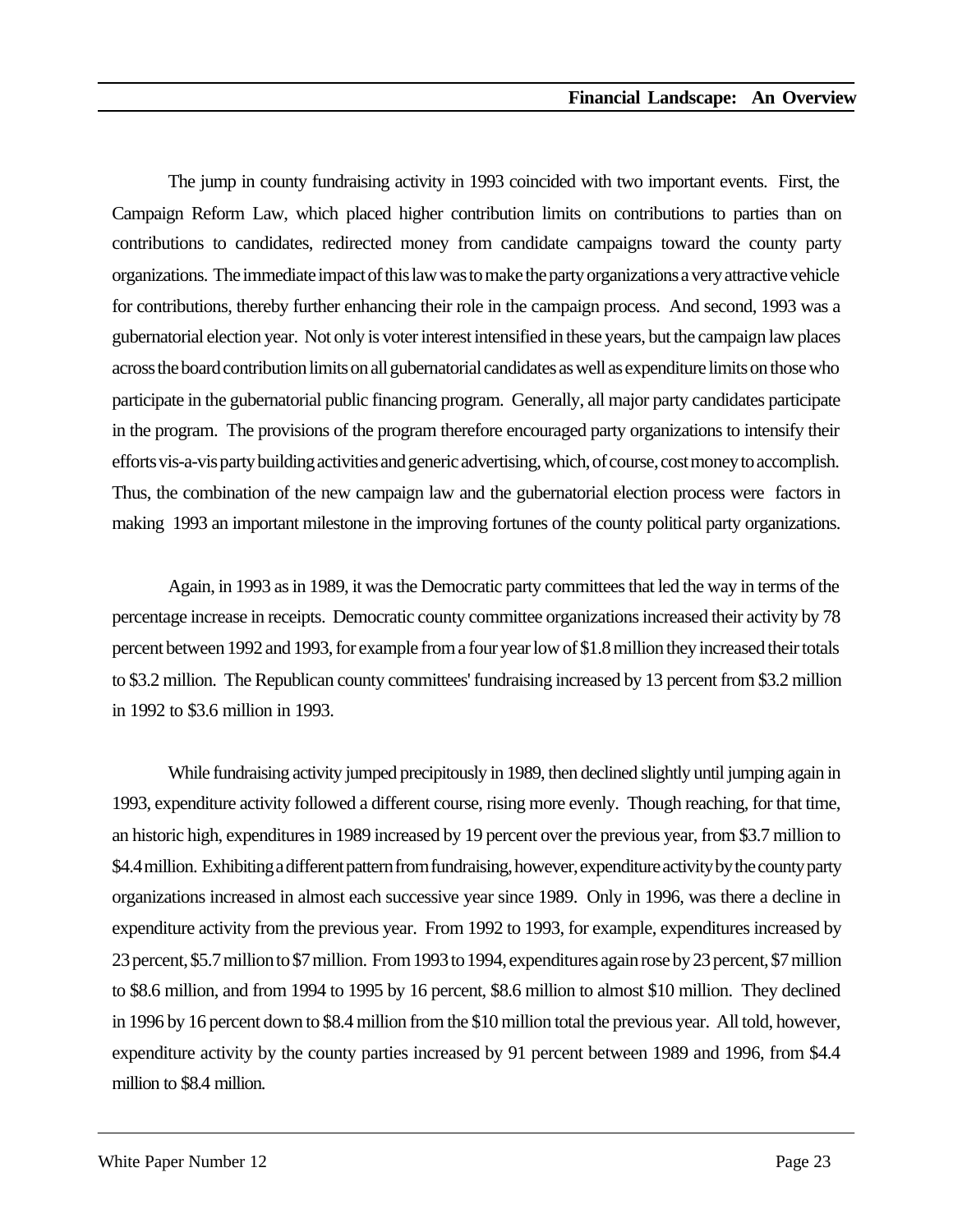The expenditure activity of the Democratic county committees was an important factor in the expenditure efforts of the county parties during this period. Between 1992 and 1993, they increased spending by 78 percent, from \$1.8 million to \$3.2 million. During the next year, they again increased their spending significantly, this time by 50 percent, from \$3.2 in 1993 to \$4.8 million in 1994. The GOP county party committees, by comparison, spent about \$3.9 million in 1993, for a 30 percent increase over their 1992 output of approximately 3 million. The GOP expenditure activity dipped slightly in 1994, reaching \$3.8 million.

Not to be outdone, the Republican county party committee increased their spending by 39 percent between 1994 and 1995, from \$3.8 million to \$5.3 million. These same committees, however, spent less in 1996 than in 1995, declining by 17 percent to \$4.4 million.

The Democratic county party committees registered declines in expenditure activity in both these years. In 1995, Democratic party activity decreased by 2 percent, from \$4.8 million to \$4.7 million. In 1996, expenditures by the Democratic county committees dipped again, from \$4.7 million to \$4 million, a 14 percent drop.

The above discussion of the overall trend in financial activity by the 42 county party committees points to repartyization at the county level. This fact will be further evidenced in Chapter 3 through the analysis of the contribution activity by the eight county party organizations targeted for a closer look.

In conclusion, the increased financial activity of recent years points to an enhanced role for the county party organizations in the campaign process. From irrelevance bordering on obscurity in the early to mid-1980's these county party committees are reclaiming their place in the political landscape. Due to the primary system, which still prevents them from totally controlling the nomination process, less party loyalty, less opportunities for patronage, and more state party involvement, these county party organizations will probably never regain completely their past glory. Nevertheless, because of judicial renderings and statutory reforms they are playing a much more critical role in the process than would have been predicted only a few short years ago. Much like the state parties did several years ago, these county organizations are now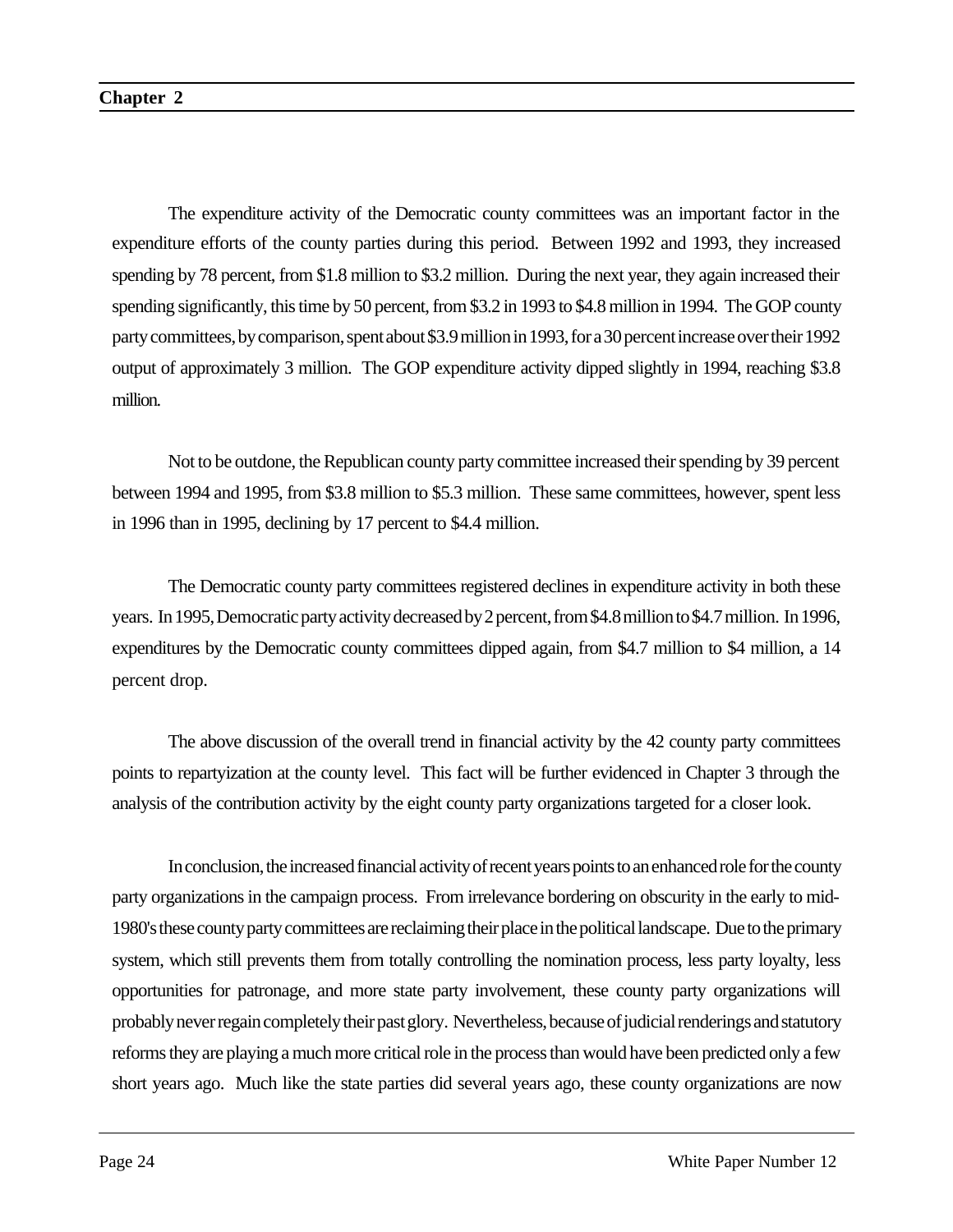providing candidates with consultant services in the way of fundraising, polling, advertising, and election-day activities. They are becoming professionalized.

In the following chapters, indepth analysis of fundraising and expenditure activity will be taken of sixteen county party committees. Through this closer look at their financial activity, we will further trace the process of repartyization at the county level.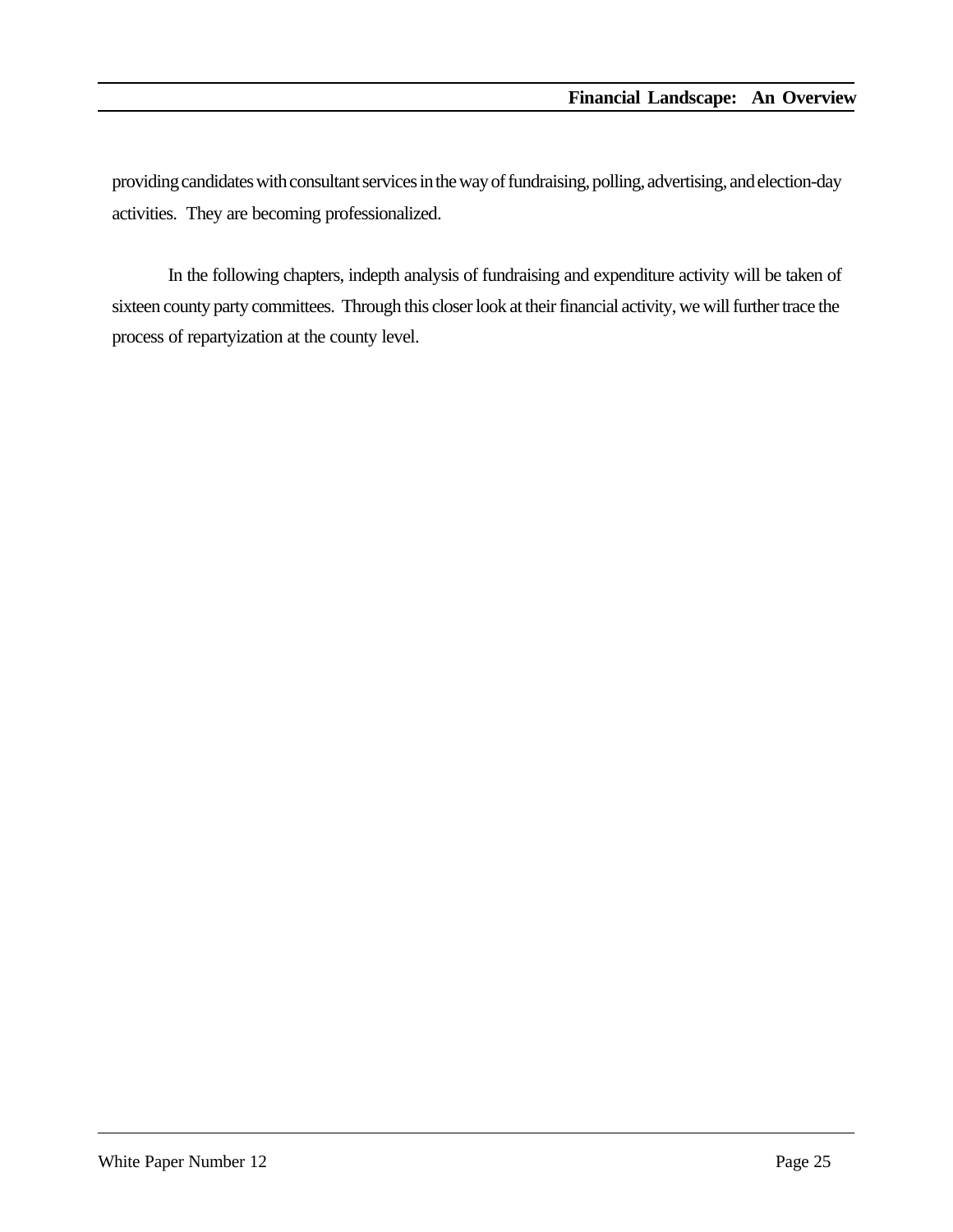# **NOTES**

- 1. Stephen A. Salmore, "Voting, Elections, and Campaigns," in The Political State of New Jersey, Edited by Gerald M. Pomper. (New Brunswick: Rutgers University Press, 1986), p. 81.
- 2 . New Jersey Election Law Enforcement Commission, White Paper No. 11, State Parties And Legislative Leadership Committees: An Analysis 1994- 1995, (Trenton: The Commission, 1996), p. 41.
- 3. Friends of Governor Tom Kean vs. ELEC, 114 N.J. 33 (1989).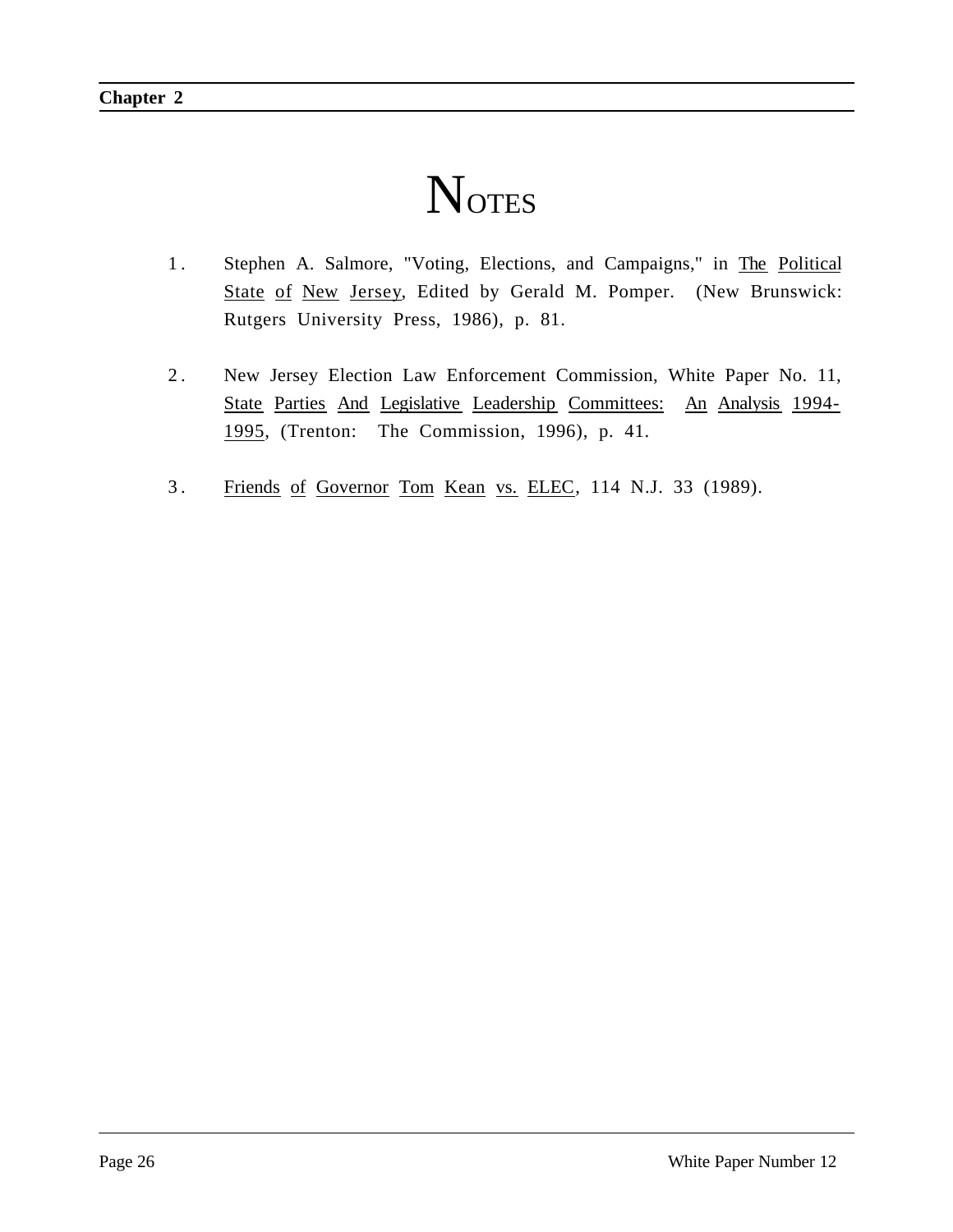#### **Chapter 3**

### **A Closer Look:**

### **Fundraising**



n A Delicate Balance, Paul Light states that "a political party is a broad membership organization designed to win elections and influence government, in part by helping citizens decide how to vote." Light then defines three essential roles of political parties: 1) to contest elections, 2) to organize government, and 3) to help voters decide how to vote.<sup>2</sup>

What should be added here, though, is that modern-day political parties, in order to carry out these essential roles, must be successful fundraisers. In other words, the effectiveness of today's parties in engineering electoral victories for their candidates, and in organizing government, is highly dependent upon their ability to raise money.

*What should be added here, though, is that modern-day political parties, in order to carry out these essential roles, must be successful fundraisers.*

This Chapter will address this question as it relates to the county party organizations in New Jersey. Through an analysis

of the fundraising side of the financial activity undertaken by the sixteen county party organizations targeted for review, this Chapter will explore how viable they have become in the area of fundraising. Out of this their effectiveness, in terms of performing the essential roles of political parties, can be gauged.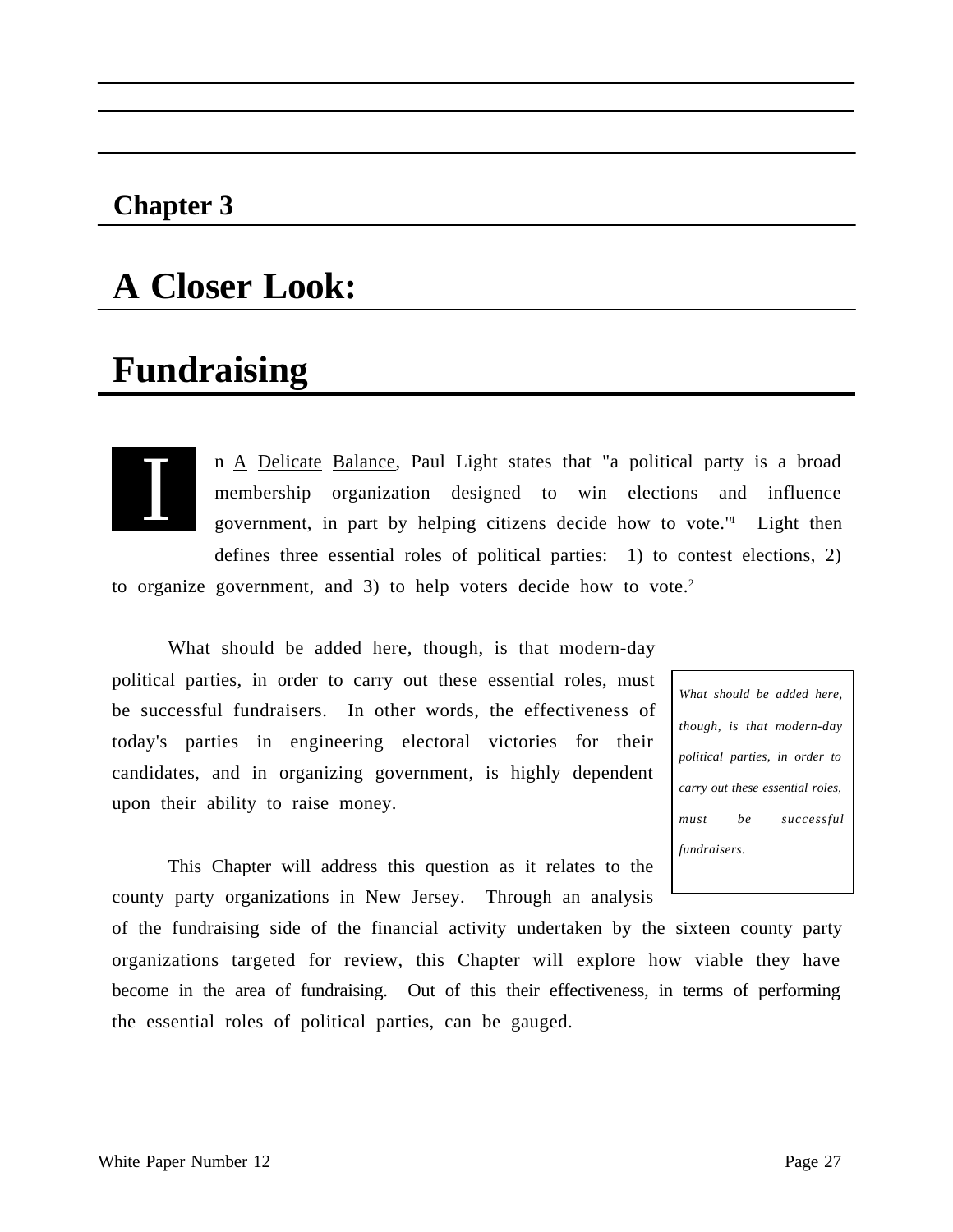#### Trends in Fundraising

As mentioned in Chapter 1, county party committees in all 21 counties throughout New Jersey combined to raise about \$2 million in 1986. Ten years later, in 1996, these county organizations raised \$9.4 million, equalling a 370 percent increase in fundraising activity.

Not surprisingly, the sixteen targeted county party committees experienced similar gains in fundraising activity. Over the span of years between 1986 and 1996, these county party organizations intensified their fundraising by 444 percent, raising \$923,685 in 1986 and \$4.9 million in 1996.

Figure 5 depicts this trend in fundraising by the sixteen county party committees between 1986 and 1996.



**Figure 5 Receipts 1986-1996**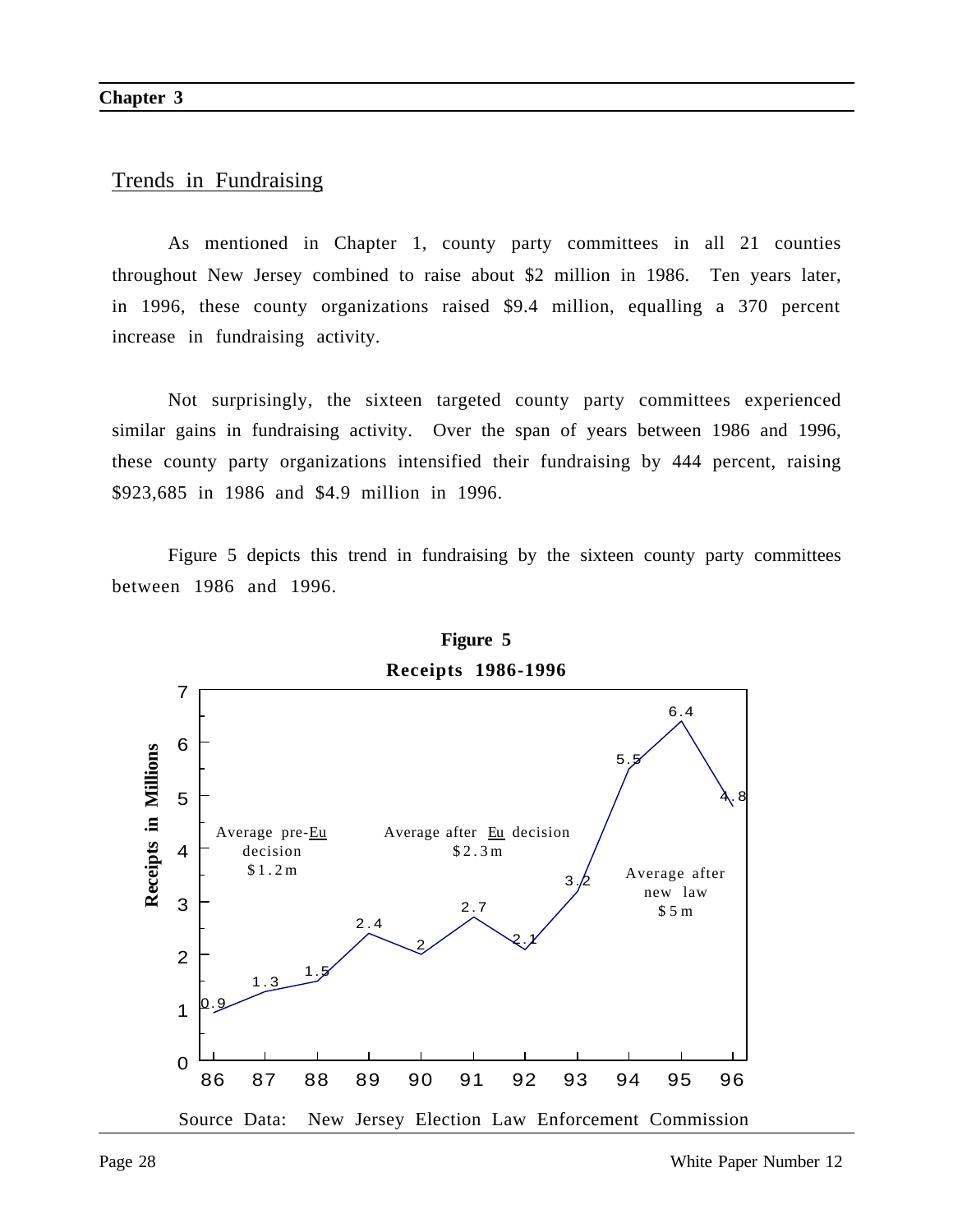Following a period of modest increases after the issuance of the Eu decision in 1989, the county political parties increased their fundraising efforts dramatically as the result of campaign finance reform in 1993.

Between 1989 and 1992, when the Eu decision began to impact political parties, these county party organizations raised \$9.3 million, a figure that constituted 28 percent of the total \$33 million raised between 1986 and 1996. During this period, these committees averaged \$2.3 million in receipts per year.

Compare this fundraising effort to that undertaken between 1993 and 1996, the period following the enactment of the new campaign law. During these years, the sixteen targeted county party committees raised \$20 million, or 61 percent of the total funds raised between 1986 and 1996. During this period, these organizations averaged \$5 million in receipts per year. Clearly, campaign finance reform in New Jersey had a truly significant impact on the fortunes of the county party committees.

Notably, these county party organizations averaged just \$1.2 million in receipts per year between 1986 and 1988. At a time when county parties were a weak link in the electoral chain, these organizations, from 1986 to 1988, raised only \$3.7 million, or 11 percent of the total receipts reported during the period under study.

Without question, campaign financial activity by all entities involved in the electoral process has increased, and dramatically, over time. Some of this increase may be due to inflationary pressure, but for the most part the increasing importance of money in the process is due to the changing nature of campaigns and to changes in the electoral system itself. Certainly, inflationary pressure is one factor that must be considered vis-a-vis county organizational fundraising efforts, but in the end changes in the electoral rules, such as those noted above, are principally responsible for this intensification and for the enhanced role of these organizations in campaigns.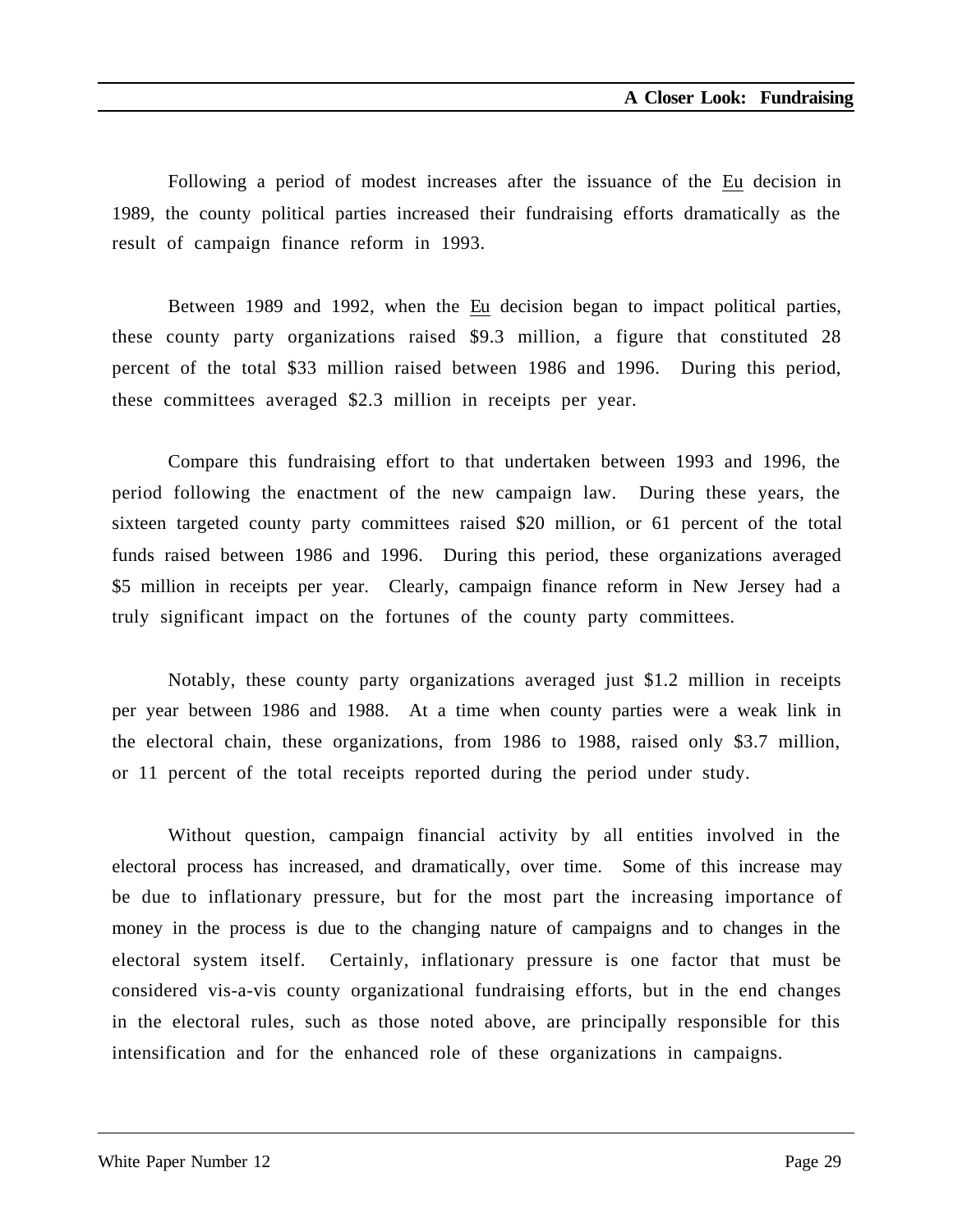#### Democratic Organizations Raise Slightly More Money

It was very close but in the eight counties under study, the Democratic county party organizations outraised the Republican county party organizations. Between 1986 and 1996, the Democratic party organizations raised \$16.6 million compared with \$16.4 million raised by the Republicans. The differential in receipts being statistically insignificant, Figure 6 indicates that the Democratic county organizations and the Republican organizations each raised about 50 percent of total funds raised.





Source Data: New Jersey Election Law Enforcement Commission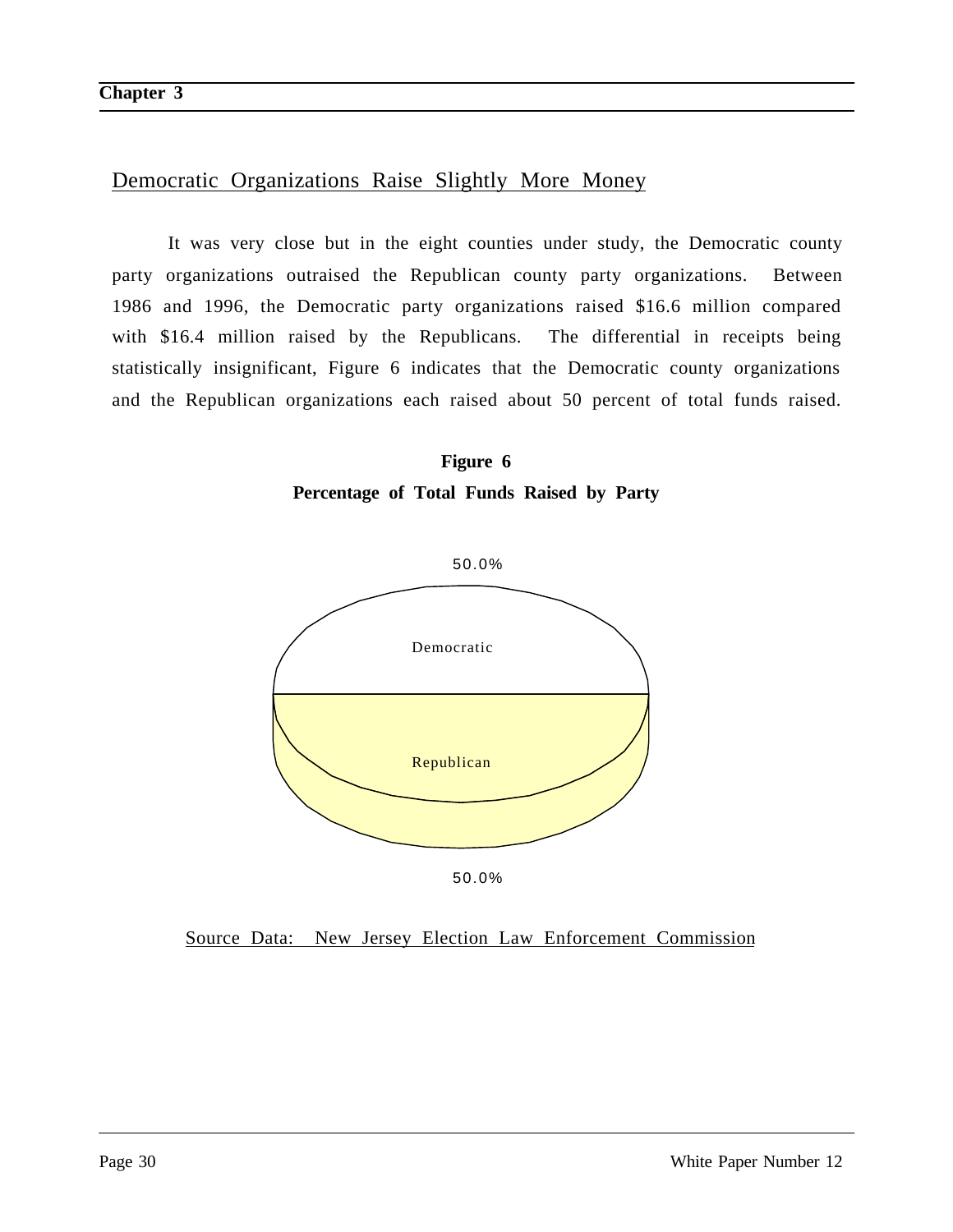What is more meaningful is the fact that the eight Democratic county committees under study intensified their fundraising activity at a rate more significant than that of the Republican organizations. In other words, the increase in receipts reported by the Democratic committees overtime was much greater than that of the Republican committees. Moreover, as Figure 7 demonstrates, though the Republican committees' per year totals were higher through 1992, the Democratic committees outdistanced them in fundraising in all four years between 1993 and 1996.



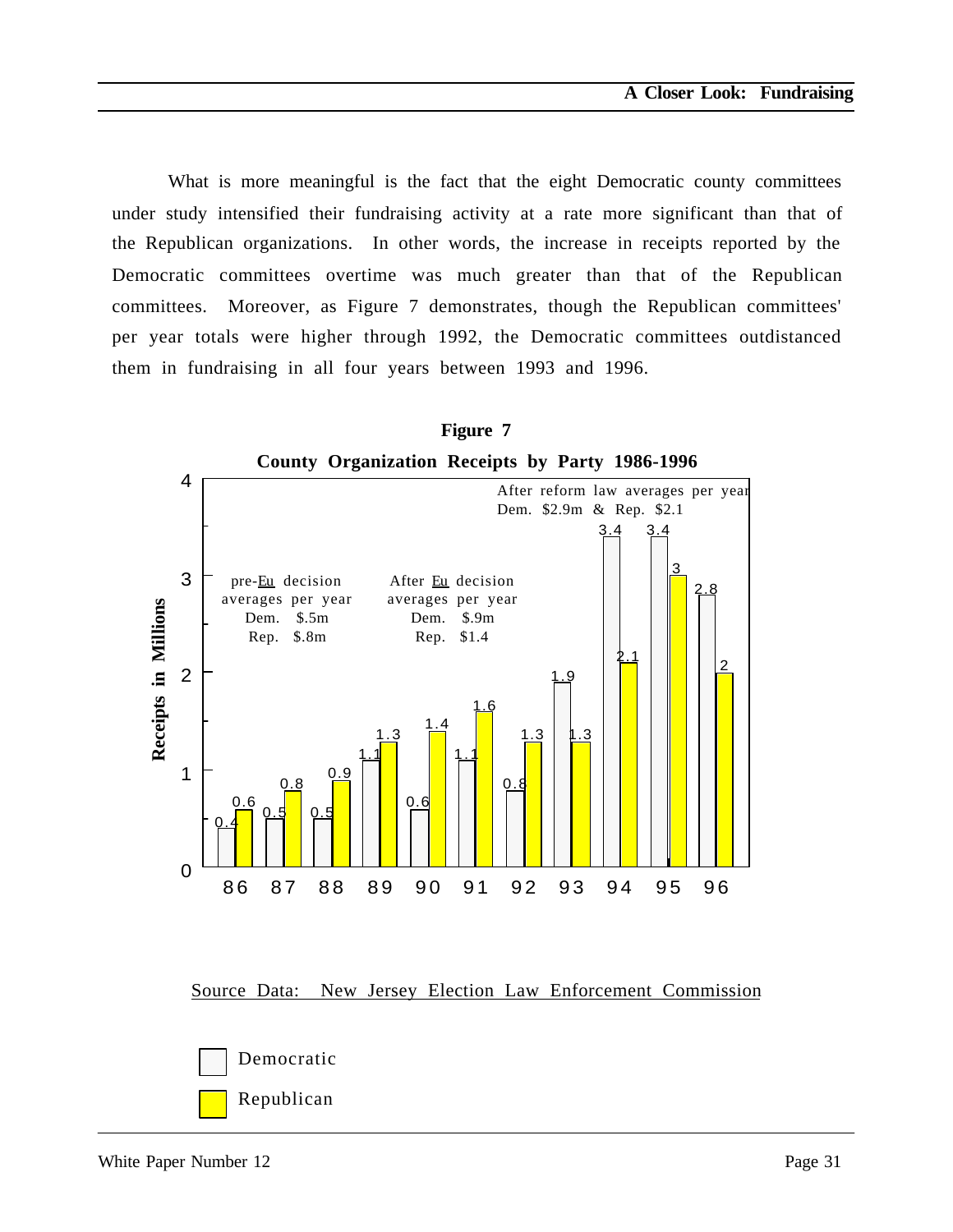Between 1986 and 1988, for instance, the eight Republican county committees averaged about \$800,000 in receipts per year to approximately \$500,000 per year for the eight Democratic county committees. For the period 1989 through 1992, the Republican county organizations averaged \$1.4 million annually in receipts to the Democratic county organizations' annual average of about \$900,000. Now, compare the annual averages for the period 1993 through 1996, when the Democratic organizations outpaced the Republican ones. During these years, the Democratic county party committees averaged \$2.9 million in receipts annually to the Republican county party annual average of \$2.1 million.

The significance of these findings should not be overlooked. It appears that the Democratic county party committees, which are urban based, have at least initially benefited the most from campaign finance reform in 1993 and are thereby leading the way in the process of repartyization as it affects the county level of politics in New Jersey.

#### Who Contributed To The County Party Organizations

It should be noted that the effort to categorize individual contributor items was painstaking. Each contribution item, and there were thousands over the course of eleven years, had to be individually coded. Once the contributions were coded they were tabulated to determine the number of contributions in each category in each year under review. Needless to say, this process took months.

The contributor coding system utilized is the same system that was used in State Parties and Legislative Leadership Committees: An Analysis 1994-1995. The categories are: individuals, business/corporations, business/corporate PACs, professional trade association PACs, unions, union PACs, ideological PACs, political parties, candidates, political committees, and legislative leadership committees.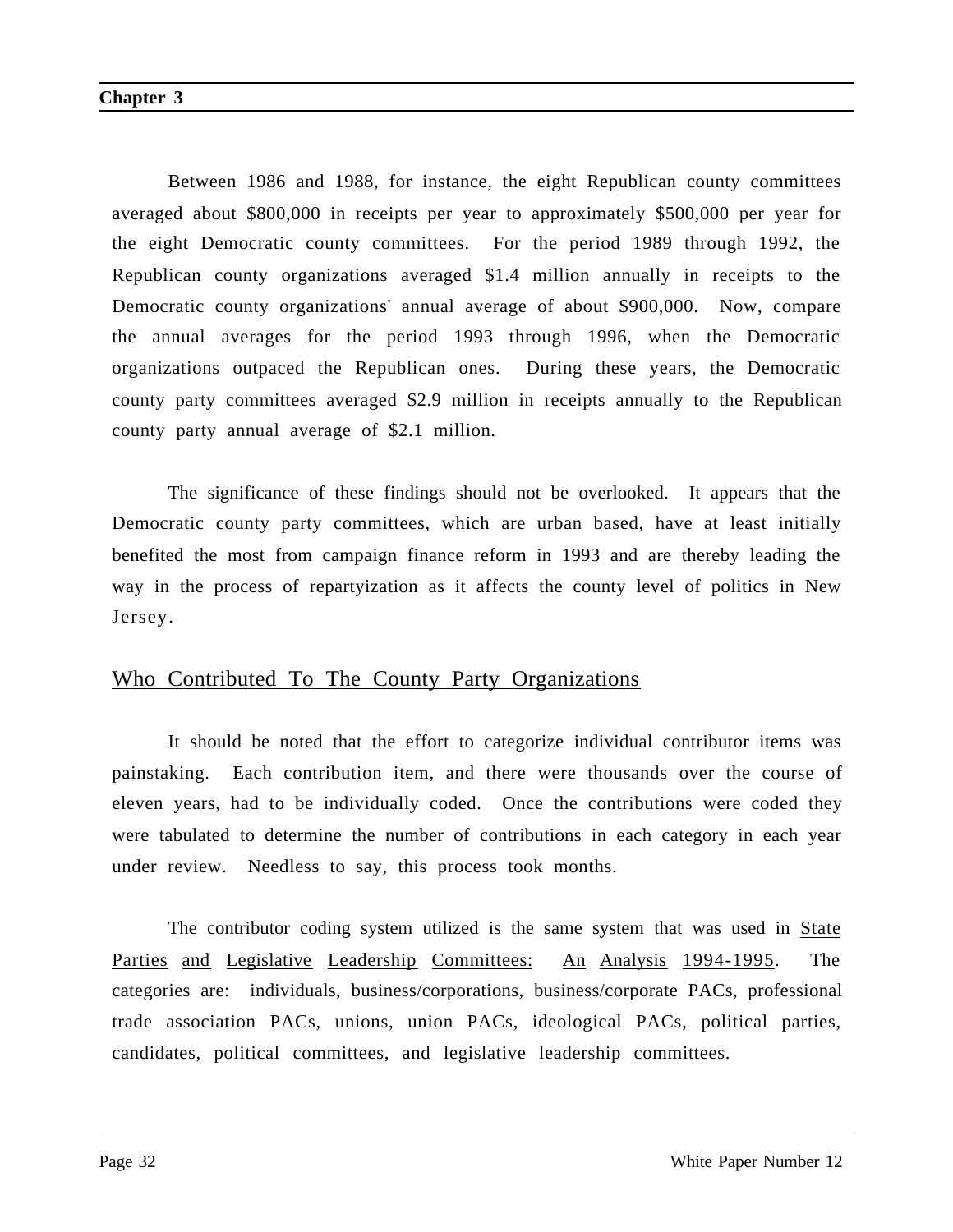Finally, it should be noted that because of time and staffing restraints only contributions made to county party committees in the last two quarters of each year were coded. Therefore, the total amounts recorded in each contributor category when added together will not equal the total receipts figure listed previously in this Chapter. A substantial amount of financial activity occurred during the third and fourth quarters of each year, however, and it is with confidence that the data is presented as an accurate scenario of contributor activity.

As shown in Table 5 below, which lists the total amount of contributions made by each contribution type between 1986 and 1996 as well as the percentage of total contributions represented by each category, businesses and corporations contributed the most money to the county organizations highlighted in this study. Business and corporations contributed over \$5.5 million to the county organizations between 1986 and 1996, or 40 percent of all contributions made to these party committees during this time. The second largest contributor category was individuals, who gave \$3.3 million to the county parties, or 24 percent of all contributions. Other political parties, in particular the state parties, and candidate committees made 11 percent of total contributions each to the county party organizations under study. Political parties gave approximately \$1.5 million to the county organizations as did candidate committees. As the table illustrates all other entities, except ideological PACs, made between one and six percent of contributions. Giving by ideological PACs was negligible.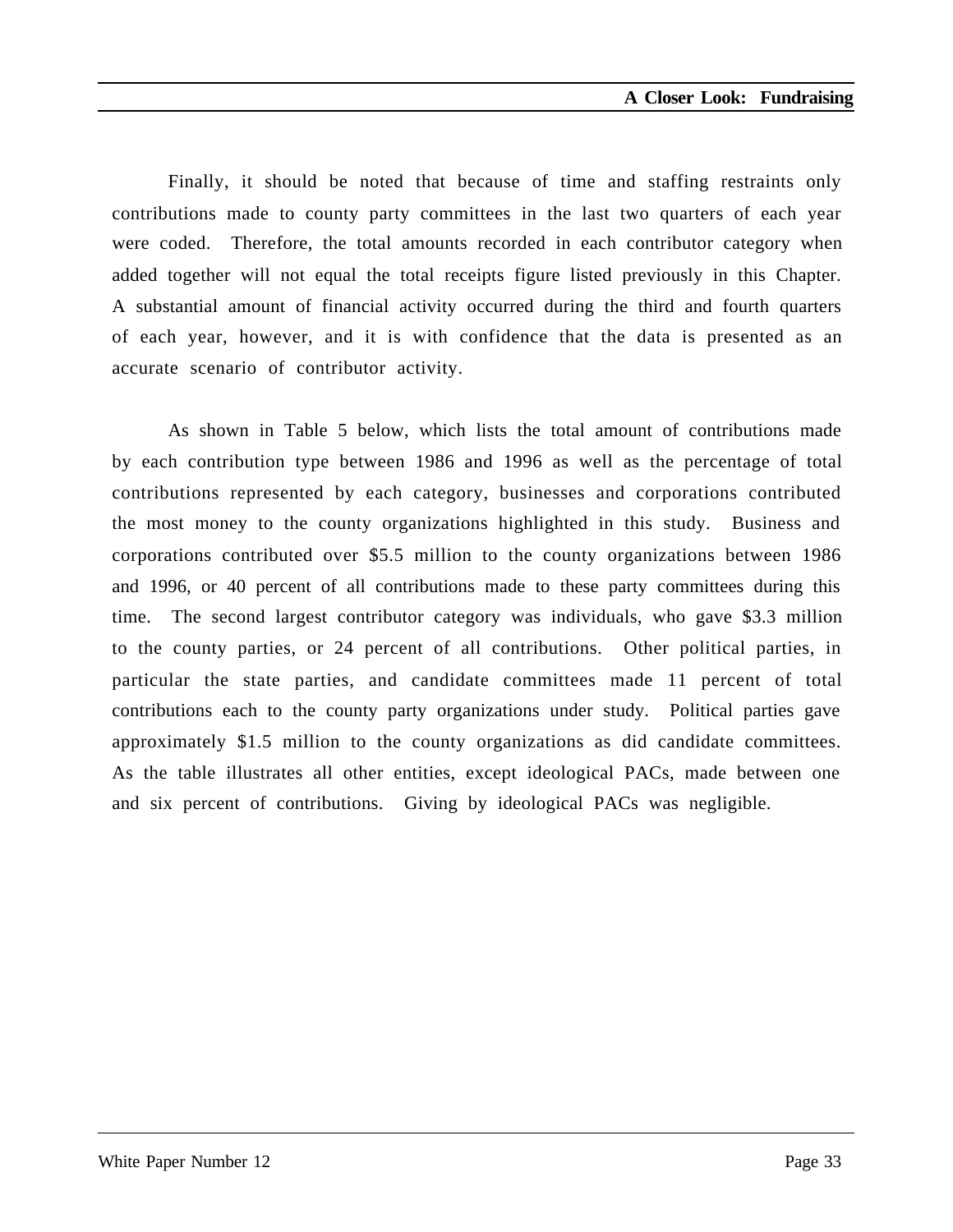| Table 5<br><b>Contributors to County Party Committees</b><br>Third and Fourth Quarters 1986-1996 |             |         |  |  |  |
|--------------------------------------------------------------------------------------------------|-------------|---------|--|--|--|
|                                                                                                  | Amount      | Percent |  |  |  |
| Individual                                                                                       | \$3,310,393 | 24%     |  |  |  |
| Business/corporations                                                                            | 5,511,501   | 40%     |  |  |  |
| Business/corporate PACs                                                                          | 194,340     | 1 %     |  |  |  |
| Personal/trade PACs                                                                              | 22,925      | $0\%$   |  |  |  |
| Unions                                                                                           | 133,910     | 1 %     |  |  |  |
| Union PACs                                                                                       | 179,205     | 1 %     |  |  |  |
| Ideological PACs                                                                                 | 25,823      | $0\%$   |  |  |  |
| Parties                                                                                          | 1,478,194   | 11%     |  |  |  |
| Candidates                                                                                       | 1,518,212   | 11%     |  |  |  |
| Political Committees                                                                             | 855,599     | 6 %     |  |  |  |
| Legislative Leadership                                                                           | 120,153     | $1\%$   |  |  |  |
| Miscellaneous                                                                                    | 304,340     | 2 %     |  |  |  |
|                                                                                                  | 13,654,595  |         |  |  |  |

### Sources of Contributions: Different Perspectives

In Figure 8 and Figure 9, the sources of contributions to the county party committees are depicted in two different ways in order to provide the reader with a more complete understanding of how these committees have been funded through the years.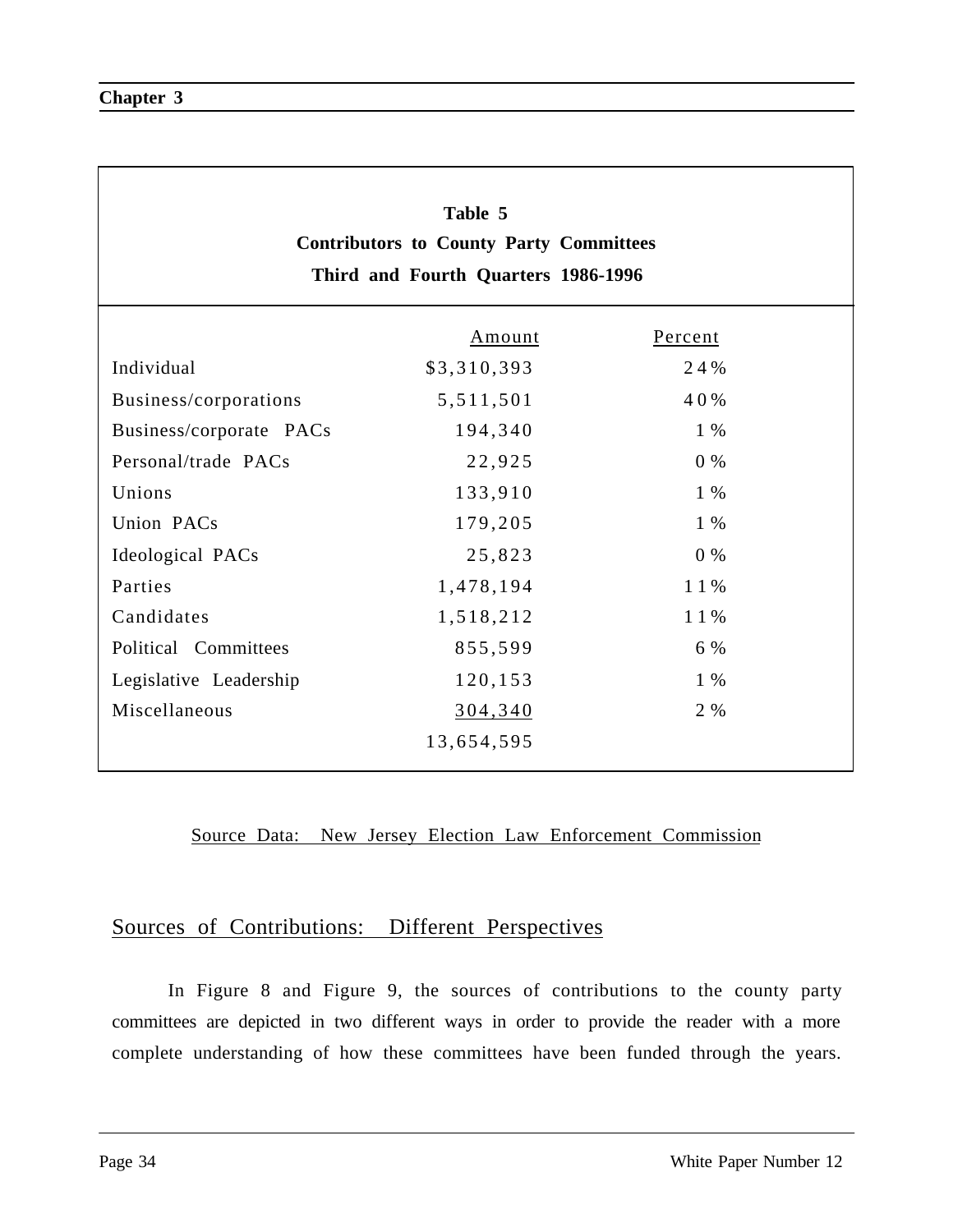



In figure 8 all types of political committees have been grouped together to demonstrate the extent of involvement with the county party committees by special interest PACs, be they business oriented, union oriented or ideological in nature. As the figure indicates only three percent of total contributions to the county party committees between 1986 and 1996 were made by special interest PACs. Political entities, including parties, candidates, political committees and political committees, when categorized together, constituted 29 percent of contributors during this period. Unions only provided one percent of contributions while individuals and businesses and corporations provided the remaining amounts. Individuals made 24 percent of the contributions while businesses and corporations made 40 percent of the contributions.

In Figure 9 below, another perspective on the sources of contributions to county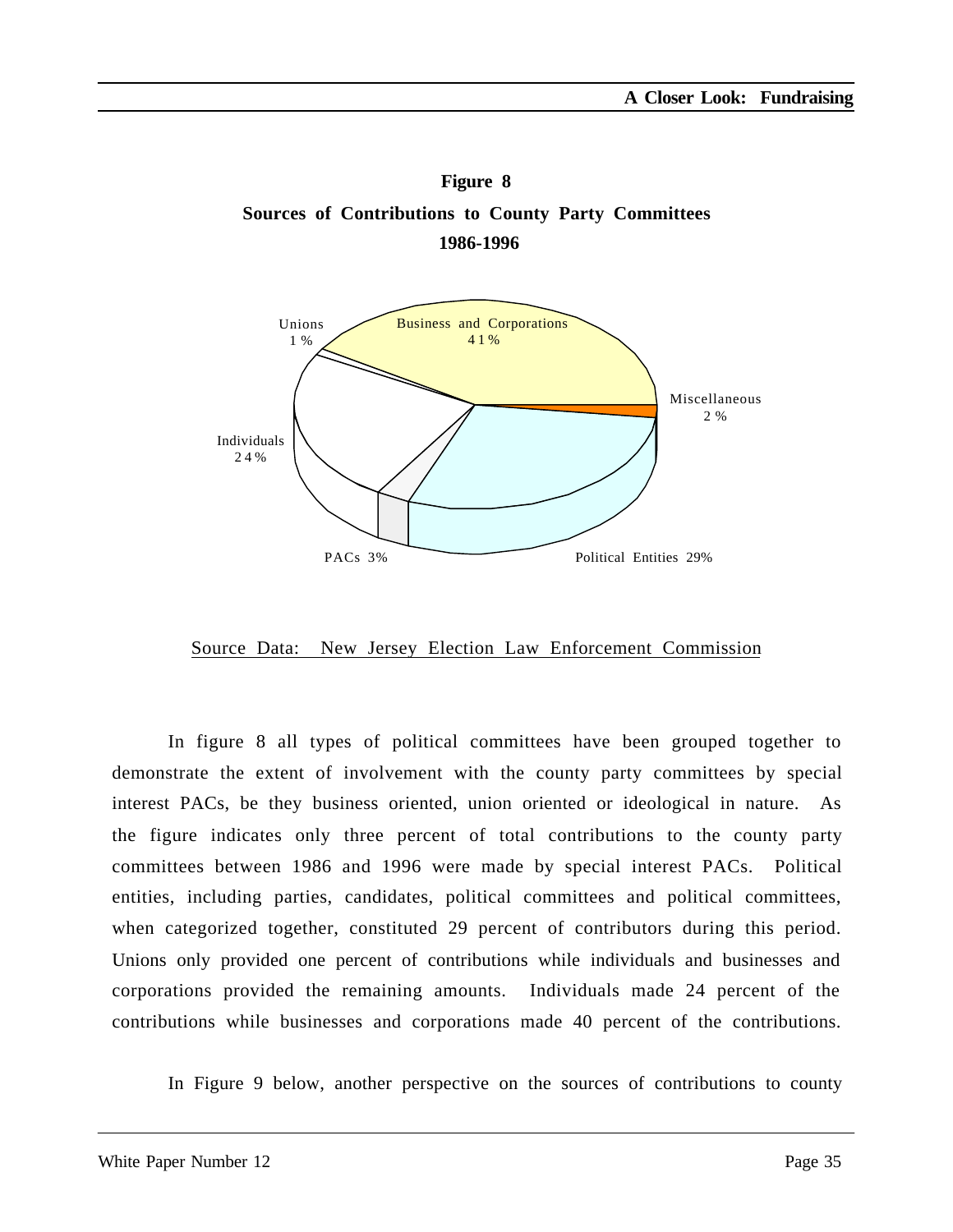political party committees is presented. In this figure, all business interests, including political action committees, are grouped together, as are union interests. Viewed in this manner, business interests constituted 43 percent of all contributions to the county party committees between 1986 and 1996, while union interest made up just two percent of all contributions. Figure 9 shows also that ideological PACs constituted two percent of all contributions. Individuals and political entities, as noted above, contributed 24 and 29 percent respectively to the county party committees during this period.

**Figure 9 Sources of Contributions to County Party Committees**



Source Data: New Jersey Election Law Enforcement Commission

#### Sources of Contributions: Party Differences

The sixteen Democratic and Republican county committees raised a total of \$13.7 million during the third and fourth quarters of each year beginning in 1986 and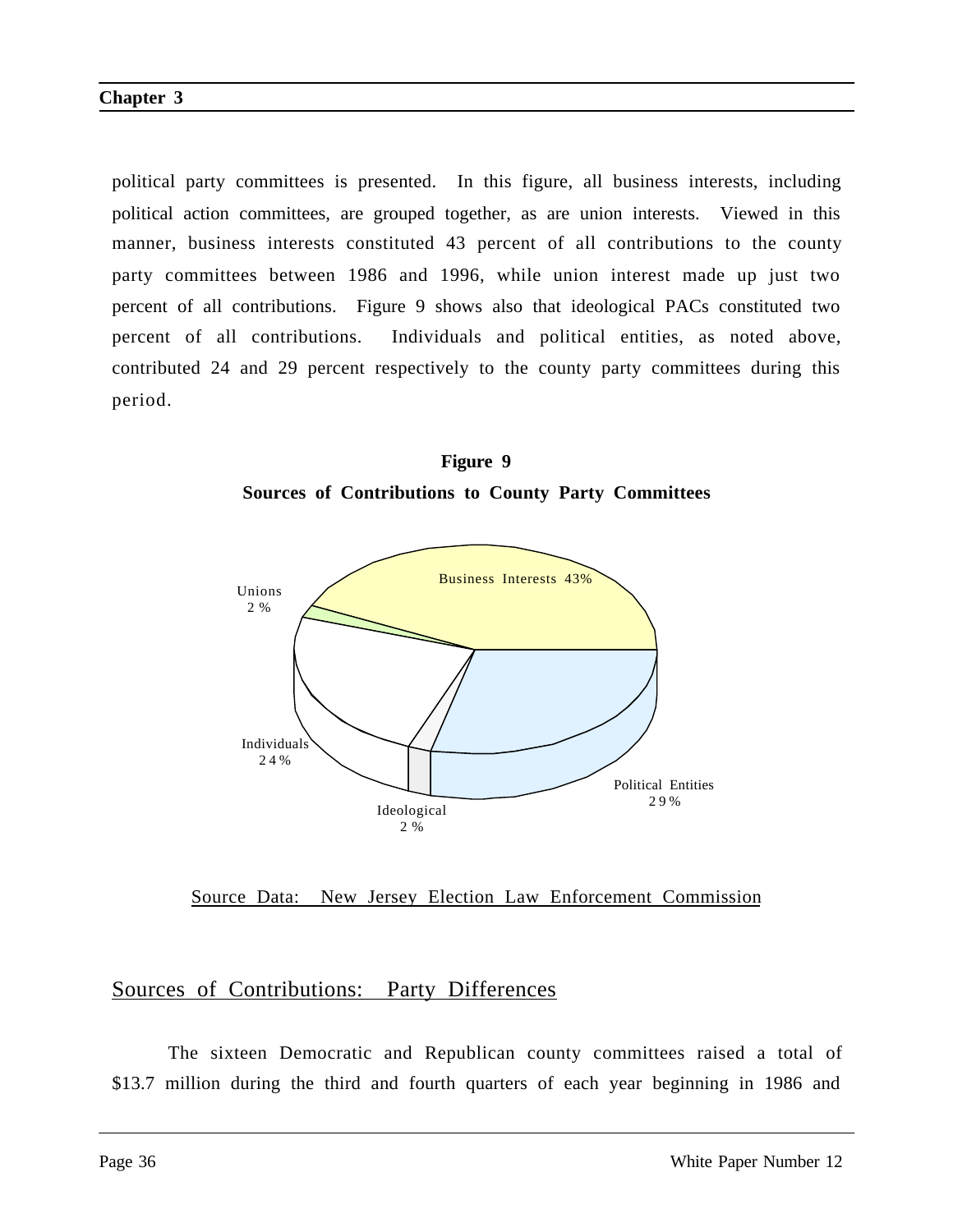ending in 1996. As noted above, contributions could only be coded for the third and fourth quarters of each year due to staffing and time restraints. This figure does not represent the total amount raised by these committees. Out of the \$13.7 million in categorized contributions, the Democratic County Committees raised \$7.7 compared with \$6 million by the Republican county committees. Table 6 below breakdown the sources of contributions to county party committees on the basis of party and provides the proportion of receipts represented by each contribution category listed.

| Table 6                                                                  |                   |                 |             |         |  |
|--------------------------------------------------------------------------|-------------------|-----------------|-------------|---------|--|
| <b>Contributors to Democratic and Republican County Party Committees</b> |                   |                 |             |         |  |
| Third and Fourth Quarters 1986-1996                                      |                   |                 |             |         |  |
|                                                                          |                   | <b>Democrat</b> | Republican  |         |  |
|                                                                          | Percent<br>Amount |                 | Amount      | Percent |  |
| Individual                                                               | \$1,835,457       | 24 %            | \$1,474,936 | 25%     |  |
| Business/corporations                                                    | 3,087,047         | 40%             | 2,424,454   | 4 1 %   |  |
| Business/corporate PACs                                                  | 90,429            | 1 %             | 103,911     | 2 %     |  |
| Professional/trade PACs                                                  | 18,175            | $0\%$           | 4,750       | $0\%$   |  |
| Unions                                                                   | 100,435           | 1 %             | 33,475      | 1 %     |  |
| Union PACs                                                               | 128,990           | 2 %             | 50,215      | $1\%$   |  |
| Ideological PACs                                                         | 25,323            | $0\%$           | 500         |         |  |
| Parties                                                                  | 543,162           | 7%              | 935,032     | 16%     |  |
| Candidates                                                               | 1,032,709         | 13%             | 485,503     | 8 %     |  |
| Political Committees                                                     | 500,093           | 6 %             | 355,506     | 6 %     |  |
| Legislative Leadership                                                   | 117,200           | 2 %             | 2,953       | $0\%$   |  |
| Miscellaneous                                                            | 226,420           | 3 %<br>77,920   |             | $1\%$   |  |
|                                                                          | \$7,705,440       |                 | \$5,949,155 |         |  |
|                                                                          |                   |                 |             |         |  |

#### Source Data: New Jersey Election Law Enforcement Commission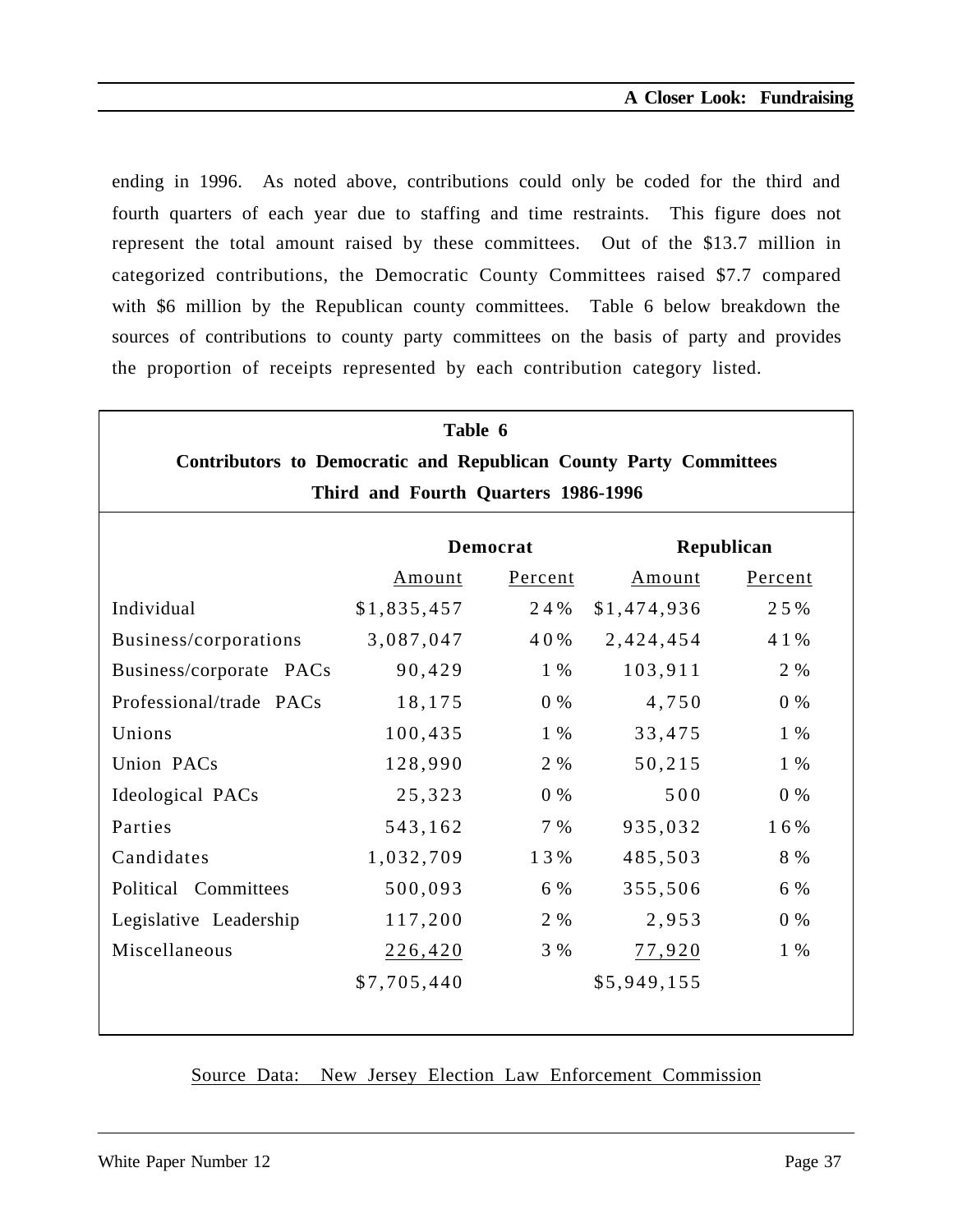When reviewing the table, it becomes clear that there are more similarities than differences in the sources of contributors to the county committees of the two parties. Differences only emerge in the categories parties and candidates. The Republican county committees, for instance, received 16 percent of their contributions between 1986 and 1996 from other parties. Most of these party contributions derived from the state party. The Democratic county committees on the other hand, received seven percent of their contributions from other party organizations.

Differences emerged as well in the category involving candidate contributions to the county party organizations. This time, it was the Democrats receiving 13 percent of their contributions between 1986 and 1996 from candidate committees that outpaced the Republicans. Republican county committees received eight percent of their contributions from candidate committees.

As shown in the table, in virtually every other contribution category, i.e., individuals, businesses/corporations, business PACs, union PACs, professional/trade PACs, ideological PACs, unions, political committees, and legislative leadership committees, the results were virtually identical.

#### Sources of Contributions to Each Party: Different Perspectives

In Figure 10, as was done earlier, the sources of contributions to the county party committees are depicted in two different ways. In this figure, the Democratic county organizations are depicted separately from the Republican county committees.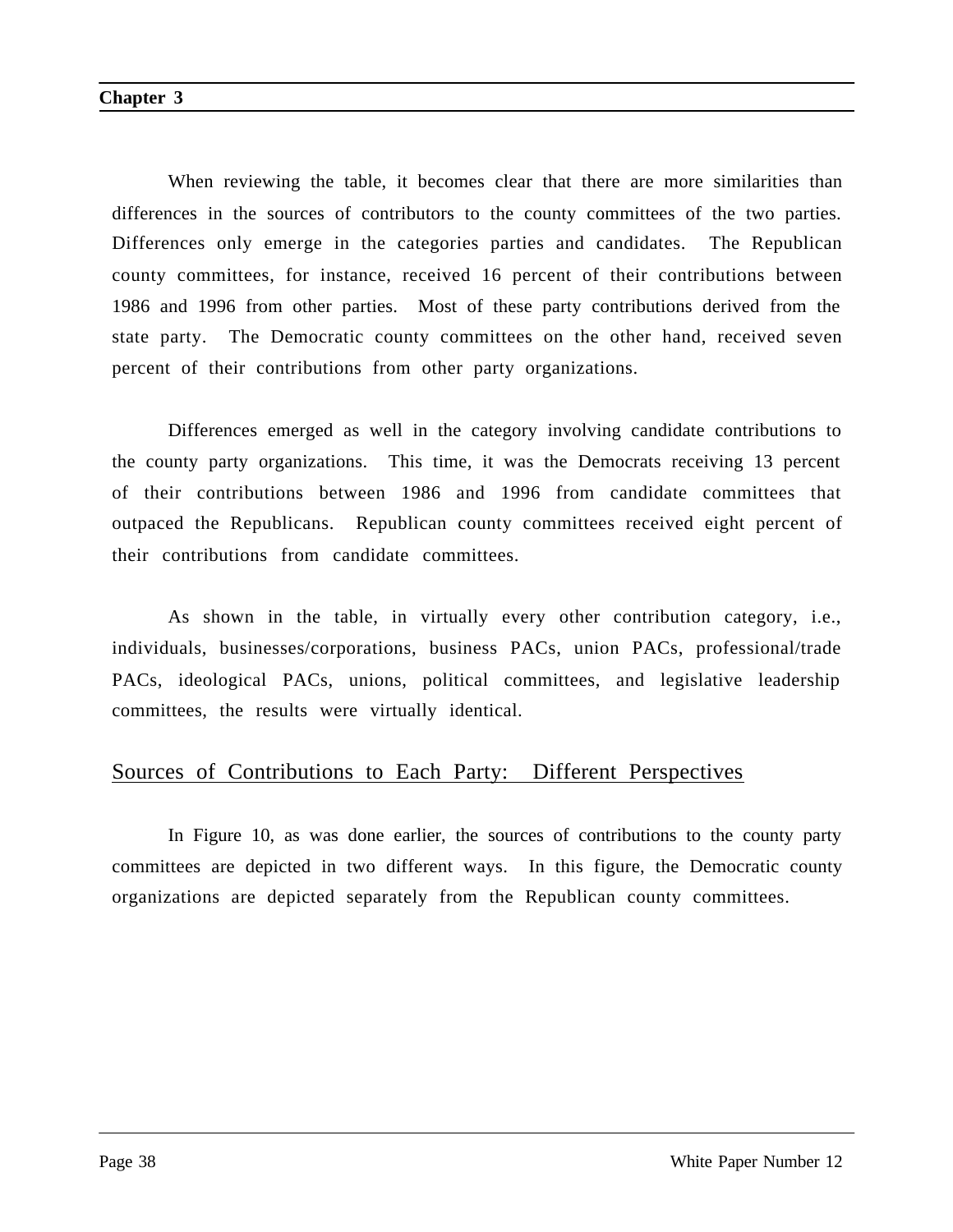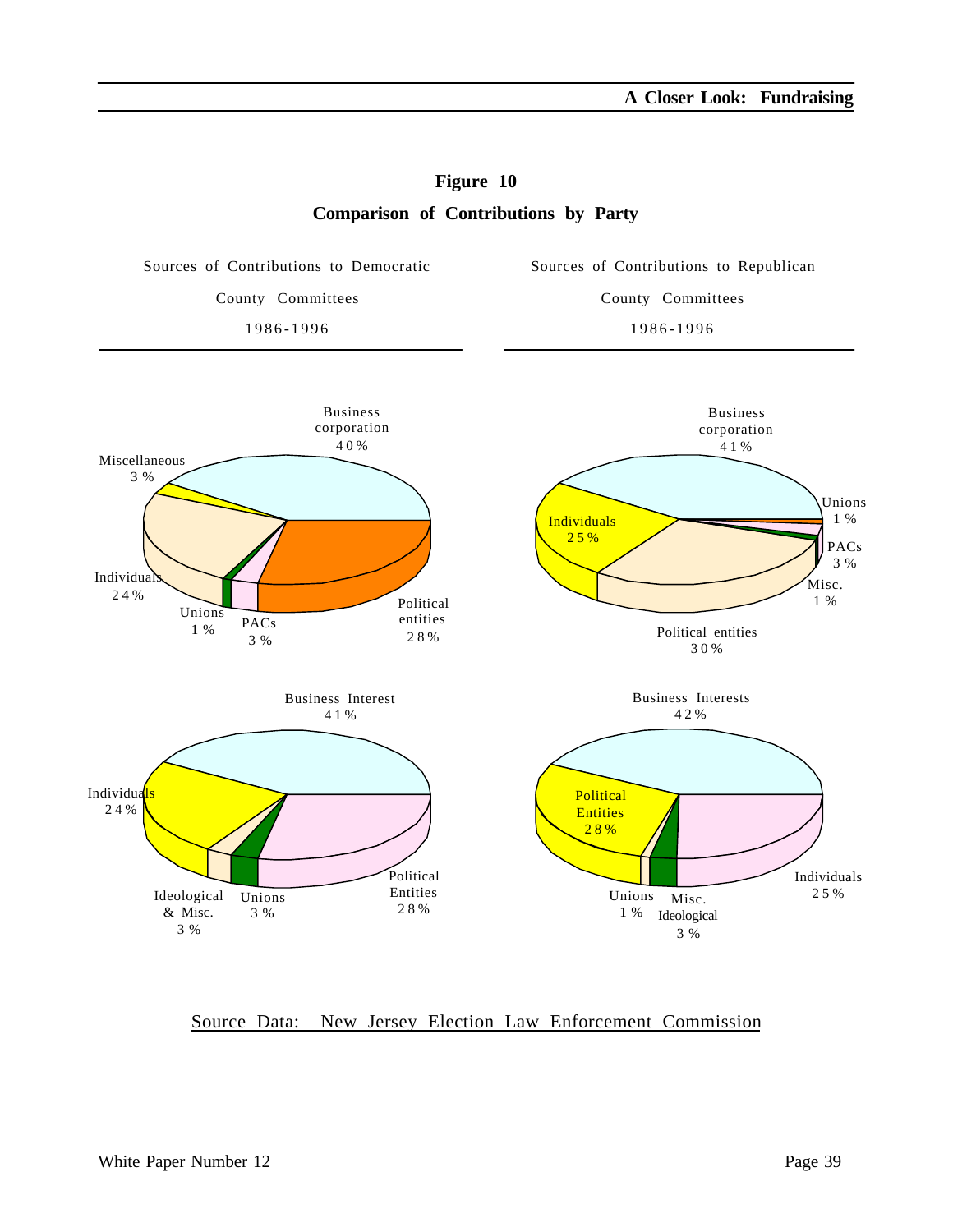Shown in these two ways, the data reveals no real differences between the Democratic and Republican county committees in terms of their sources of contributions. When grouped together, PACs contributed about three percent of receipts to both the Democratic county committees and the Republican county committees. Political entities, when grouped together made up 28 percent of contributions to the county committees of both political parties. In addition, business interests, when categorized together, provided 40 percent of contributions to the Democratic county committees and 41 percent of contributions to the Republican county party committees. Finally, even when unions and their PACs were grouped together, the differences between the two parties was slight. Union interests gave three percent of contributions to the Democratic county committees and one percent to the Republican county party committees.

#### Sources of Contributions Over Time

As indicated in Figure 11 below, the proportion of contributions made to the county party committees over time by various contributor types has remained fairly consistent.

If the period 1986 to 1996 is broken down into three stages, business interests consistently made the highest proportion of contributions to the county committees. Political entities, which include the state party committees, the legislative leadership committees and candidate committees, made the second highest proportion of contributions between 1986 and 1988 and 1989 and 1992. By a slim margin, however, this contribution type fell below individual contributors into third place between 1993 and 1996. Except for the period 1993-96, individual contributors consistently made the third highest percentage of contributions to the targeted county party committees. Unions and special interest PACs comprised a minimal proportion of total contribution activity throughout the entire period.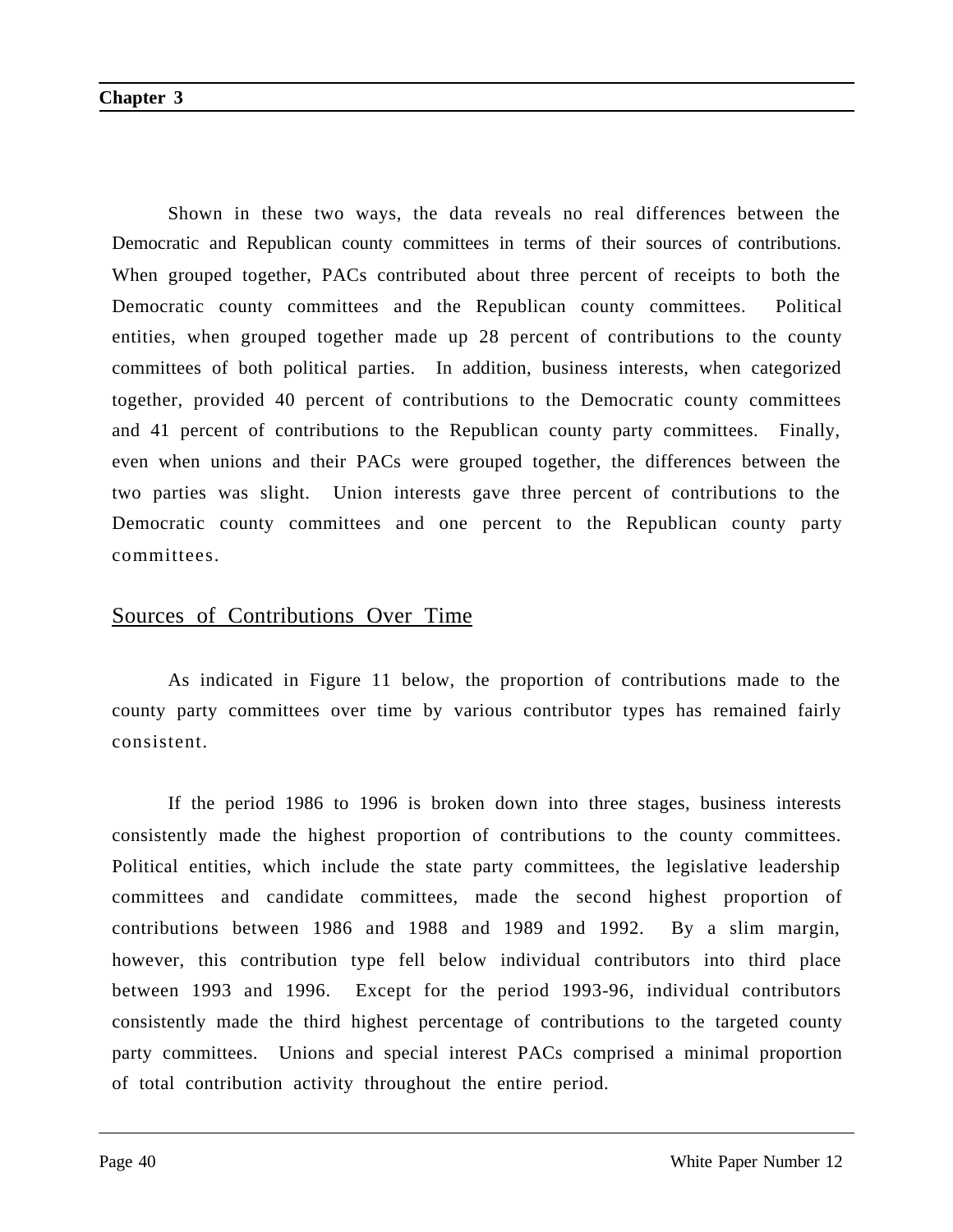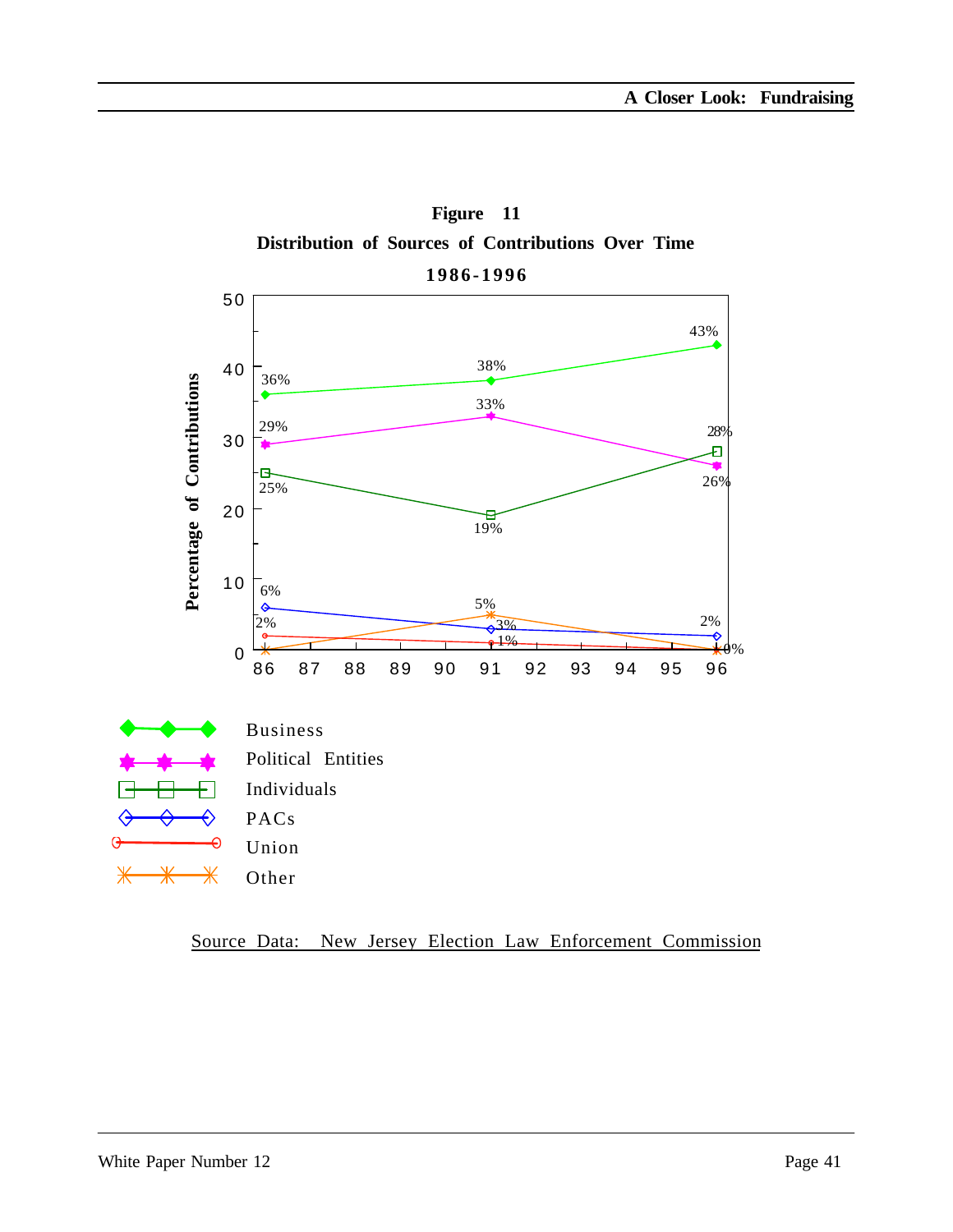As shown in Figure 11 above, during the three periods between 1986 and 1996, business and corporate interests consistently made between 36 and 43 percent of contributions to the county party committees. Political entities made between 26 and 33 percent of the contributions, whereas individual contributors ranged from 19 to 28 percent. The proportion of contributions to the county party organizations by special interest PACs and unions was consistently under ten percent.

#### Partisan Distribution of Sources of Contributions Overtime

When the data pursuant to the Democratic county party committees and the Republican county party committees was examined separately, however, certain differences in the distribution of sources of contributions over time do emerge. These differences are highlighted in figures 12 and 13 below.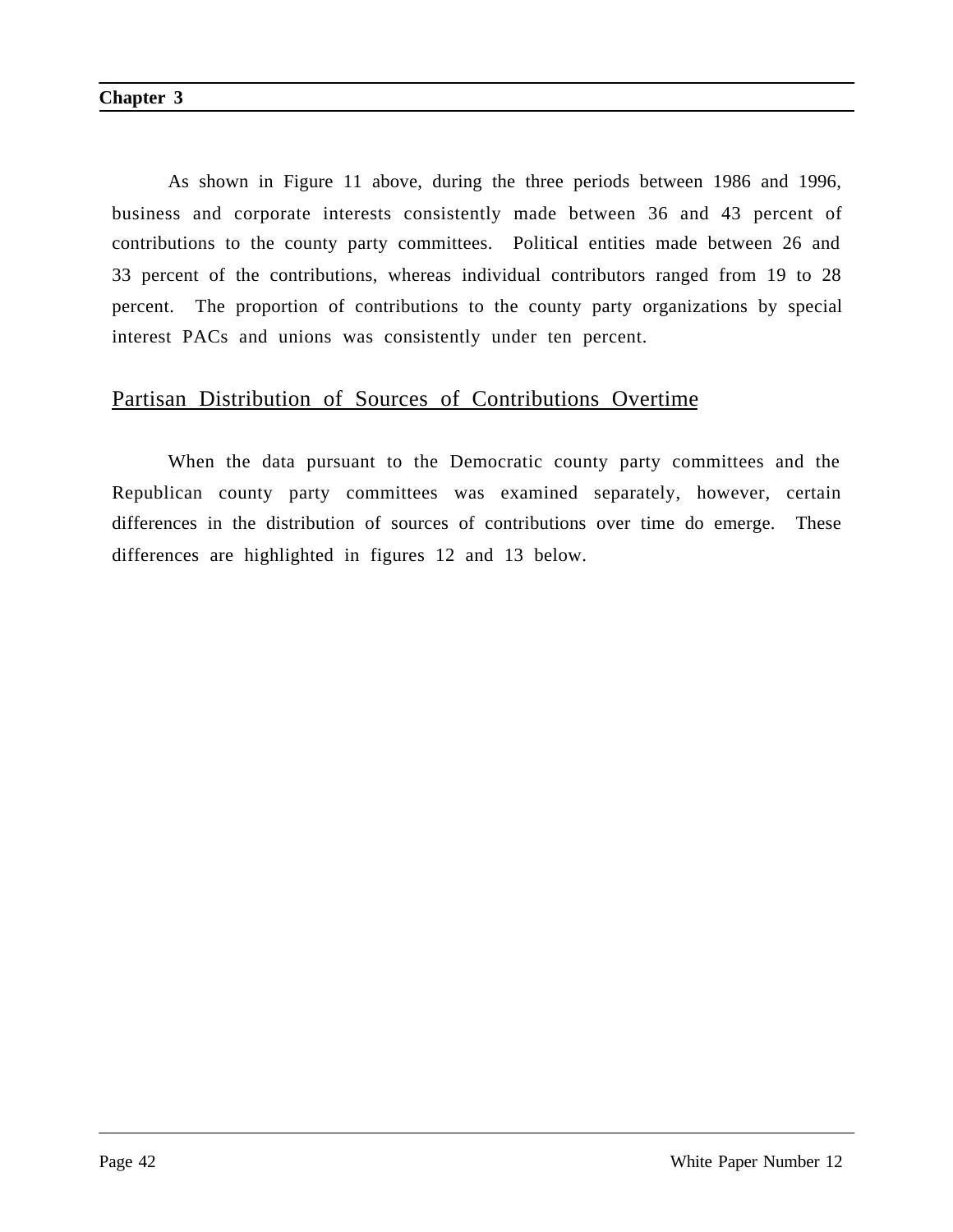**Figure 12 Distribution of Sources of Contributions Over Time by Democratic County Committees 1986-1996**

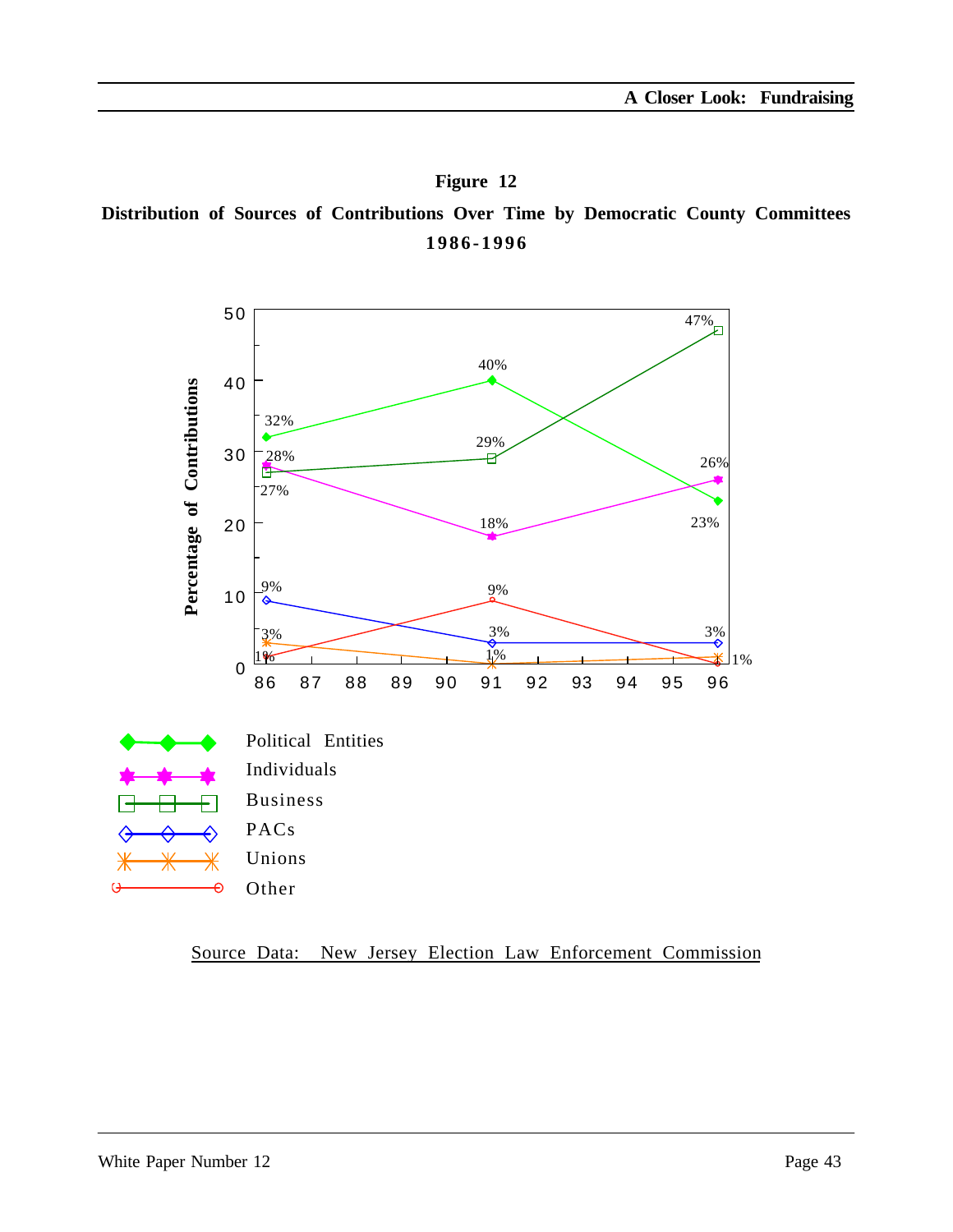**Figure 13 Distribution of Sources of Contributions Over Time by Republican County Committees 1986-1996**

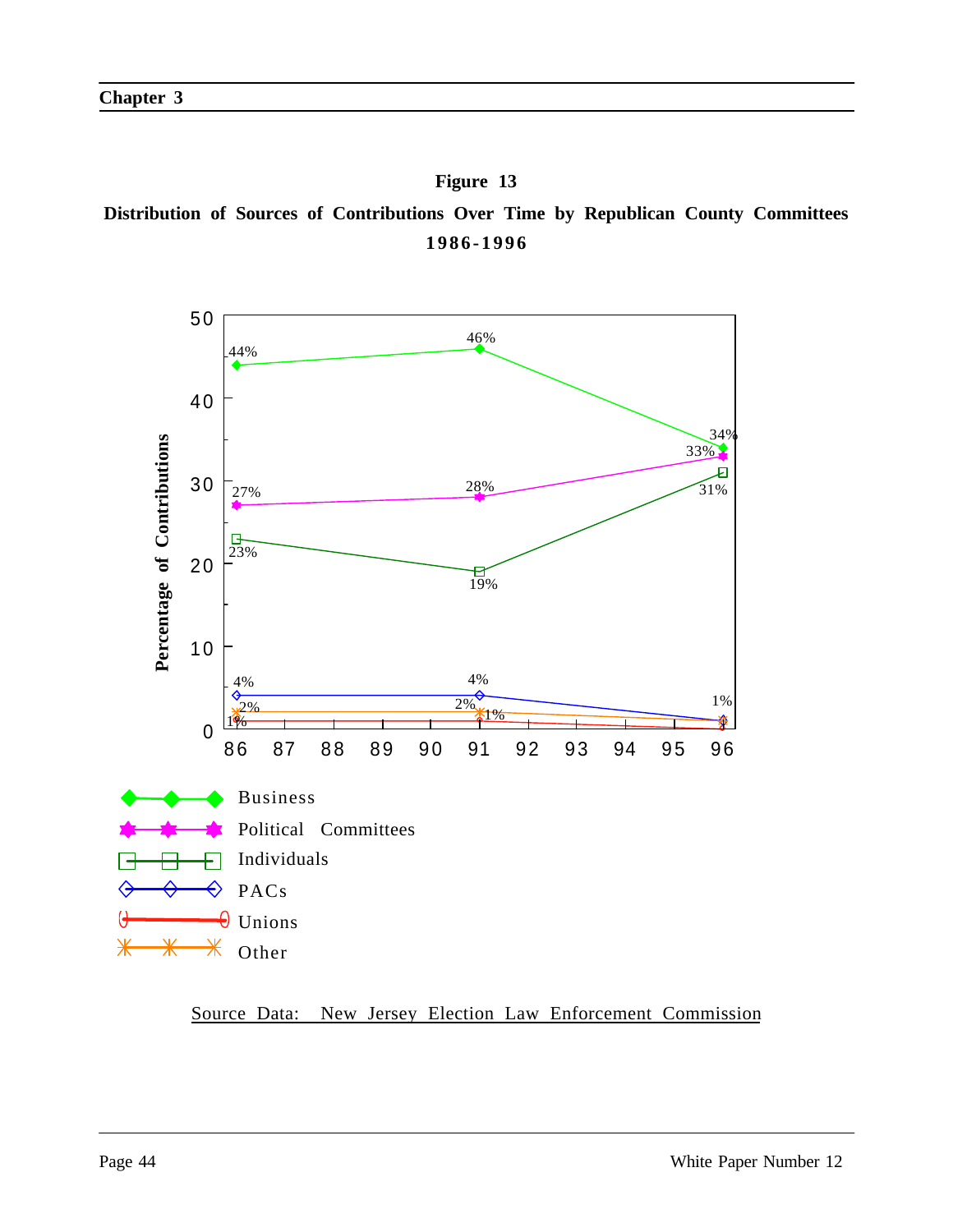The data indicates that political entities delivered the largest proportion of contributions to the Democratic county organizations between 1986 and 1988 and 1989 and 1992 but declined to third place between 1993 and 1996. During this later period, the proportion of contributions to the Democratic organizations by business and corporate interests jumped precipitously. Whereas the proportion of business/ corporate contributions ranged between 27 and 29 percent during the earlier periods, following the enactment of the new campaign law in 1993 the percentage of business contributions to the Democratic county committees increased to 47 percent of all contributions. Conversely, the proportion of contributions by political entities ranged between 32 and 40 percent between 1986 and 1992 but dropped to 23 percent between 1993 and 1996.

The proportion of individual contributions to the Democratic county committees reached 28 percent between 1986 and 1988, declined to 18 percent between 1989 and 1993, and rebounded to 26 percent between 1993 and 1996.

Special interest PAC contributions to the Democratic county party organizations reached nine percent between 1986 and 1988 and declined to only three percent of contributions from 1989 through 1996. The proportion of contributions from unions to the Democratic political party committees remained at three percent or lower during the entire period 1986 to 1996.

The Republican county party committee, on the other hand, received the largest proportion of their contributions from business and corporate interests throughout the entire period, though this proportion did decline during the period following enactment of the new law. The proportion of business contributions ranged from 44 to 46 percent between 1986 and 1993, but declined to 34 percent after 1993. Political entities made between 27 and 33 percent of contributions over the span of time to the Republican party organizations.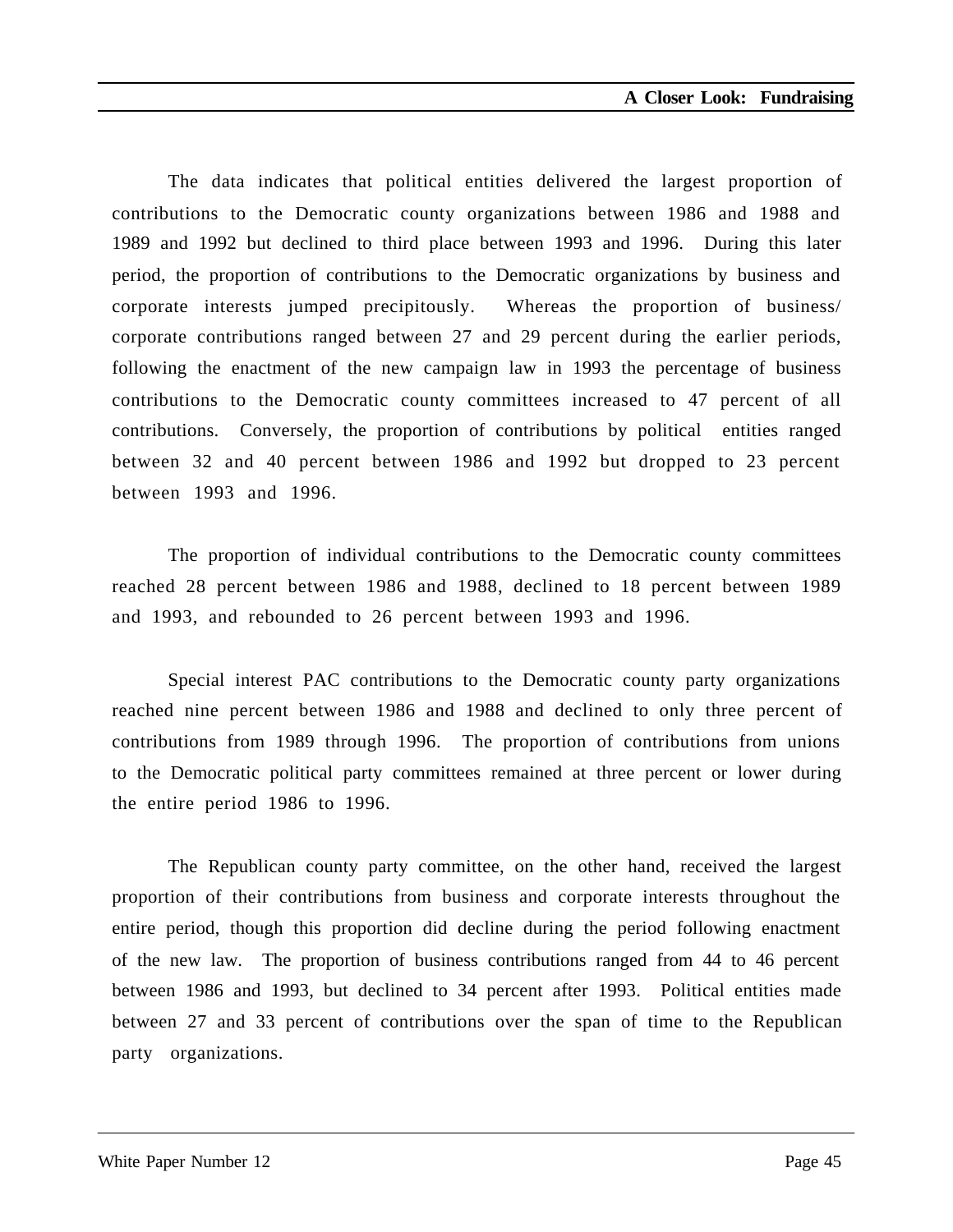Finally, the proportion of total contributions represented by individuals ranged between 19 and 31 percent over the entire period while the proportion of Republican contributions represented by special interest PACs and unions amounted to less than 5 percent between 1986 and 1996.

Throughout this chapter, which has provided a thorough analysis of contribution activity on the part of the sixteen targeted county committees, it has been made clear that a repartyization process is occurring in New Jersey. By analyzing the data vis-avis these county committees, it has been illustrated that this repartyization very much includes party activity at the county level. Moreover, the data, while demonstrating that repartyization includes both major political parties, suggests that it has been the Democratic county committees that have led the way in furthering this process in the years succeeding the enactment of the new law, which has proved to be such a catalyst to repartyization.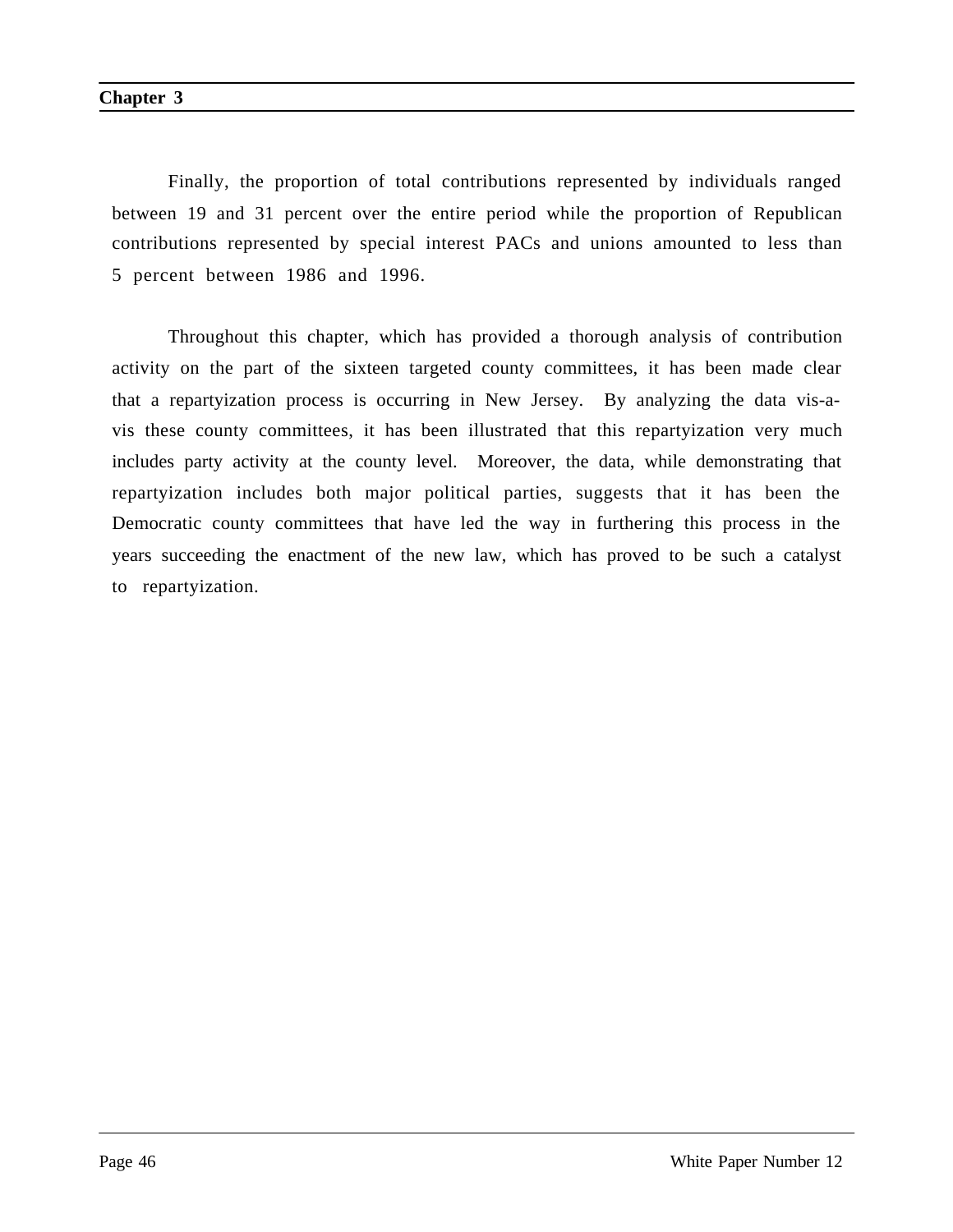# **NOTES**

- 1. Paul Light, A Delicate Balance, (St. Martin's Press, Inc., 1997), p. 91.
- 2. Ibid., p. 93.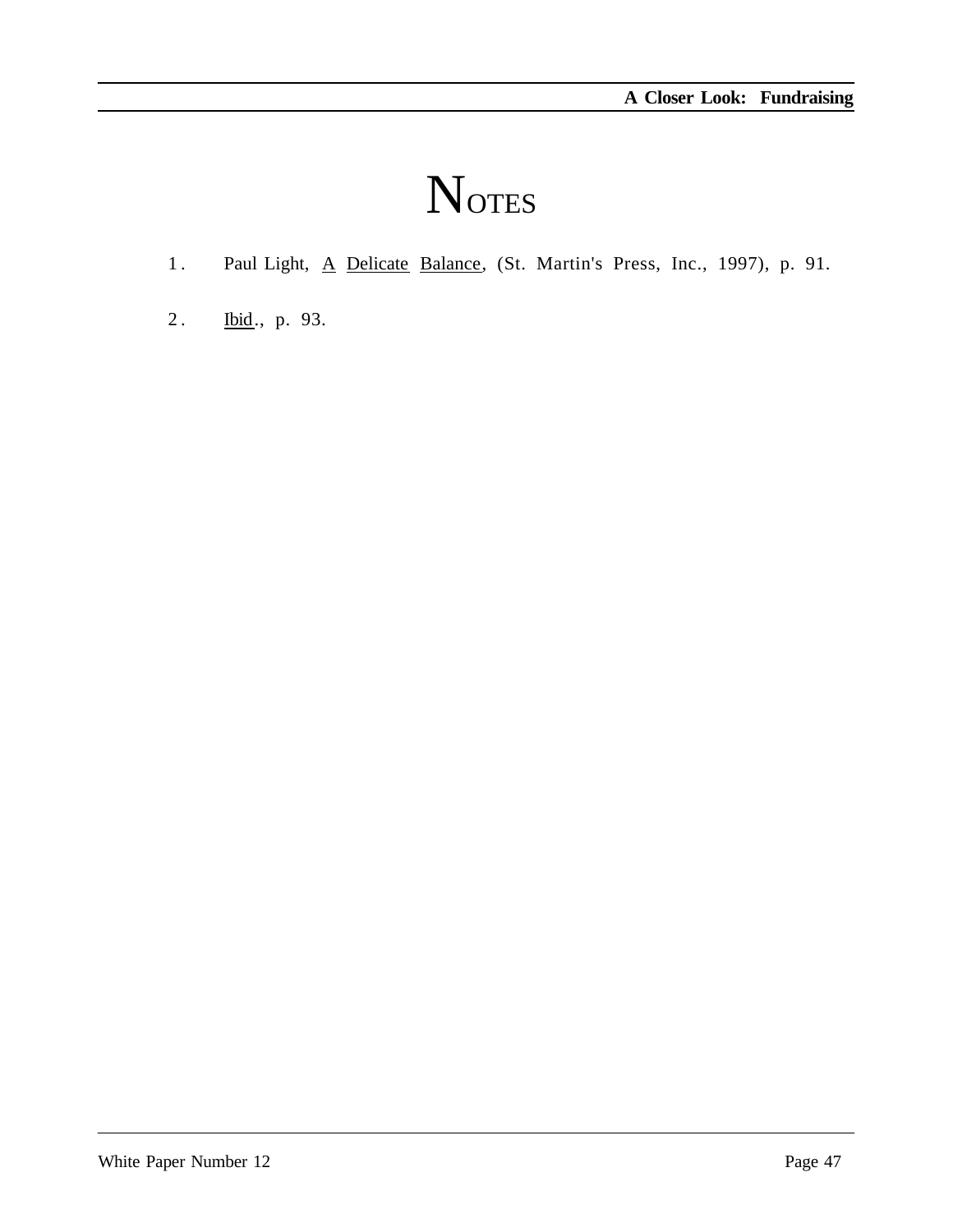### **Chapter 4**

## **A Closer Look:**

# **Spending**

I

n State Parties and Legislative Leadership Committees: An Analysis 1994- 1995, and Legislative Candidates: How They Spend Their Money, two detailed analyses of expenditure activity were completed. In these studies, the spending patterns of the party entities and of legislative candidates were explored. This chapter will undertake a similar analysis of the sixteen county party committees given a closer look.

This study of spending by party organizations at the county level not only provides insight into the spending strategies of these organizations, but through an exhaustive statistical analysis also provides a glimpse of how the role of these party organizations in the campaigns of their candidates has changed since 1986.

As noted in the earlier works, the investigation into the expenditure activity of these committees has not been easy. The categorization of these expenditures was difficult. Much of the information reported was accurate and complete. However, a significant amount of the information disclosed

*This study of spending by party organizations at the county level not only provides insight into the spending strategies of these organizations, but through an exhaustive statistical analysis also provides a glimpse of how the role of these party organizations in the campaigns of their candidates has changed since 1986.*

was difficult to classify. In these situations, judgement was exercised as diligently and carefully as possible. Thus, in reviewing the expenditure activity of sixteen county party organizations between 1986 and 1996, no claim is made that the expenditure analysis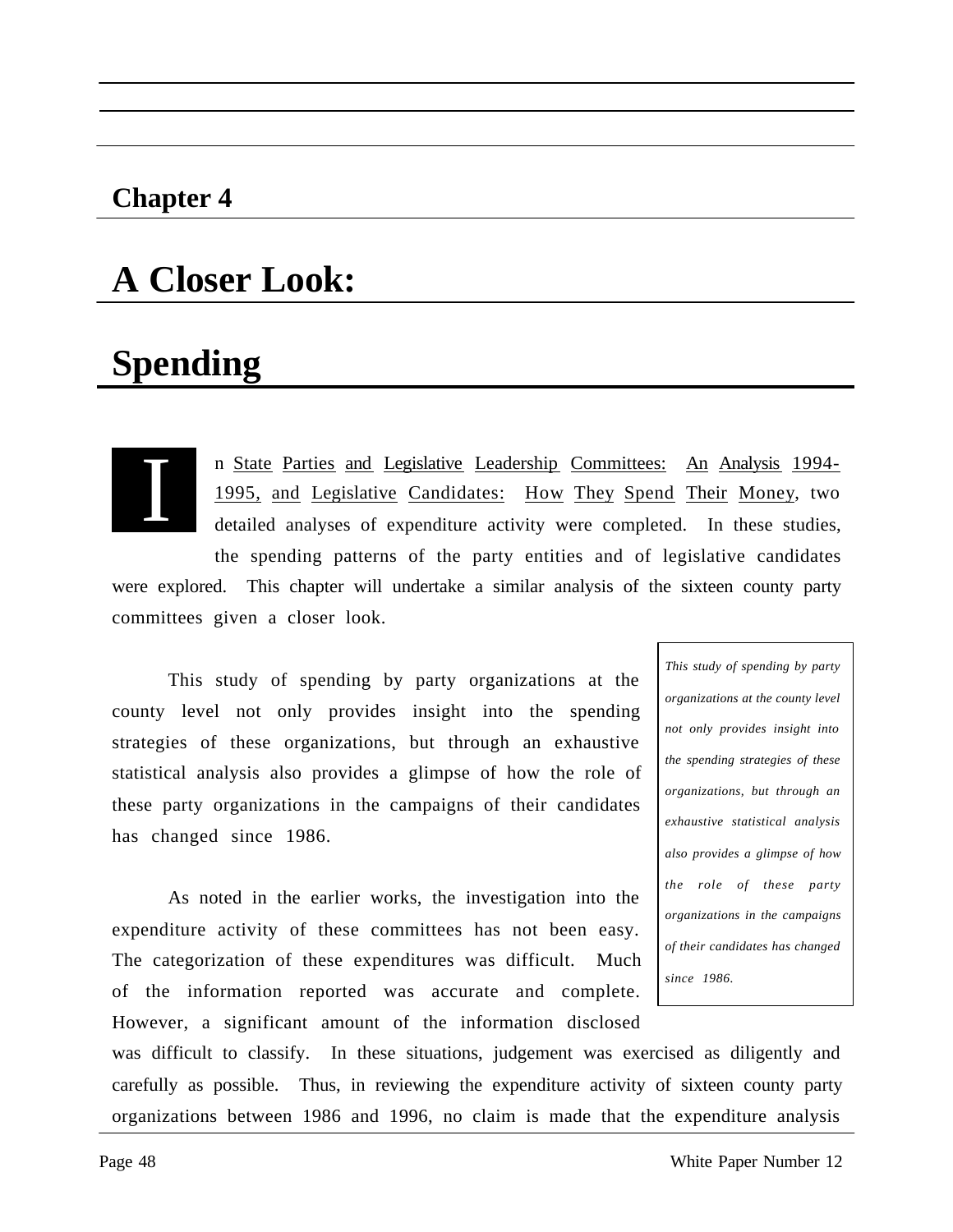contained in this chapter is exact in every respect. Full confidence, however, is expressed in the belief that the chapter presents a general picture of how the county party committees have spent their funds during the period under review.

As noted, the expenditures examined in this chapter occurred between 1986 and 1996 and includes those made by the county party organizations in Essex, Bergen, Passaic, Somerset, Middlesex, Mercer, Camden, and Atlantic counties. This study of spending activity by the Republican and Democratic county party committees spans a period which includes the prior campaign finance law and the current one. Thus, in analyzing the spending strategies of these organizations, the impact of the new law on the electoral viability of these local party organizations can be measured. Through studying the expenditure patterns of these committees during this period, it will become even more apparent that the new law, in combination with recent judicial decisions, truly impacted the county party organizations favorably, bringing them back on to the stage as important actors in the day-to-day drama of election campaigns.

#### Total Spending

To put matters into perspective, spending by party organizations in all 21 counties equalled \$8.4 million in 1996. The previous year's spending was even higher, peaking to \$10 million. These figures are up from the \$2.3 million figure reported in 1986.

The party organizations in the eight counties under study followed much the same pattern. In 1986, the sixteen county party committees spent \$785,010. In 1996, these organizations spent \$2.3 million, 187 percent more than ten years before. What's more in 1994 and 1995 these organizations spent as much as \$5.4 million and \$5.9 million respectively.

Most of the spending by the sixteen party committees occurred during the fouryear period of 1993-1996, following the enactment of New Jersey's new campaign law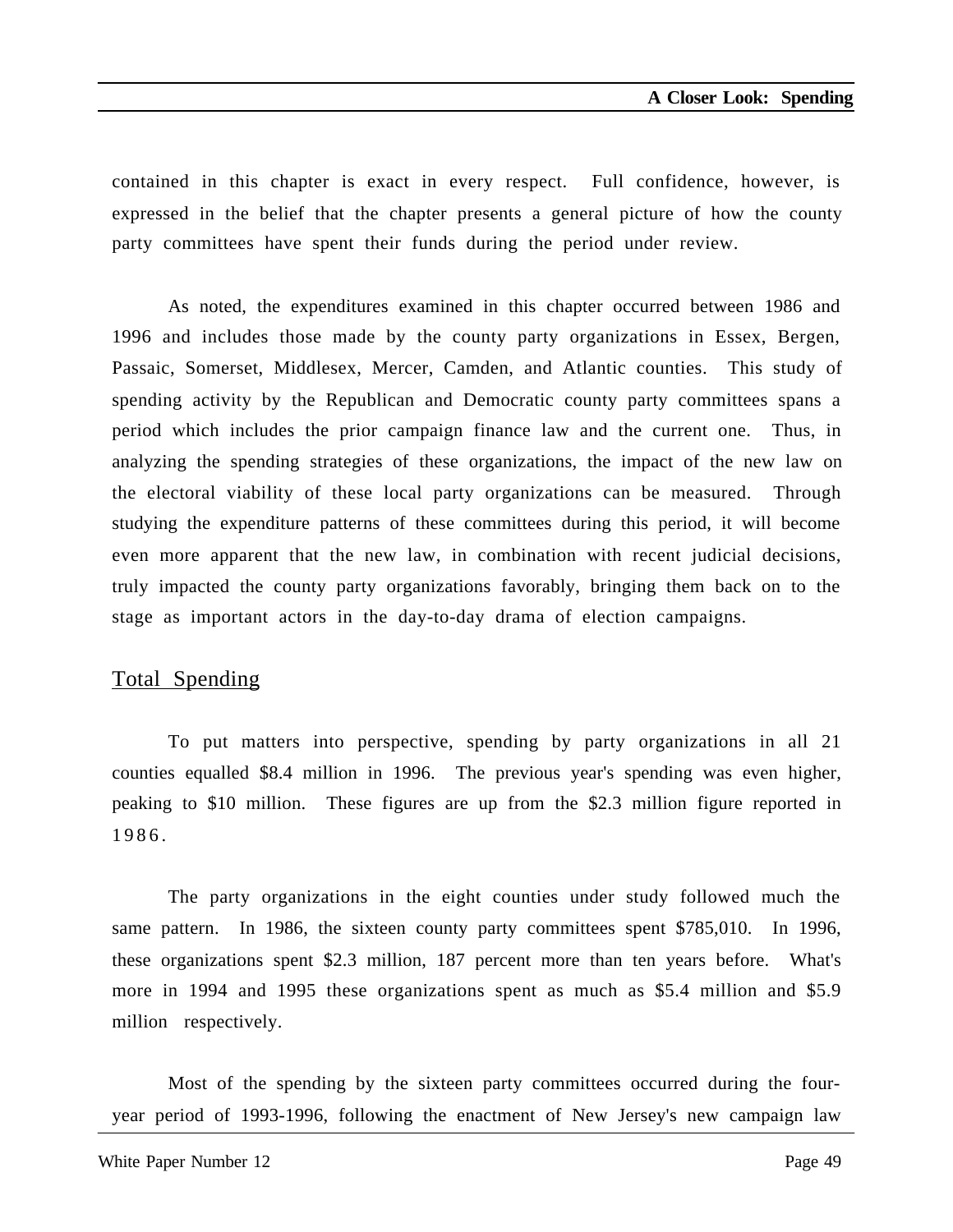in 1993. These organizations expended a total of \$15.9 million during this period, or 66 percent of the \$24.2 million in expenditures the sixteen made during the entire period 1986-1996.

Following the Eu decision in 1989 and through 1992, these organizations spent \$5.5 million, or 23 percent of the ten-year expenditure totals. While the amount spent during this four-year period does not match expenditures made during 1993 through 1996, the activity during this period nevertheless was significant and suggests that the Eu decision had a modest impact on county party activity.

Figure 14 compares total expenditure activity by the sixteen county party committees from 1986 through 1996.



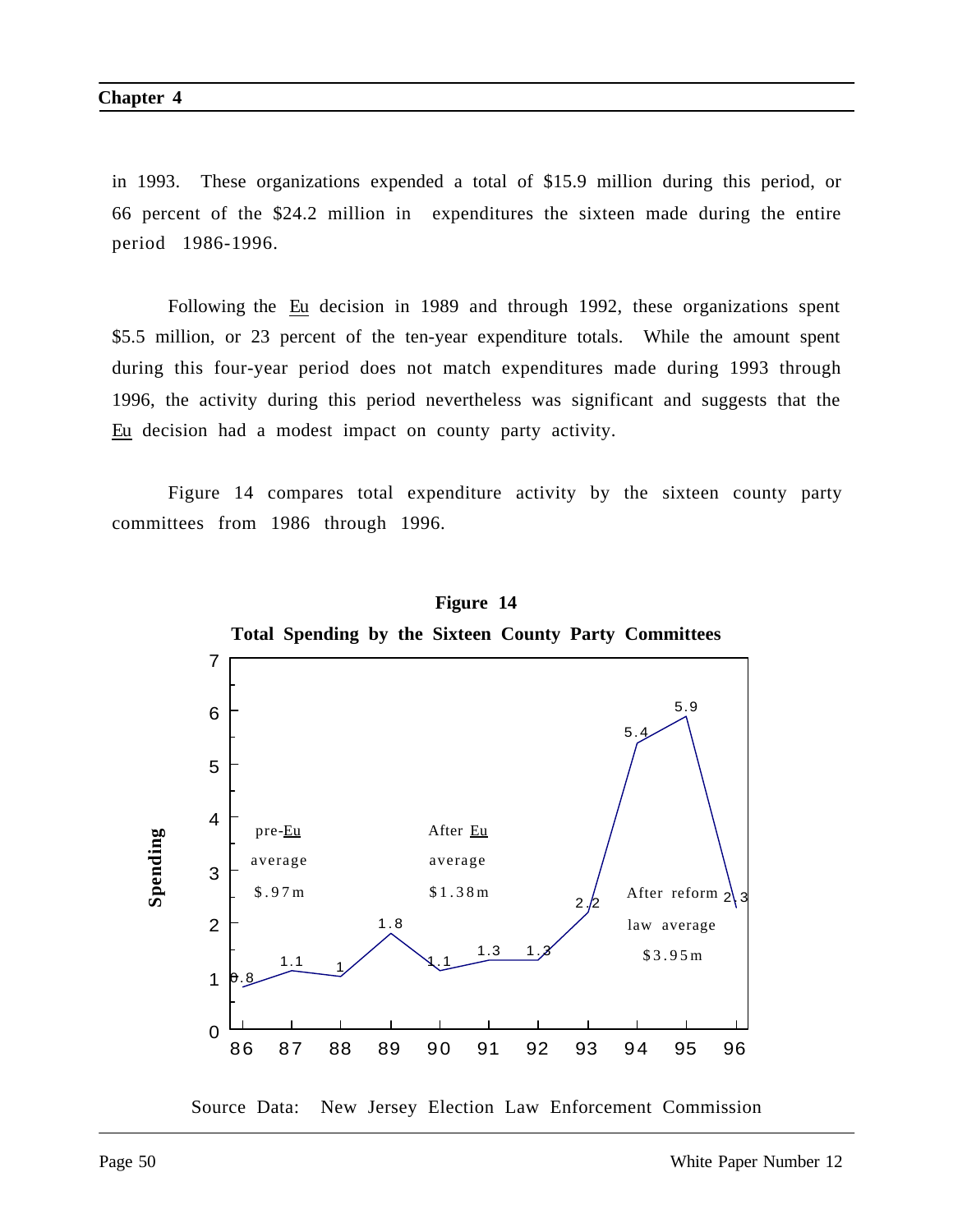The analysis in this section corroborates the theory that county party organizations are resurgent and that New Jersey's Campaign Finance Reform law, along with the Eu decision, has been a central part of repartyization at the county level.

#### Democratic Committees Spend Most

In 1986, the Democratic county party organizations in the sixteen counties under study spent \$101,033. Ten years later, these same organizations spent \$950,426, a monumental increase in activity.

The Republican committees in these counties, on the other hand, spent \$683,978 in 1986 and \$1.4 million in 1996, representing a less substantial increase of 100 percent.

Overall, the Democratic county party committees in the counties being studied outspent the Republican county organizations. Figure 15 compares the proportion of total spending undertaken by the Democratic county committees between 1986 and 1996 with that of the Republican county party organizations.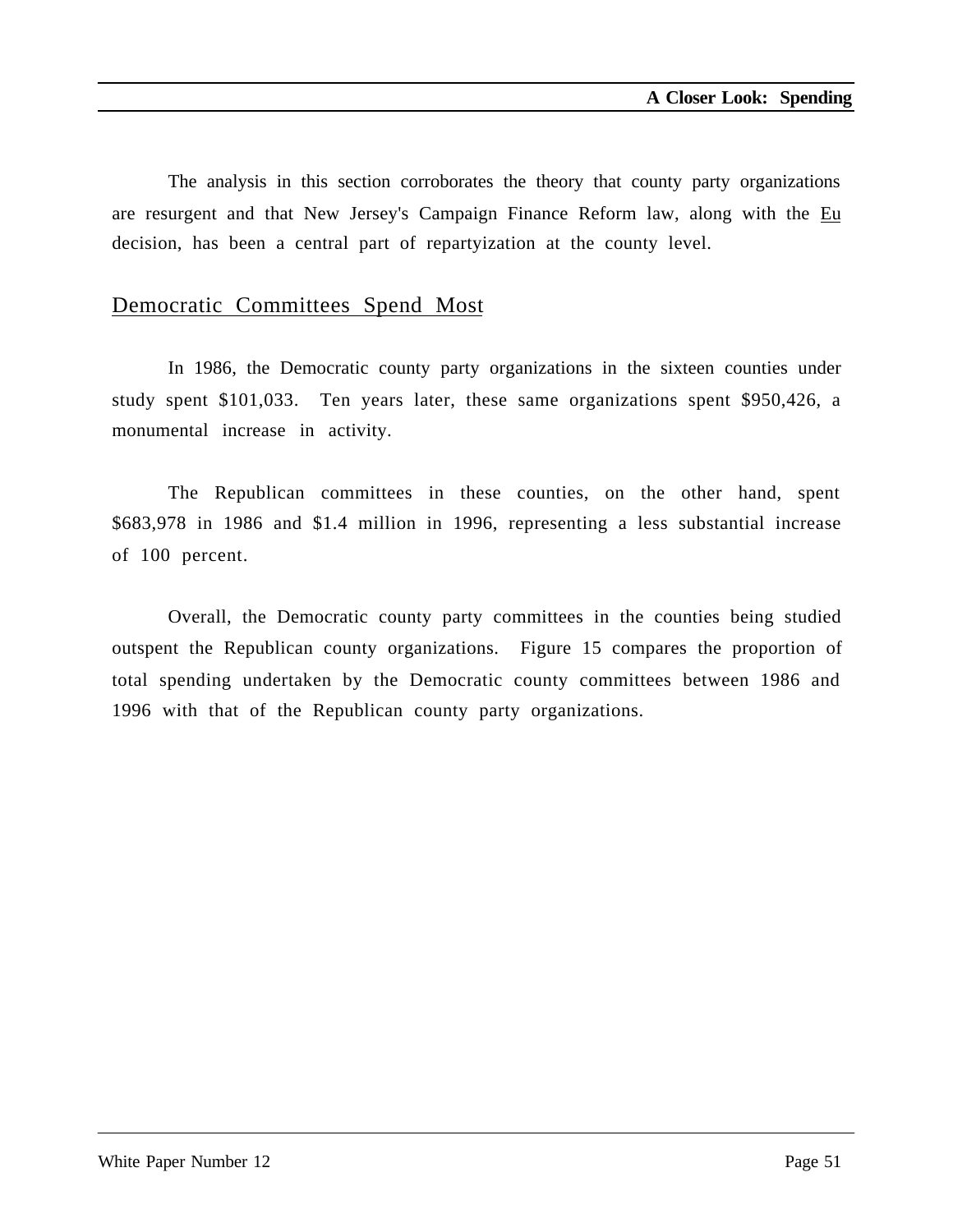



The Democratic committees spent approximately \$13.1 million over the ten years span, or 54 percent of the \$24.2 million spent by all sixteen organizations. The Republican committees spent \$11 million, or 46 percent of total expenditures.

Unsurprisingly, most of the spending by both parties occurred from 1993 through 1996. Democratic organizations did 76 percent of their spending during this period, \$9.9 million. The Republican committees did 53 percent of their spending during this period, \$5.9 million.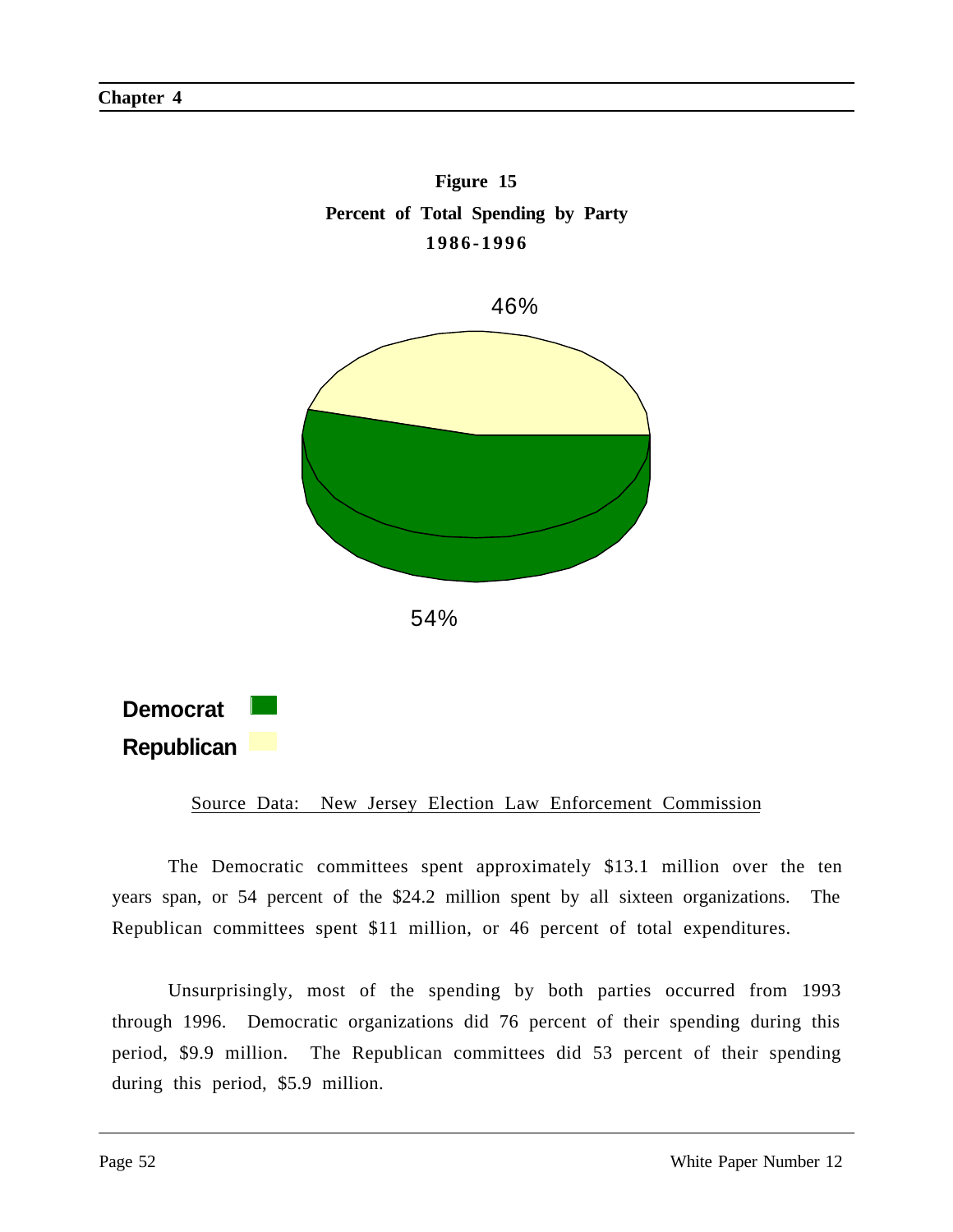From 1989 through 1992, Democratic organizations spent \$2.5 million, a figure that represents 19 percent of their overall spending. Between 1986 and 1988, these committees expended \$624,242, or 5 percent of their ten-year spending.

The sixteen Republican committees did 27 percent of their spending between 1989 and 1992, \$3.0 million. Between 1986 and 1988, the Republican organizations spent \$2.2 million, or undertook 20 percent of their total spending for the entire period.

#### How did the County Committees Spend their Money

To analyze spending by the county party committees between 1986 and 1996, eleven categories were established. Each expenditure was then individually coded by category. The categories were: mass communication, election-day activities, fundraising, consultants, charity, contributions, refunds, miscellaneous expenses, administration, entertainment, and polls.

Expenditures for mass communication, polls, fundraising, and consultants, in particular, involve in-kind contributions to candidates as well. Election-day activities involve all get-out-the-vote efforts, including election-day money for workers and telephone canvassing. Charity includes all expenditures made to charitable or volunteer organizations as well as flowers for weddings and funerals. Incidental expenses includes lunches, dinners, etc. for organizational staff and other party supporters. Finally, administration involves salaries, rent, utilities, and other overhead costs.

Table 7 summarizes spending in each category between 1986 and 1996 by the sixteen county party committees under study.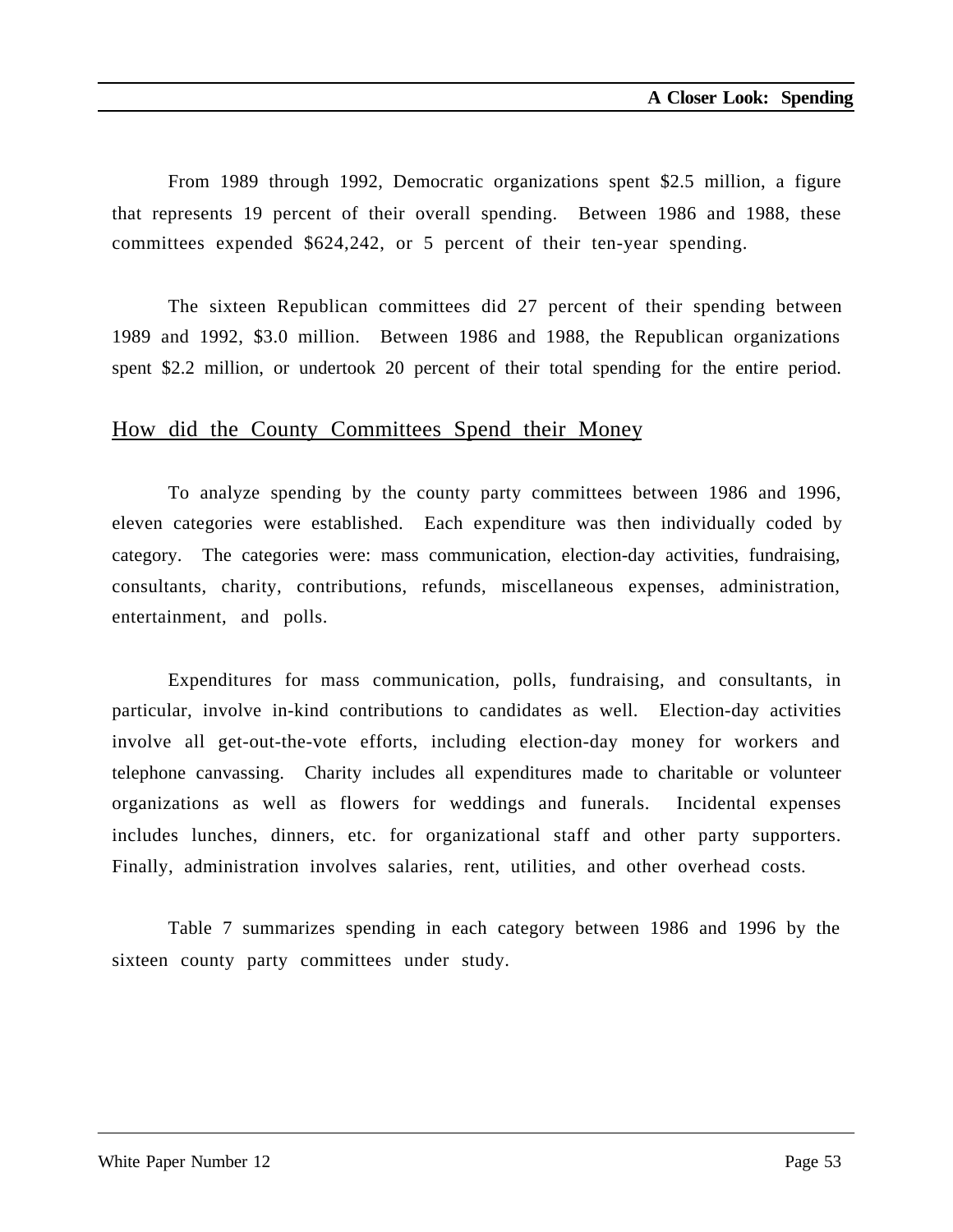| Table 7<br><b>County Party Committees Spending</b><br>1986-1996 |              |         |  |  |  |  |
|-----------------------------------------------------------------|--------------|---------|--|--|--|--|
|                                                                 | Amount       | Percent |  |  |  |  |
| Mass<br>communication                                           | \$6,030,658  | 25%     |  |  |  |  |
| Election day activities                                         | 935,843      | 4 %     |  |  |  |  |
| Fundraising                                                     | 1,513,755    | 6 %     |  |  |  |  |
| Consultants                                                     | 2,450,058    | 10%     |  |  |  |  |
| Charity                                                         | 237,425      | 1 %     |  |  |  |  |
| Direct contributions                                            | 6,693,936    | 28%     |  |  |  |  |
| Refunds                                                         | 180,821      | 1 %     |  |  |  |  |
| Miscellaneous<br>Expenses                                       | 417,004      | 2 %     |  |  |  |  |
| Administration                                                  | 4,635,536    | 19%     |  |  |  |  |
| Incidental Expenses                                             | 909,132      | 4 %     |  |  |  |  |
| Polls                                                           | 201,731      | 1 %     |  |  |  |  |
|                                                                 | 24, 205, 899 |         |  |  |  |  |

Over the period 1986-1996, the sixteen county party committees made the largest proportion of their expenditures in the form of direct contributions to candidates. About \$6.7 million, or 28 percent of all expenditures, involved monetary contributions to county and municipal candidates and municipal party organizations.

Spending on mass communications, a large amount of which was allocated to candidates as in-kind contributions, was the second largest category of spending. These expenditures, which include radio and cable TV advertising, newspaper advertising, and direct mail, equalled 25 percent of all expenditures, or a little over \$6 million.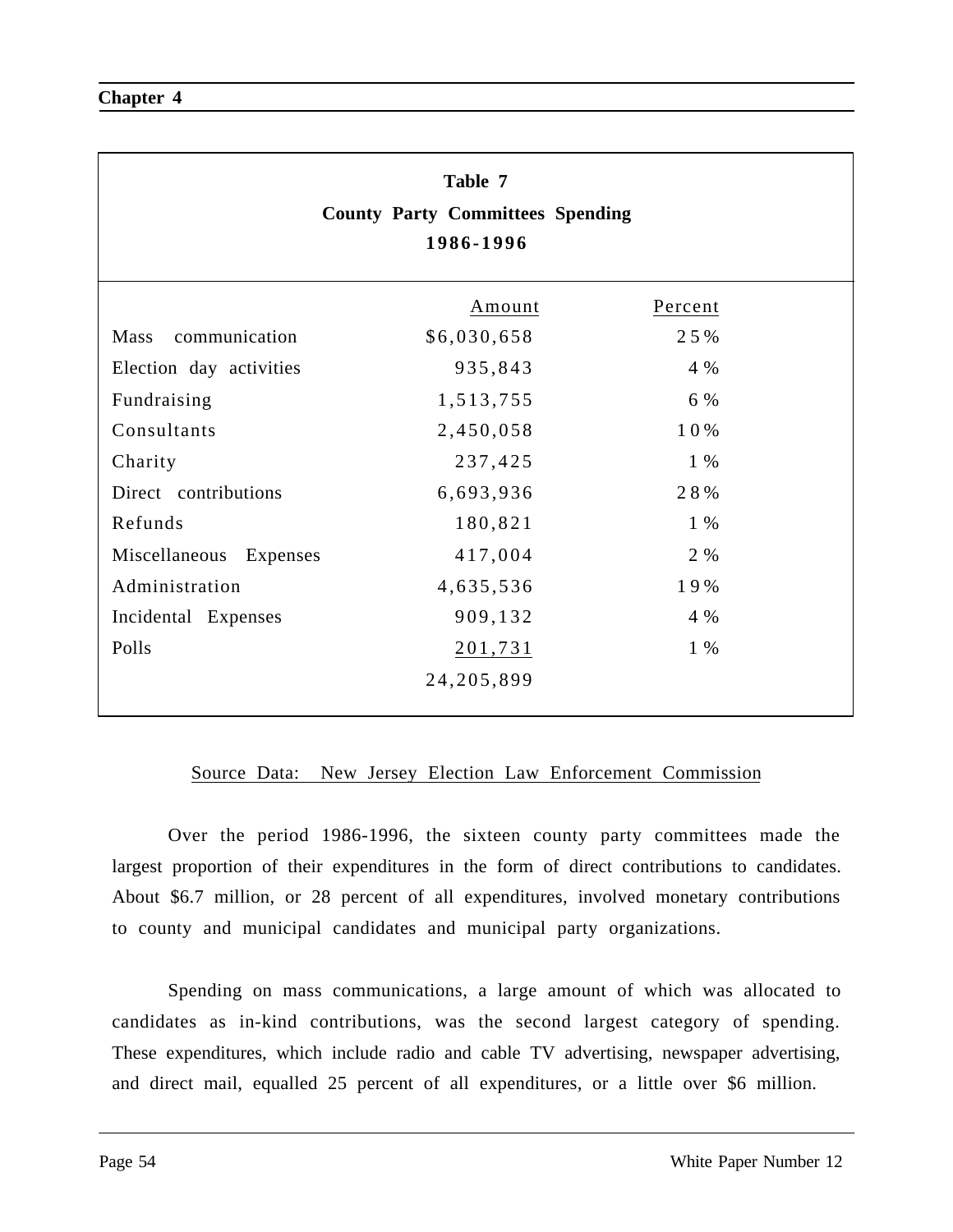An additional 19 percent of expenditures, or close to \$4.6 million, was spent by the sixteen county party committees on administration. Spending on consultants constituted \$2.5 million, or 10 percent of expenditures, whereas fundraising absorbed six percent of the funds expended by the county party committees, or about \$1.5 million. Spending on entertainment comprised four percent of total county party committee spending, \$909,132; polls one percent, or \$201,731; and, election-day activity four percent, or \$935,843. Charity, refunds, and miscellaneous expenses made up a combined four percent of the spending at \$237,425; \$180,821; and, \$417,004 respectively.

All in all, the sixteen county party committees under study applied about 75 percent of their expenditures to purposes directly related to campaigns and elections. About 25 percent of expenditures went for administration, charity, refunds, miscellaneous expenses, and entertainment. And, even these expenditures can be construed to be expenditures working toward the purpose of advancing the party's candidates in elections.

### Patterns of County Party Spending by Party

As in the preceding table, Table 8 summarizes patterns of county party committee spending, only this time, by party. The table includes total spending in each category by the two parties during the period under study.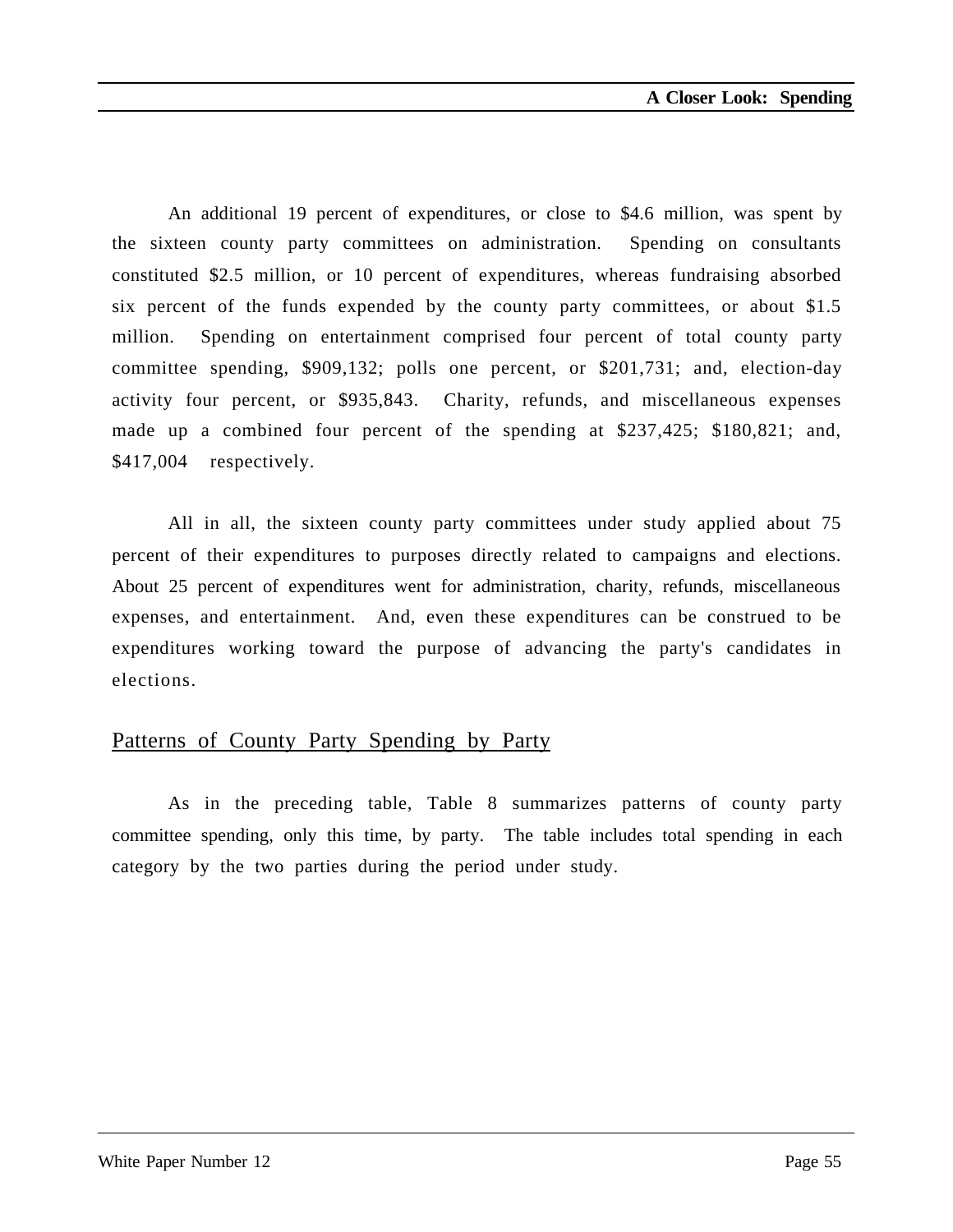| Table 8<br>Distribution of Spending by County Parties<br>1986-1996 |              |                 |              |            |  |
|--------------------------------------------------------------------|--------------|-----------------|--------------|------------|--|
|                                                                    |              | <b>Democrat</b> |              | Republican |  |
|                                                                    | Amount       | Percent         |              | Percent    |  |
| Mass<br>communication                                              | \$2,261,805  | 17%             | \$3,768,853  | 34%        |  |
| Election day activities                                            | 591,792      | 5 %             | 344,051      | 3 %        |  |
| Fundraising                                                        | 880,897      | 7 %             | 632,858      | 6 %        |  |
| Consultants                                                        | 2,079,509    | 16%             | 370,549      | 3 %        |  |
| Charity                                                            | 111,459      | 1 %             | 125,966      | $1\%$      |  |
| Direct contributions                                               | 4,575,419    | 35%             | 2, 118, 517  | 19%        |  |
| Refunds                                                            | 138,751      | $1\%$           | 42,070       | $0\%$      |  |
| Miscellaneous<br>Expenses                                          | 145,264      | $1\%$           | 271,740      | 2 %        |  |
| Administration                                                     | 1,872,607    | 14%             | 2,762,929    | 25%        |  |
| Entertainment                                                      | 214,675      | 2 %             | 694,457      | 6 %        |  |
| Polls                                                              | 181,684      | 1 %             | 20,047       | $0\%$      |  |
|                                                                    | \$13,053,862 |                 | \$11,152,037 |            |  |
|                                                                    |              |                 |              |            |  |

During the period under review, the eight Democratic county committees outspent their Republican counterparts by 17 percent, about \$13.1 million to \$11.2 million. In certain categories, differences in the spending patterns of the two parties emerged. In many categories, however, the manner in which money was spent was similar.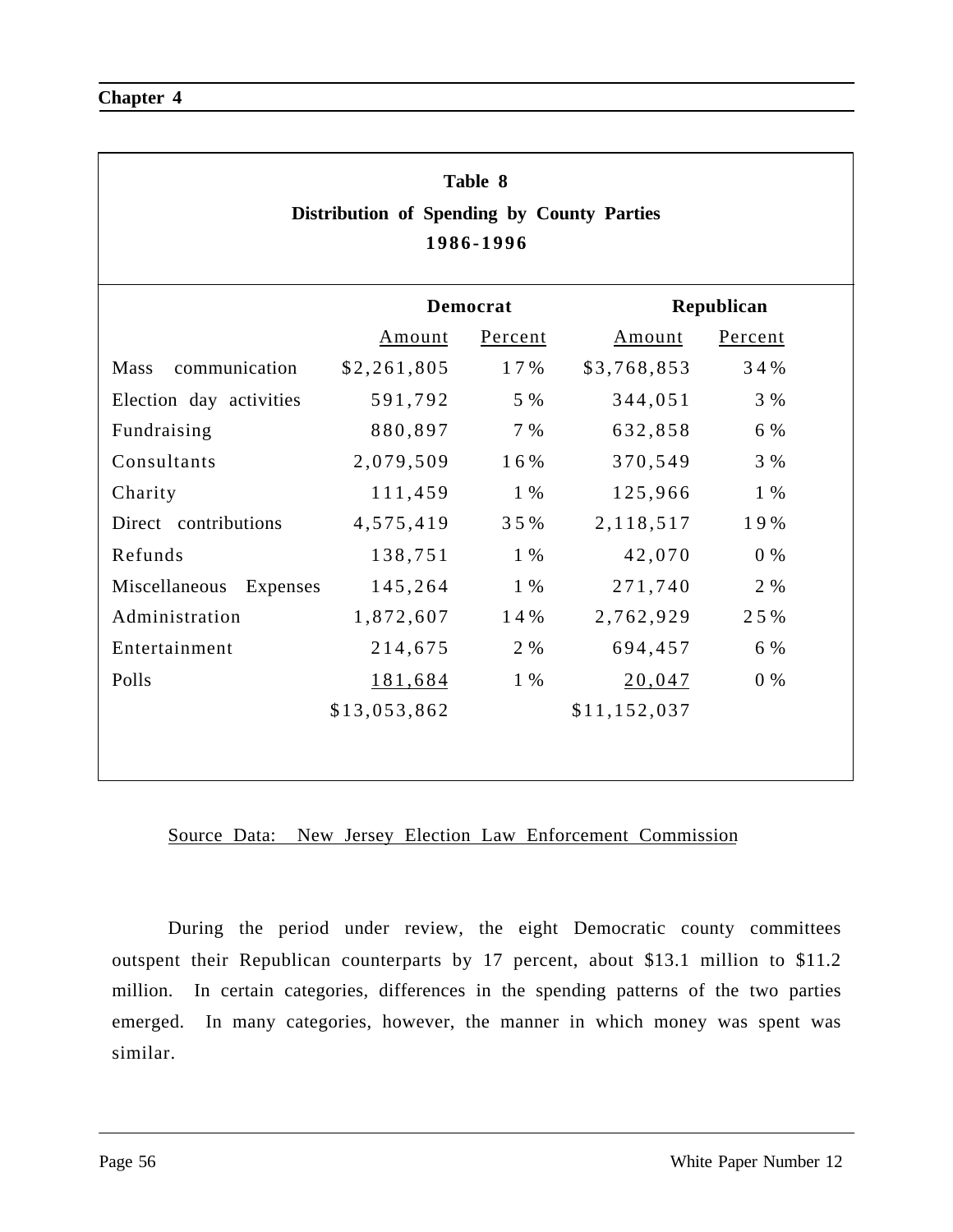Republican county committees, for instance, made 34 percent of their expenditures on mass communication. The eight Democratic county committees under review spent 17 percent of their money for mass communication. The Republicans spent \$3.8 million compared with \$2.3 million by the Democrats.

In terms of expenditures on political consultants, the Democratic party organizations both proportionately and in real dollars outspent the Republicans by a sizeable margin. The Democratic organizations expended \$2.1 million, or 16 percent of their expenditures on consultants. The Republican county party committees committed just three percent of their expenditures, or \$370,549 to this purpose.

Genuine differences appeared in their respective approaches toward making direct monetary contributions to their candidates and municipal affiliates. The Democratic county committees contributed \$4.6 million directly to candidates and local party committees, a figure which constituted 35 percent of their expenditures. Republicans, on the other hand, made 19 percent of their expenditures, approximately \$2.1 million in the form of direct contributions.

In other categories of spending, differences in approach and strategy surfaced as well. The Democratic county party committees spent more money on polls for instance, than their Republican counterparts. One percent of Democratic expenditures, or \$181,684, went for polls as compared with \$20,047, or zero percent, expended by the Republican committees. The Republican county party organizations, for their part, committed \$694,457, six percent of expenditures, to entertainment, whereas, Democrats expended only \$214,675, or two percent of their expenditures, for that purpose.

Expenditure activity vis-a-vis administration differed between the two parties. The Democratic county party committees made 14 percent of their expenditures for administrative purposes, \$1.9 million, while the Republican committees placed greater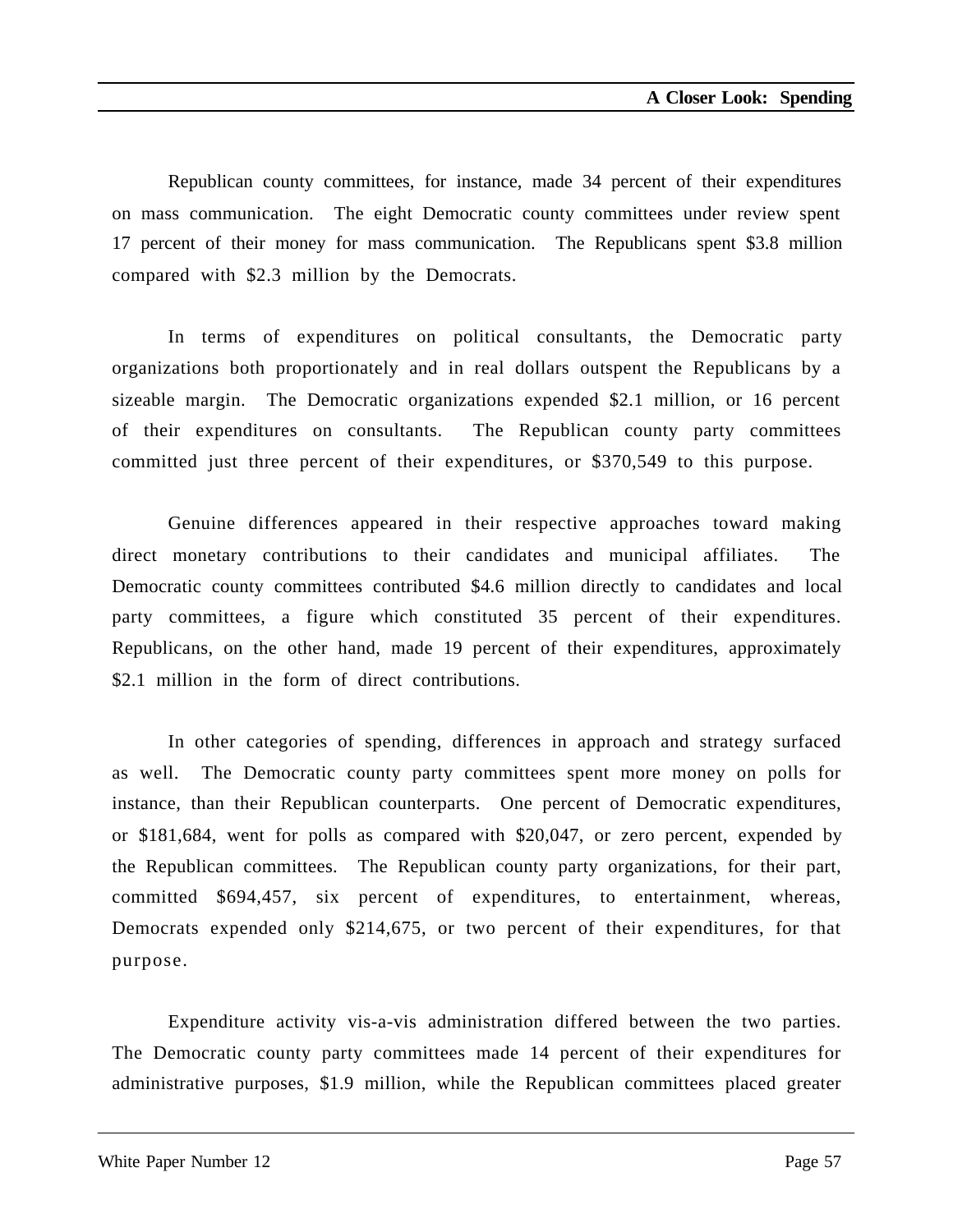emphasis on administration, expending \$2.8 million for that purpose, or 25% of their total expenditures.

Fundraising expenditures constituted \$880,897, or seven percent of Democratic expenditures. Similarly, Republicans spent \$632,858 for fundraising, six percent of their expenditures. Charity, refunds, and miscellaneous expenditures made up three percent of Democratic expenditures, \$111,459; \$138,751; and, \$145,264 respectively. Republican county party organizations made four percent of their expenditures for these purposes, \$125,966; \$42,070; and, \$271,740 respectively.

Finally, spending on election-day activities, such as get-out-the-vote operations, was fairly consistent between the two parties. Democratic county committees made five percent of their expenditures, \$591,792, for this purpose compared with the Republican committees, which dedicated \$376,853, or three percent of their expenditures, for this purpose.

This analysis of county party spending indicates that the approaches taken by Democratic organizations and Republican ones were not always the same. Democratic organizations have placed a higher priority on consultants and direct monetary contributions than Republicans did. The Republican organizations have emphasized more greatly mass communication. Both have spent proportionately higher amounts on administration than their state party counterparts have done recently, however. All in all, county party organizations seem to have spent their money appropriately on election-related purposes that served to advance the interests of their candidates.

#### Mass Communication Expenditures

In Legislative Candidates: How They Spend Their Money and State Parties and Legislative Leadership Committees: An Analysis 1994-1995, it was demonstrated that both the candidates and the party entities spent the greatest proportion of their mass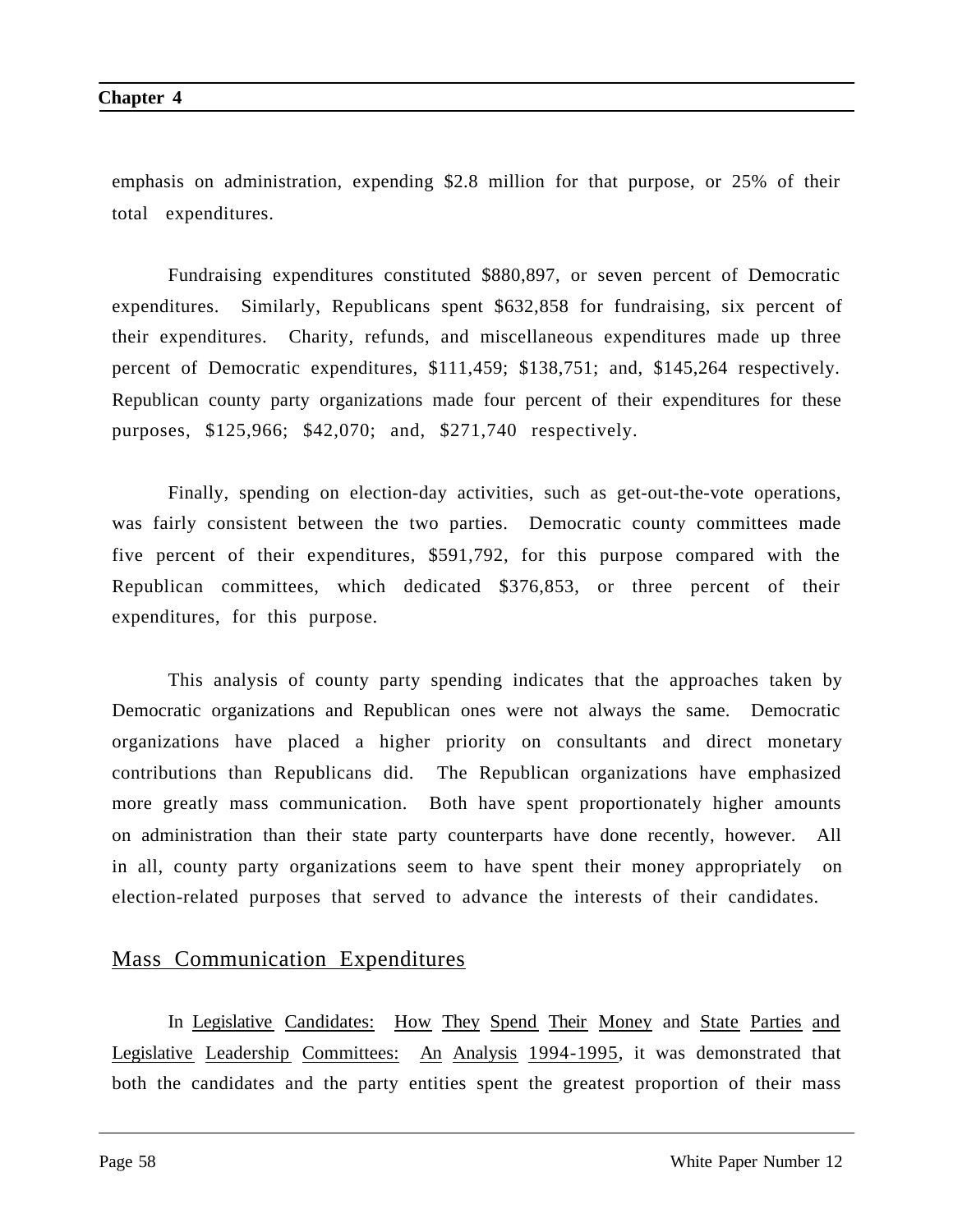communication dollars on direct mail. The expenditure data analyzed in this study reveals that the sixteen county party committees being studied spent the largest proportion of identifiable mass communication dollars on direct mail as well. The county party committees did not spend for direct mail to the same extent that legislative candidates and state level party entities did, however. In contrast to these candidates and state party entities, though, they did spend proportionately more money on print advertising and broadcast advertising, in particular, cable television.

Table 9 shows total spending levels between broad categories of mass communication from 1986-1996. It also depicts the patterns of mass communication spending undertaken by the two political parties.

| Table 9<br><b>Mass Communication Spending by County Party Committees</b><br>1986-1996 |           |                 |           |            |              |         |  |
|---------------------------------------------------------------------------------------|-----------|-----------------|-----------|------------|--------------|---------|--|
|                                                                                       |           | <b>Democrat</b> |           | Republican | <b>Total</b> |         |  |
|                                                                                       | Amount    | Percent         | Amount    | Percent    | Amount       | Percent |  |
| <b>Broadcast</b>                                                                      | \$563,016 | 25%             | \$329,054 | 9 %        | \$892,070    | 15%     |  |
| Direct mail                                                                           | 714,789   | 32%             | 732,696   | 19%        | 1,447,485    | 24 %    |  |
| Print                                                                                 | 167,754   | 7 %             | 139,969   | 4 %        | 307,723      | 5 %     |  |
| Unidentified                                                                          | 816,246   | 36%             | 2,567,134 | 68%        | 3,383,380    | 56%     |  |
|                                                                                       | 2,261,805 |                 | 3,768,853 |            | 6,030,658    |         |  |

Source Data: New Jersey Election Law Enforcement Commission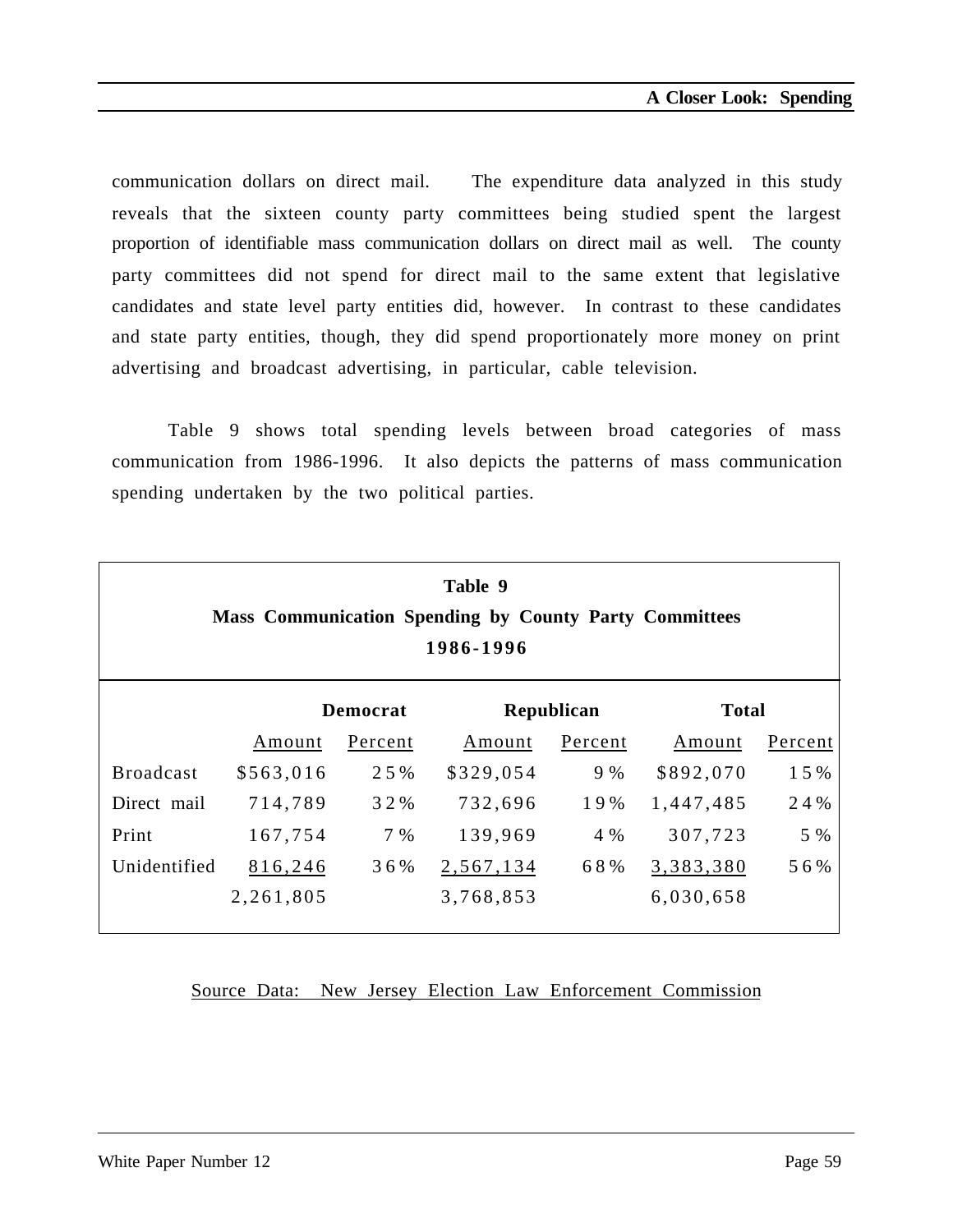Similar to previous studies, there were many mass communication expenditures reported by the county committees that were unable to be identified. Again, categorization was difficult. In spite of this limitation, however, it is clear that among identifiable expenditures the county party committees spent most of their mass communication dollars on direct mail, a medium that permits them to better target their audience, tailor their message to fit local concerns, and make the most effective use of their money.

Direct mail constituted 24 percent of total mass communication spending, about \$1.4 million between 1986 and 1996. In considering only identifiable expenditures, direct mail accounted for 55 percent of them.

Broadcast media spending comprised 15 percent of mass communication expenditures, or almost \$892,070. The bulk of broadcast media spending was for cable television, which was again a way of targeting voters. Through cable TV, these county organizations could reach a large number of local voters with a specialized message, thus getting the most for their money. Spending on print media advertising, primarily newspapers, was negligible. Five percent of county party committee mass communication dollars, \$307,723 went for print media advertising. Finally, 56 percent, about \$3.4 million of mass communication spending could not be categorized.

In truth, the vast majority of expenditures unclearly identified were reported by the Republican county party organizations under review. About \$2.6 million in mass communication expenditures, or 68 percent of their total media spending, went unidentified by the Republican county party committees. This fact may account for the differing levels of spending in each category between the parties. Whereas 68 percent of total mass communication dollars were not clearly identified by the Republicans, 36 percent of media expenditures were left somewhat vague by the Democrats, or \$816,246.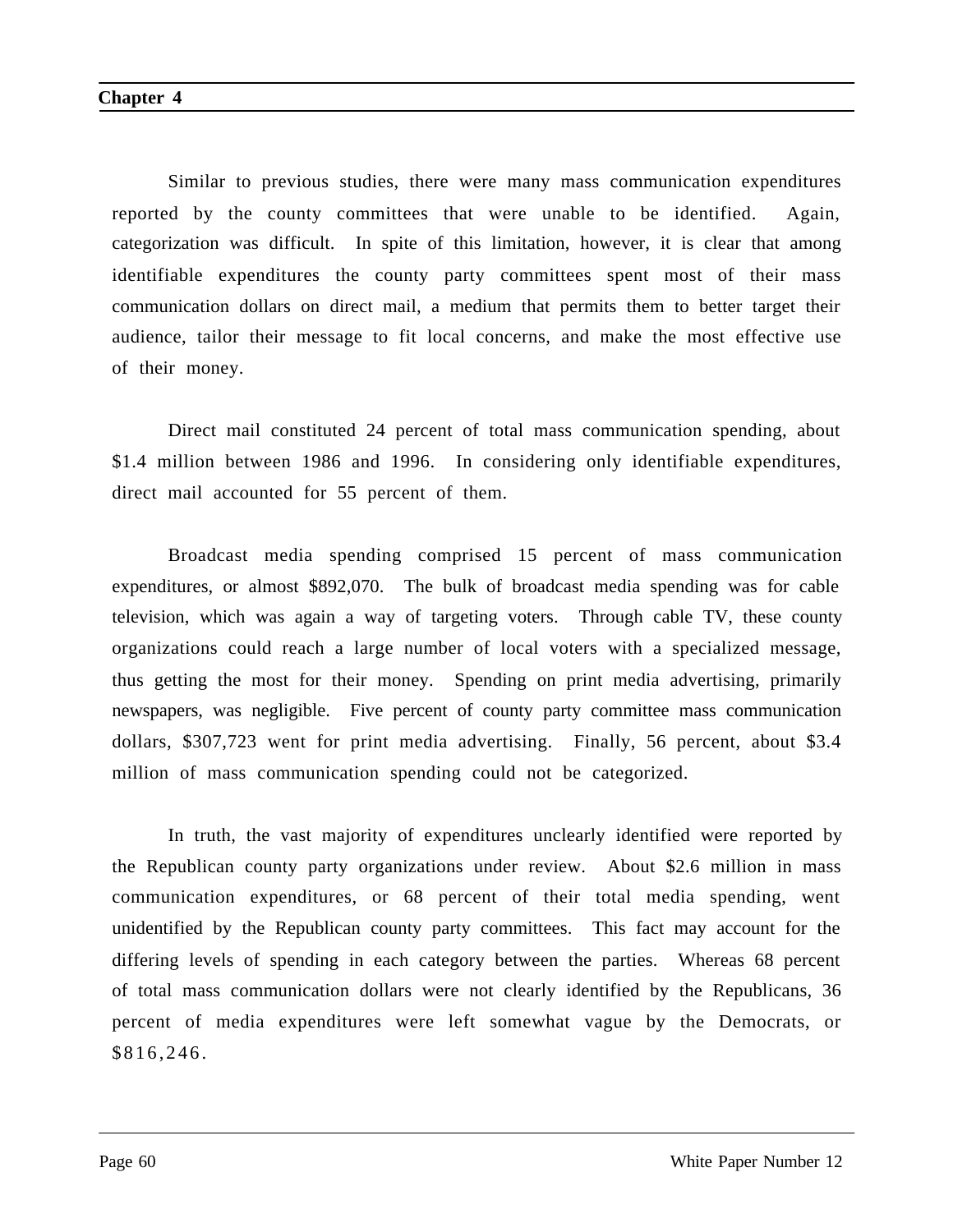The Democratic county party committees made 32 percent of their expenditures, about \$714,789, for direct mail compared with Republican county organizations, which spent 19 percent of their mass communication dollars for this purpose, \$732,696. Broadcast, mostly cable, constituted 25 percent, \$563,016 of mass communication spending by Democrats and nine percent of Republican expenditures, \$329,054. Finally, print media advertising involved 7 percent, \$167,754, of Democratic mass communication expenditures, and four percent of Republican mass communication spending at \$139,969.

The data indicates that while the county party organizations favored direct mail, which can be fine tuned to the point of addressing the parochial concerns of a variety of demographic groups within communities, they nevertheless spent considerable amounts on other forms of local advertising, such as cable television.

#### Mass Communication Spending Over Time

The increase in mass communication expenditures by the sixteen county party organizations as the period 1986-1996 progressed is indicative of their intensified involvement in campaigns and their influence within the campaign and political processes.

Figure 16 depicts the trend in mass communication expenditures during this period.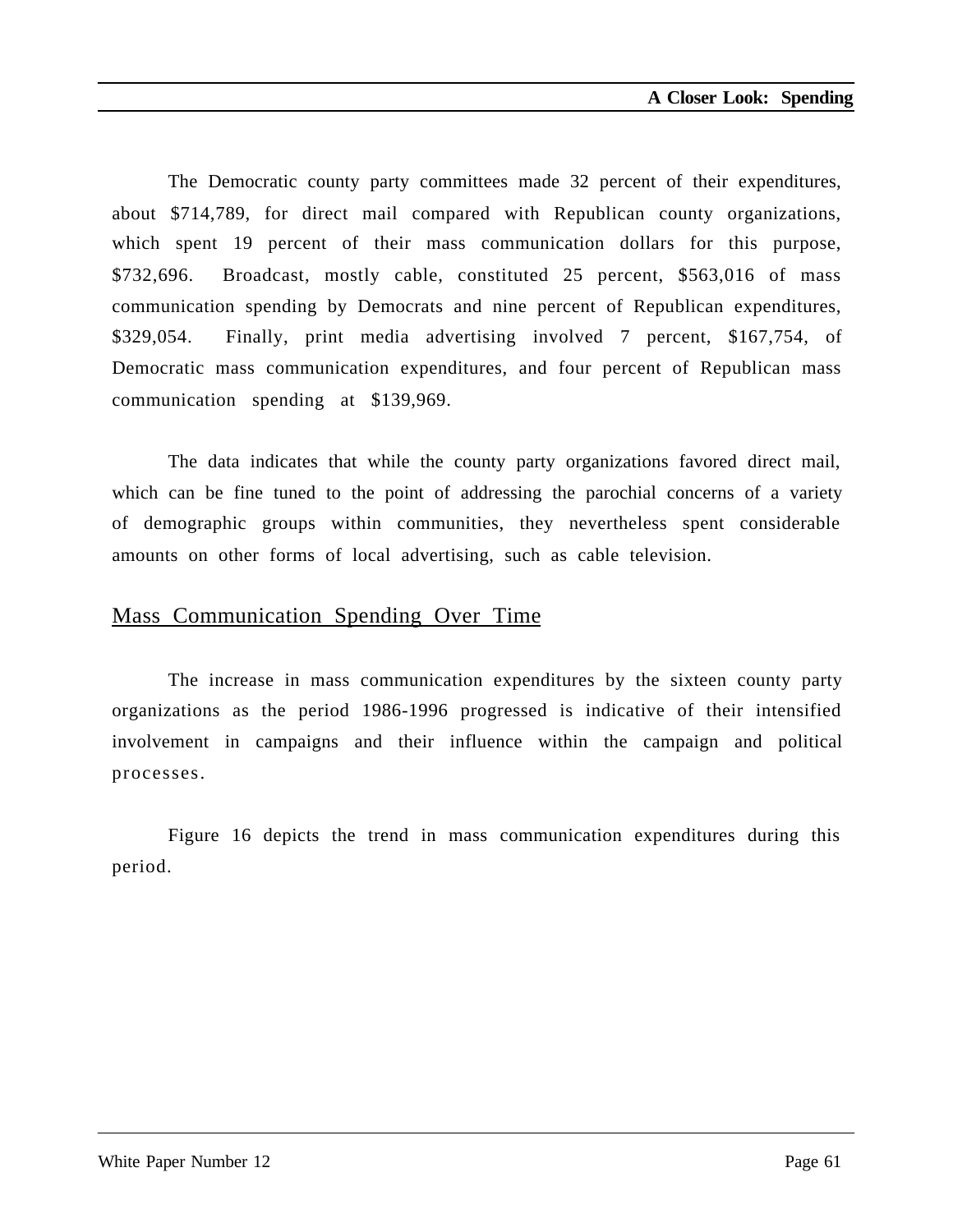



Source Data: New Jersey Election Law Enforcement Commission

As indicated above, spending on mass communication rose by 293 percent, from \$107,152 to \$420,578, between 1986 and 1996. It should be pointed out that expenditures for mass communication reached \$3.1 million in 1995 and almost \$900,000 in 1994. As a percentage of total expenditures, the 1986 mass communication figure amounts to 14 percent of total spending compared with 17 percent in 1996. If compared with 1995, however, this 14 percent of total expenditures represented by mass communication spending in 1996 pales in comparison to the 51 percent of total expenditures represented by mass communication in that earlier year.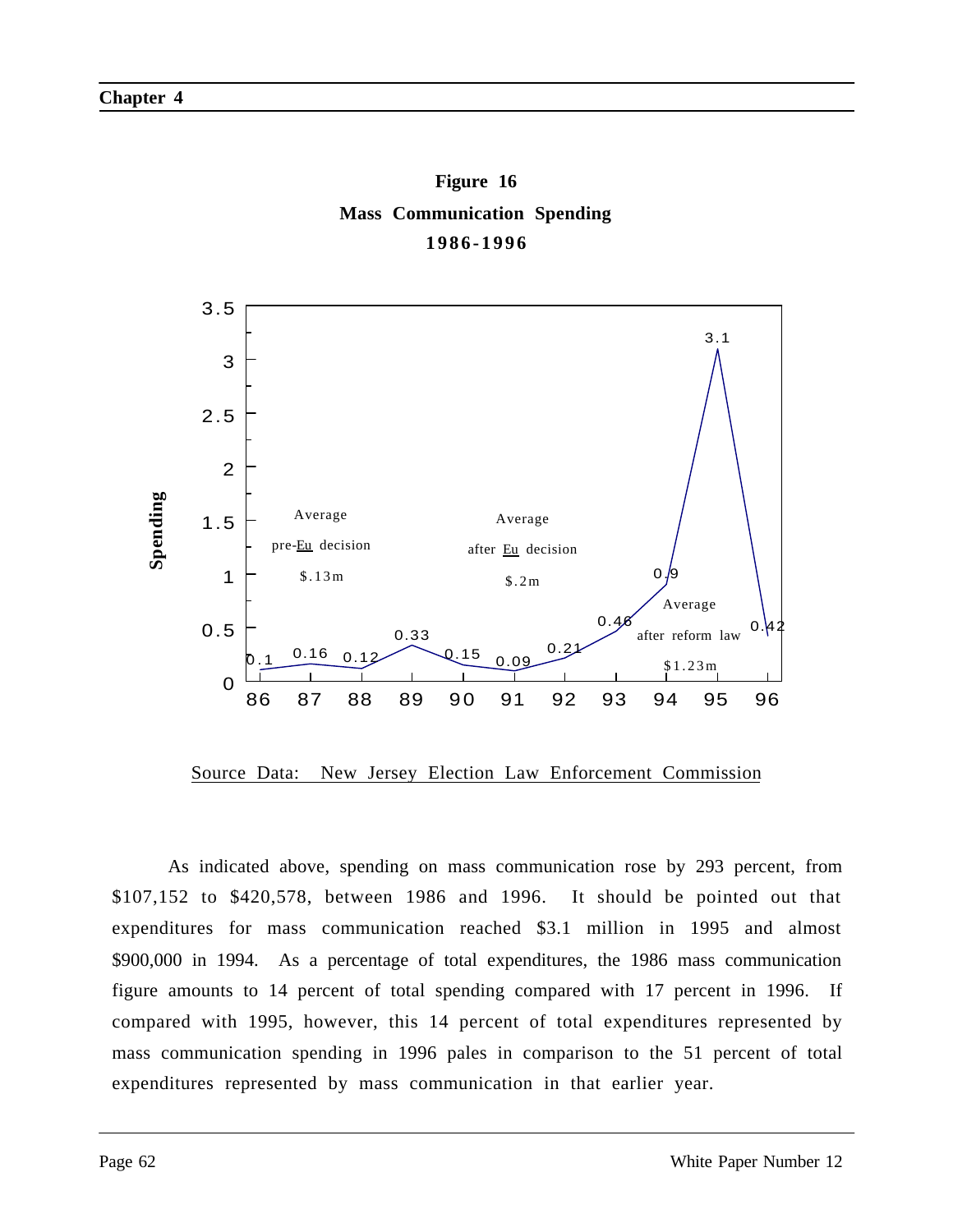Earlier in this chapter, in the subsection on Mass Communication Expenditures, spending on categories of mass communication was broken down. It was demonstrated that direct mail spending constituted the largest proportion of identifiable mass communication expenditures, broadcast advertising spending the second largest proportion, and print advertising the smallest proportion of these expenditures.

This pattern of mass communication spending remained consistent between years, though the data indicates that the parties did begin to spend increasing amounts on broadcast media, especially cable TV, as the years passed. The county parties made few expenditures for TV or radio early on. Very little was spent for this purpose until 1993. Then things changed. Between 1993 and 1996, the committees had spent \$864,839 on broadcast media, primarily, cable TV.

With regard to direct mail, prior to 1993 the county parties spent a total of \$414,998 for this purpose. After 1993, the county party organizations spent a combined total of \$1 million on direct mail.

Spending on print media advertising was minimal throughout the entire period.

All in all, these statistics support the thesis of this study that county party organizations are playing an increasingly important role in political campaigns in New Jersey. In this modern era of media-based campaigns, the county party organizations have demonstrated a tendency to spend more and more money on mass communication as the years progress, a sure indication that they are becoming increasingly influential in the politics of the State and more directly involved in campaigns.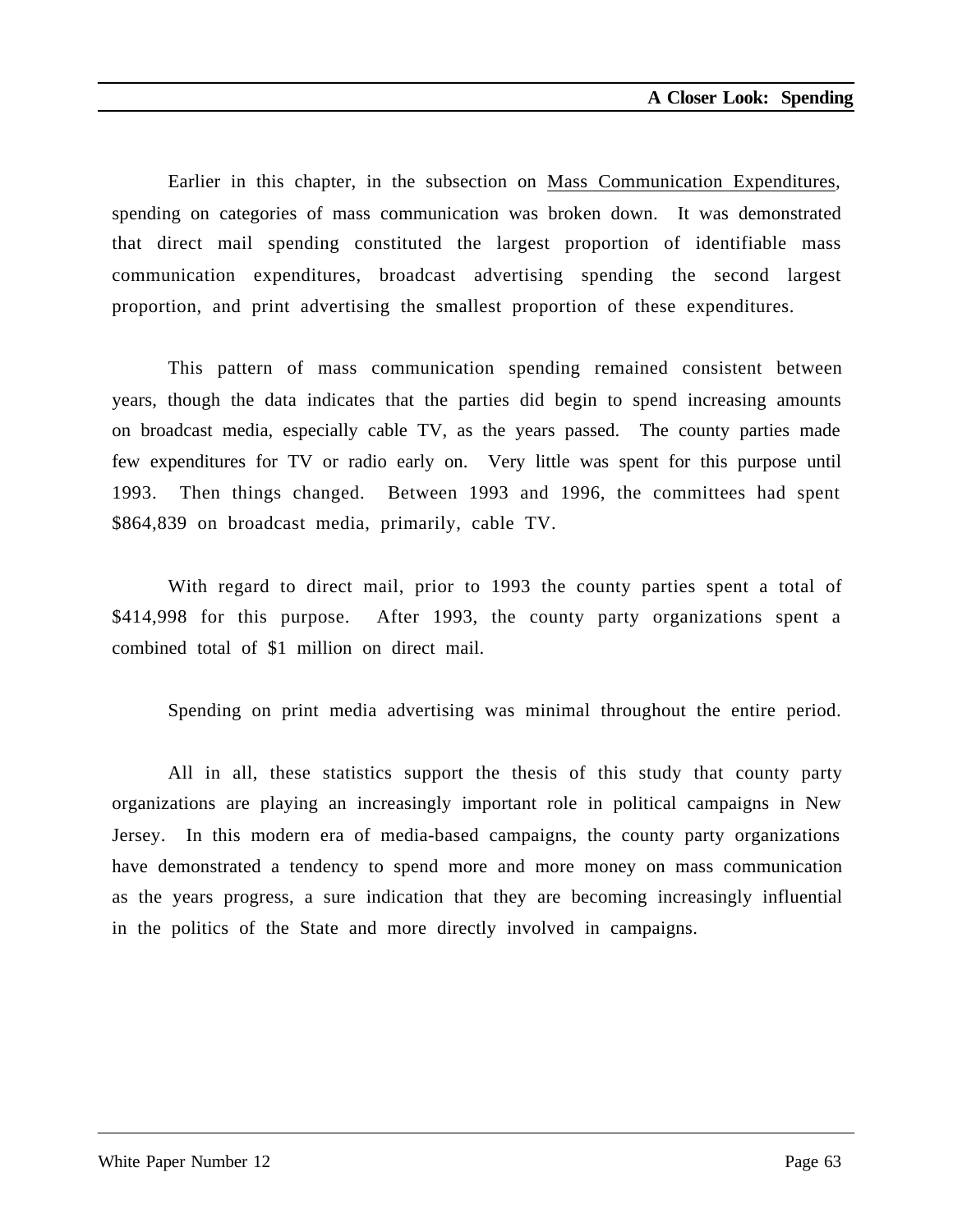#### In-kind Expenditures

Another clue to the increasingly significant role of the county party organizations in campaigns is their heightened tendency to make in-kind contributions to candidates, or in other words spend money on behalf of them.

Figure 17 shows the trend in in-kind expenditures during the ten-year period.

### **Figure 17 In-kind Expenditures 1986-1996**



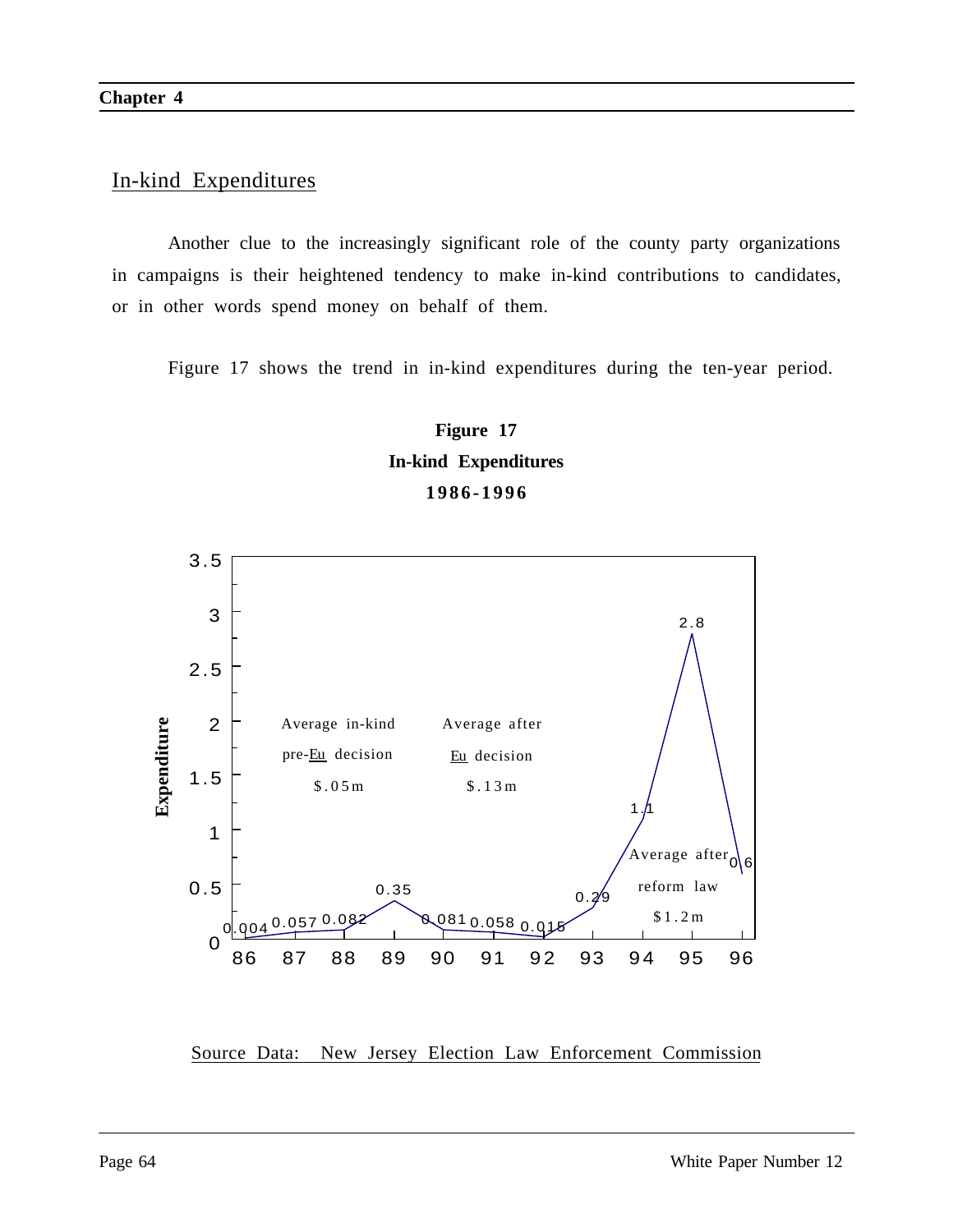In 1986, in-kind expenditures totalled just \$4,357. Ten years later, in 1996, inkind expenditures rose to \$596,002. Even more impressive was the fact that in 1994 and 1995 spending on in-kind expenditures reached \$1.1 million and \$2.8 million respectively. Moreover, within the in-kind expenditure category, most of which were made after 1993, about 50 percent of the total were put toward mass communication and 36 percent of the total went toward consultants. Thus, the majority on in-kind expenditures went for purposes that clearly indicate that county party organizations were very much involved in campaigns.

In conclusion, the fact that county organizations are spending significantly more dollars on behalf of candidates rather than in the form of direct contributions to those candidates, attests to their new found influence over the process. In-kind contributions represent a means for the county parties to control how the money is being spent, while a direct contribution leaves spending to the discretion of the recipient candidates.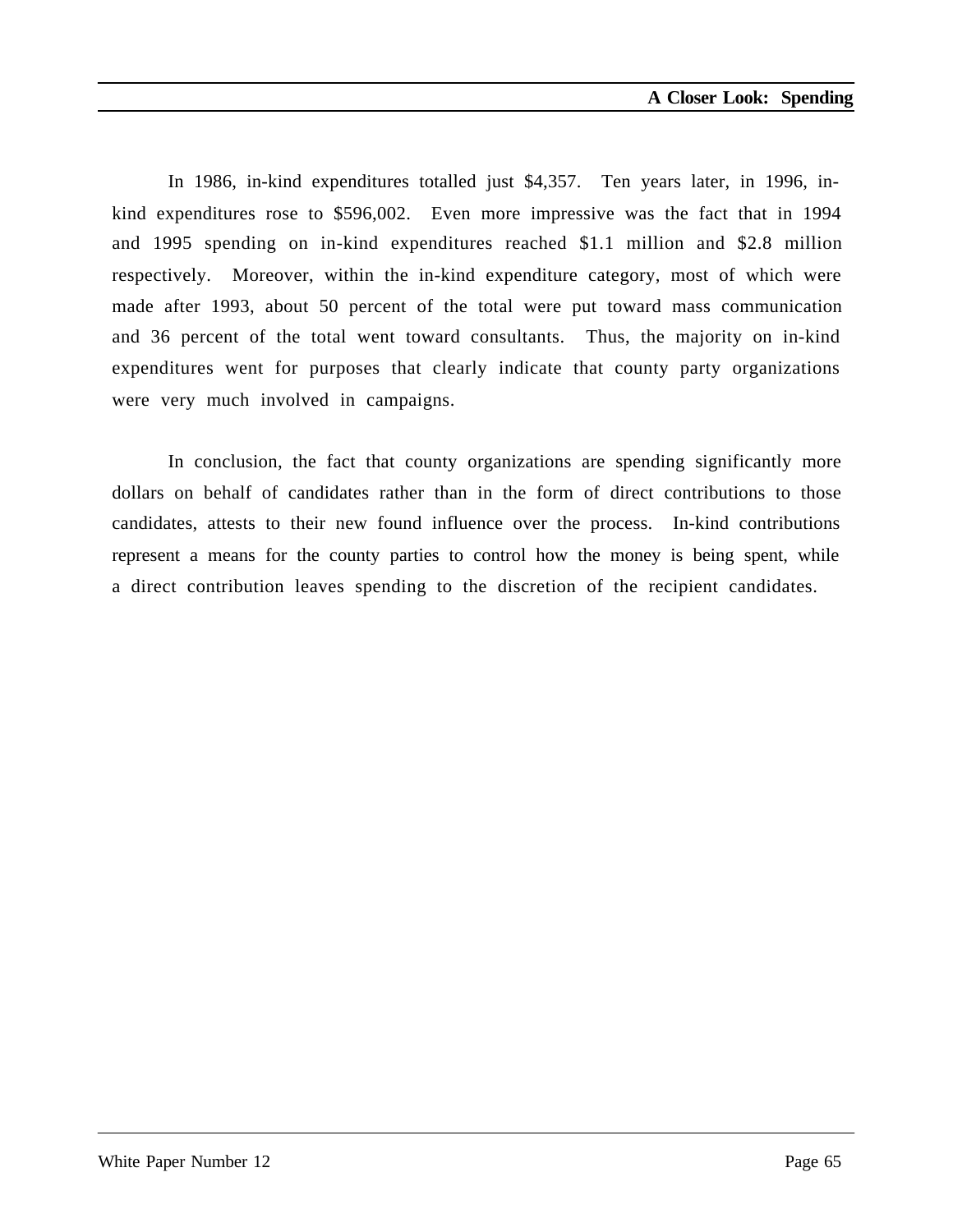# **Chapter 5**

# **Back In The Game**

I

n State and Local Government David C. Safell and Harry Basehart write:

State regulation of parties can be divided into three periods. The first period, from the founding of parties through the beginning of the 1880's, contained no regulation, parties were considered to be private political associations.

The second period, characterized by extensive regulation of parties, started in the 1880's and lasted into the 1970's. . . .

The third period of state regulation, which began in the 1970's and continues today is actually one of deregulation. Political parties should be treated as private associations, as they once were. This is not to say that states no longer regulate parties: they do. But the necessity of these regulations is

*It took slightly longer for New Jersey to begin to ease restrictions on political parties and to change its campaign laws to their advantage. Nevertheless, as the 1990's dawned, New Jersey too hopped a fast moving train toward party revitalization, albeit one that is taking a different route than in days past.*

being questioned because they are viewed as contributing to the weakening of political parties as a link between voters and their government.**<sup>1</sup>**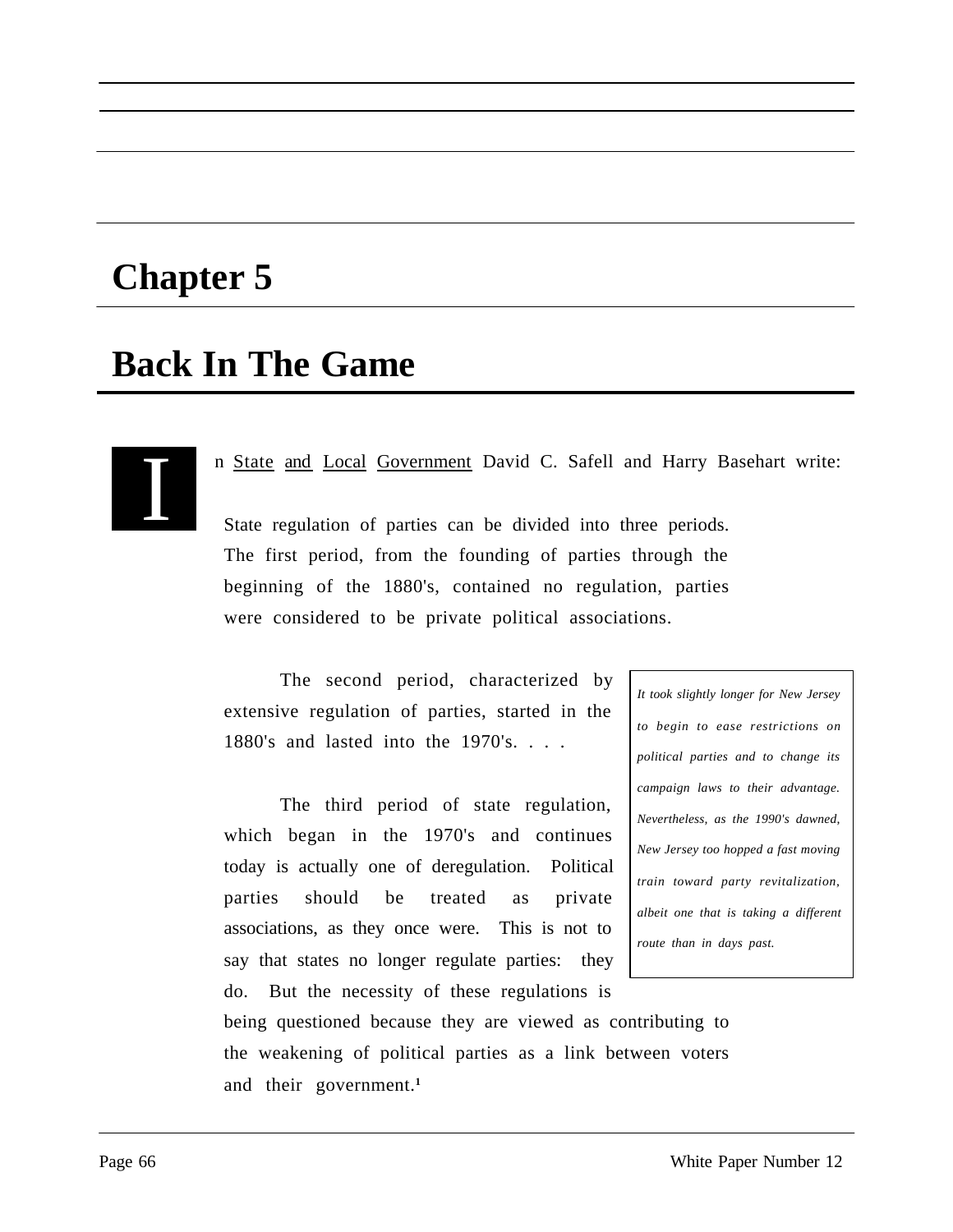It took slightly longer for New Jersey to begin to ease restrictions on political parties and to change its campaign laws to their advantage. Nevertheless, as the 1990's dawned, New Jersey too hopped a fast moving train toward party revitalization, albeit one that is taking a different route than in days past.

In 1989, the United States Supreme Court issued the Eu decision, which recognized the private nature of political parties and declared a California law which prevented parties from endorsing candidates in a primary election to be unconstitutional. Soon thereafter, following a New Jersey Superior Court decision, a similar law in New Jersey was invalidated on the basis that the Eu decision applied to it. Thus, the repartyization process in New Jersey was begun. Now, county party organizations, for example, would be able to support candidates in the primary and exercise control over ballot position. In other words, they could grant the all important organizational line to the candidates of their choice, an advantage in a primary election that cannot be underestimated. The efficacy of this power was made abundantly clear, for example, in the Democratic gubernatorial primary in which support from county party organizations was pivotal to Candidate Jim McGreevey's success.

Repartyization in New Jersey, however, got an even bigger boost when the Legislature passed the campaign finance reform law in 1993. Effectively, this law benefited the parties by placing less restrictive limits on contributions to parties (and also placing no limits on how much they can spend on their candidates) than on contributions to individual candidates. With this law, donations began to flow increasingly toward the parties, which in turn caused them to assume an increasingly important role in the campaign process.

As this study has demonstrated, no where is this point better illustrated than through the changing role evidenced by the county party organizations between 1986 and 1996.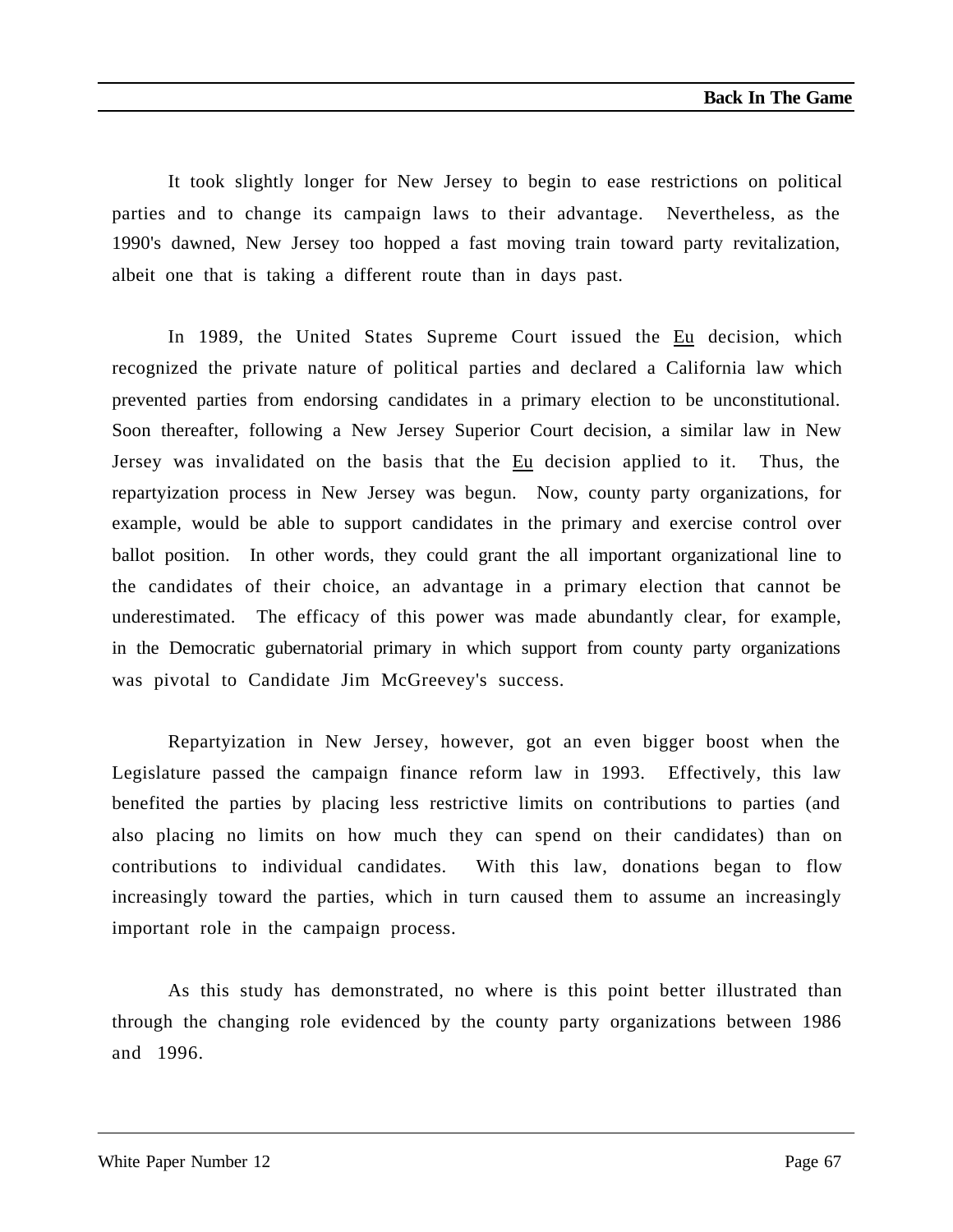As indicated in Chapter 2, the 42 county party organizations increased their fundraising activity by 370 percent between 1986 and 1996, raising about \$2 million in 1986 and \$9.4 million in 1996. The sixteen county party committees being scrutinized in this study, the party committees in the eight counties of Atlantic, Bergen, Camden, Hudson, Mercer, Middlesex, Passaic, and Somerset, followed suit. These party organizations raised 444 percent more in donations in 1996 than they did ten years earlier in 1986. Raising \$923,685 in 1986, this figure pales in comparison to the \$4.9 million raised in 1996.

Unsurprisingly, the expenditure activity of these party organizations followed the same path. Spending by all 42 county party organizations amounted to \$2.3 million in 1986 and \$8.4 million ten years later in 1996. This increase equals 265 percent.

The spending by the sixteen county party committees followed the same pattern. In 1986, these organizations spent \$785,010 compared with \$2.3 million in 1996, a 187 percent increase.

How the Eu decision and campaign finance reform directly impacted repartyization in New Jersey is best understood by breaking down the period 1986 to 1996 into three time intervals; pre-Eu decision, post-Eu/pre-reform, and post-reform.

Regarding fundraising by the sixteen county party organizations, it is clear that the campaign finance reform law of 1993 had a tremendous impact on this activity. More than any single factor vis-a-vis repartyization, reform of New Jersey's campaign disclosure law, which imposed much higher limits on contributions to parties than on contributions to individual candidate committees and permitted parties to spend unlimited amounts on their candidates, was the most significant. Following the enactment of the new law in 1993, the sixteen county party organizations averaged \$5 million in receipts per year.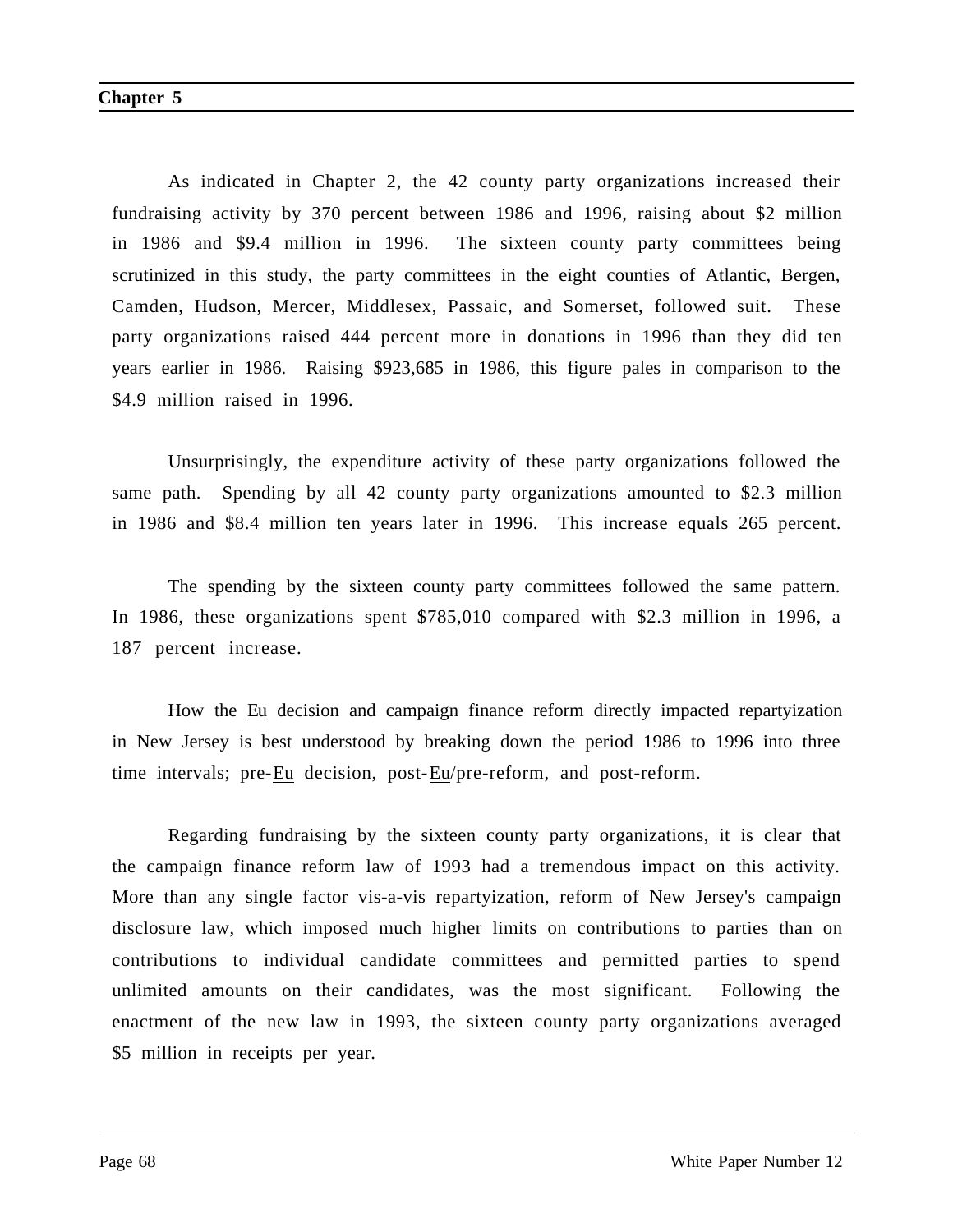Fundraising activity was also impacted by the Eu decision, but not to the extent that the new law affected it. Between 1989 and 1992, the years immediately following the United States Supreme Court's decision, the average amount raised per year was \$2.3 million. In the earliest period, between 1986 and 1988, prior to either one of these events, the sixteen county party committees averaged \$1.2 million per year in fundraising.

Spending, as expected, paralled the fundraising pattern. Spending by the sixteen county party organizations averaged \$4 million from 1993 through 1996. Prior to campaign finance reform but after the Eu decision, between 1989 and 1992, the sixteen county party organizations together averaged \$1.4 million in spending activity per year. Between 1986 and 1988, the three years prior to the Eu decision, the sixteen county committees averaged less than a million dollars in spending.

This study contends that there is a repartyization process underway in New Jersey and that an integral part of this process is the greatly strengthened role of the county party organizations in the campaigns of their candidates. While relatively dormant in the early and mid-1980's, these county party organizations began to rebound following the Supreme Court's Eu decision in 1989. They subsequently become a key player in election campaigns at all levels when the money began to flow to them as the result of campaign finance reform in 1993. This reform placed stricter contribution limit standards on donations to individual campaign committees than on the parties.

There is no better indication of the key role county party organizations now play in campaigns than to observe the trends in mass communication spending and in-kind expenditures over time. Of those mass communication expenditures that could be identified as reported between 1986 and 1996, 55 percent went for direct mail, 34 percent for broadcast advertising, and 12 percent for print advertising.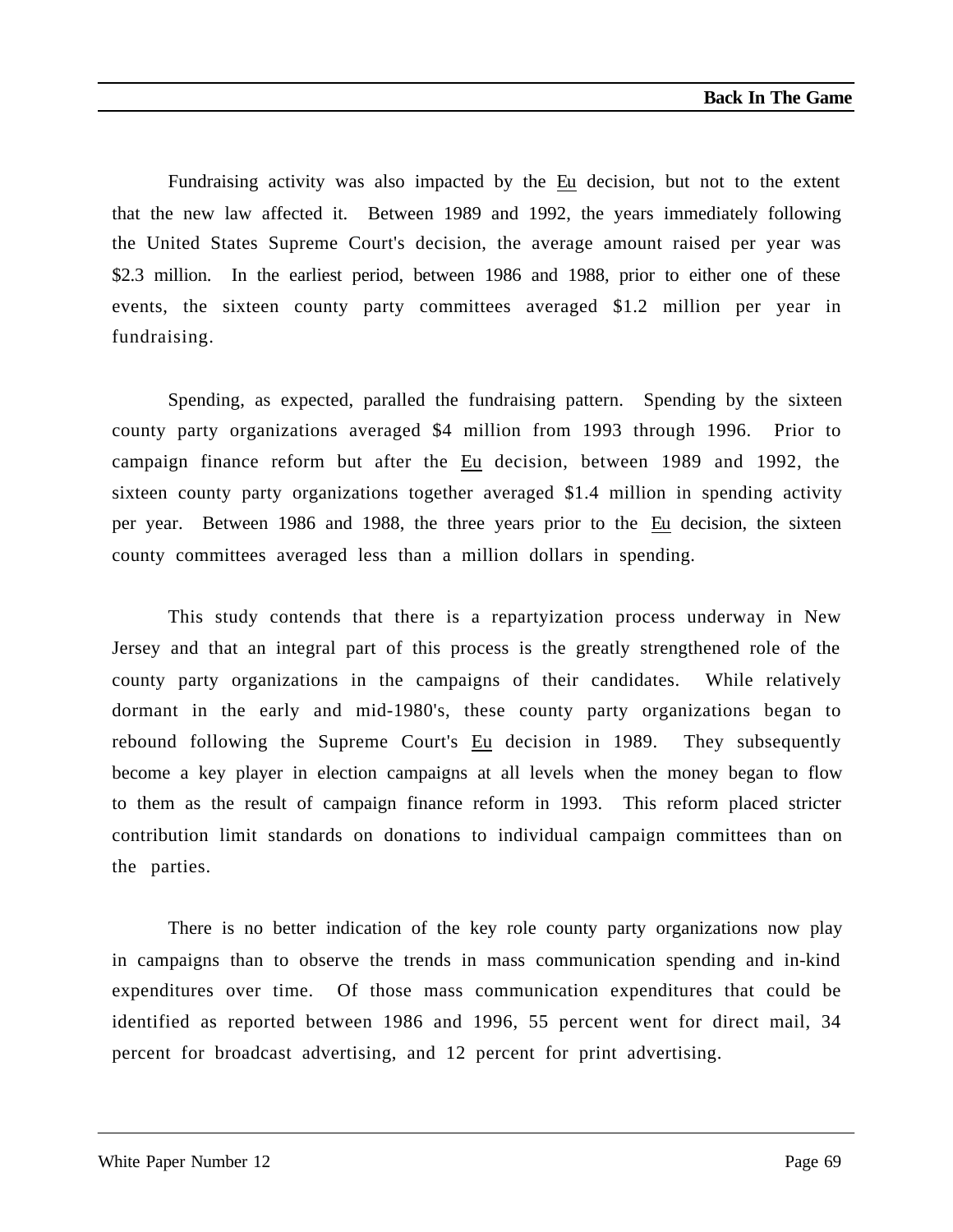More importantly, the overwhelming proportion of these mass communication expenditures were made between 1993 and 1996, the years following campaign finance reform. The average amount spent on mass communication in the years following campaign reform was \$1.2 million compared with \$200,000 after the Eu decision but before campaign finance reform and \$130,000 prior to the Eu decision.

In-kind expenditures, those expenditures made by the county party committees on behalf of their candidates, showed the same pattern. After campaign finance reform, in-kind expenditures by the county organizations averaged \$1.2 million per year compared with \$130,000 between 1989 and 1992, and just \$5,000 prior to the Eu decision, 1986 to 1988. Thus, taken together, these statistics involving mass communication spending, mainly undertaken in the form of in-kind expenditures made on behalf of their candidates, provides strong evidence that repartyization has taken root in New Jersey. As a result of this pattern, a party strengthening process, the county party organizations now are increasingly involved in the modern-day campaigns of their candidates. What this portends for the future of candidate-centered campaigns remains to be seen. Nevertheless, it seems clear that the county party organizations are once again influential in the political and governmental life of New Jersey.

In White Paper Number 11, State Parties And Legislative Leadership Committees: An Analysis 1994-1995, it was stated:

Political party committees are broad based and while they represent a general philosophical point of view, they are not single issue committees or special interest committees. They are an integral part of our political system and can effectively offset the influences of special interest politics. To the extent that they can do that they should be, through campaign finance laws, encouraged to do so. They must be able to raise enough money to promote their candidates and to communicate the party's general message to the voters.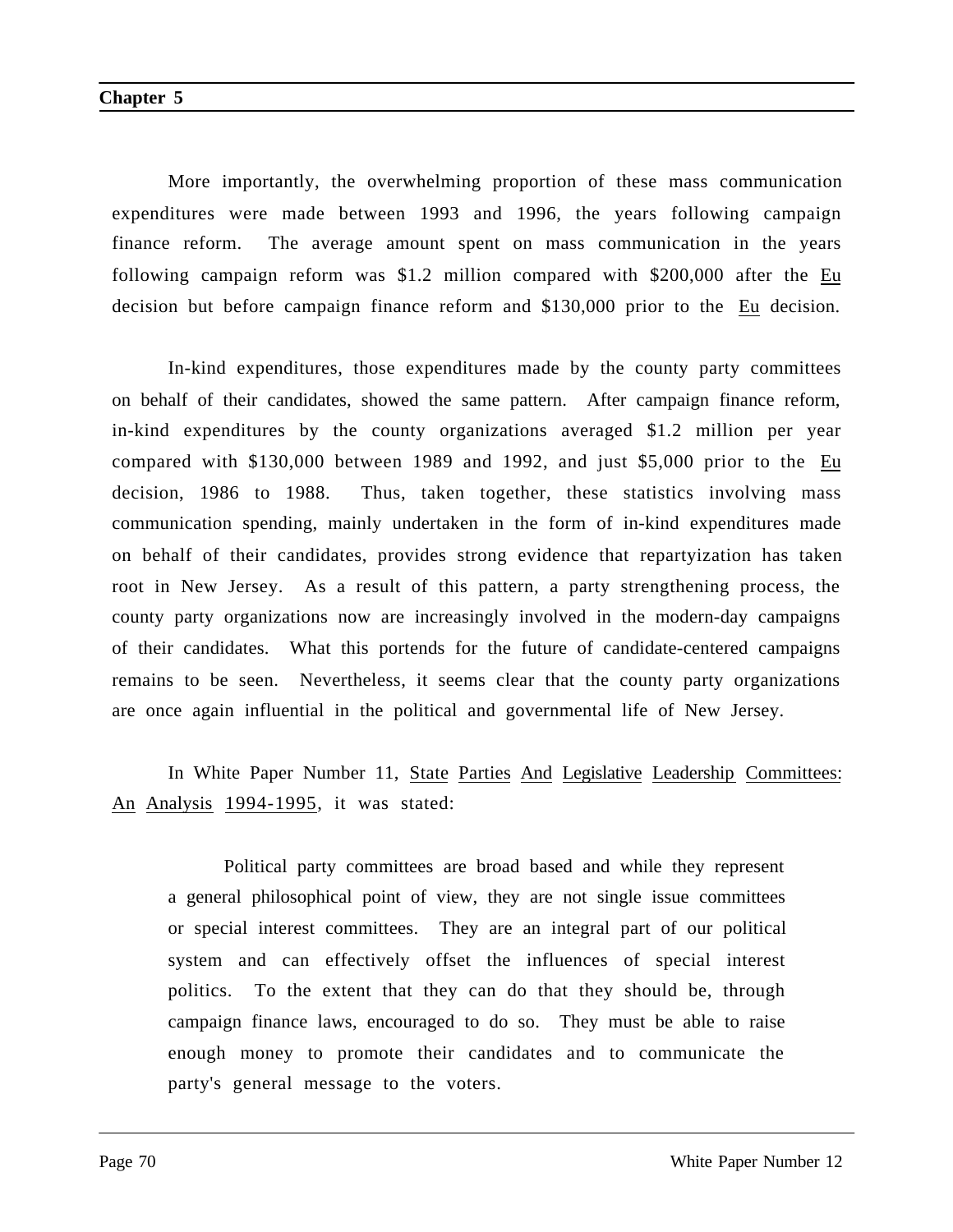At the same time that parties should be able to accomplish the above, it is also important for them to be free of the perception if not reality, of undue influence. In order to permit political parties to balance the influences of special interest groups over candidates, they must, of course, be able to raise substantial amounts of money. Simultaneously, however, they must be beyond the suggestion that they themselves are susceptible to undue influence.**<sup>2</sup>**

The same applies to county party organizations. That is why recommendations made in White Paper Number 11 vis-a-vis the state party committees will be made here. First, the limit relative to contributions made to the county party committees, which is now set at \$30,000 per year should be lowered to \$10,000 per year. Secondly, it is recommended that the county party committees continue to not be restricted in terms of what they can contribute to or spend on their candidates. And third, the state parties should not be limited vis-a-vis the amount of money they can give to county organizations. Taken together, these provisions will enable the county party committees to raise enough money to be effective in supporting their candidates to publicize the party's message, to undertake get-out-the-vote operations and other party building efforts, and to be an influential part of today's election campaigns. At the same time, these provisions, by reducing the amount of money donors can give to the county parties, will work toward softening the perception, if not reality, of undue influence over these committees and the individuals who lead them. Finally, these provisions will strengthen the relationship between the county party committees and the state party committees, further offsetting the influence of the special interest PACs over the electoral process.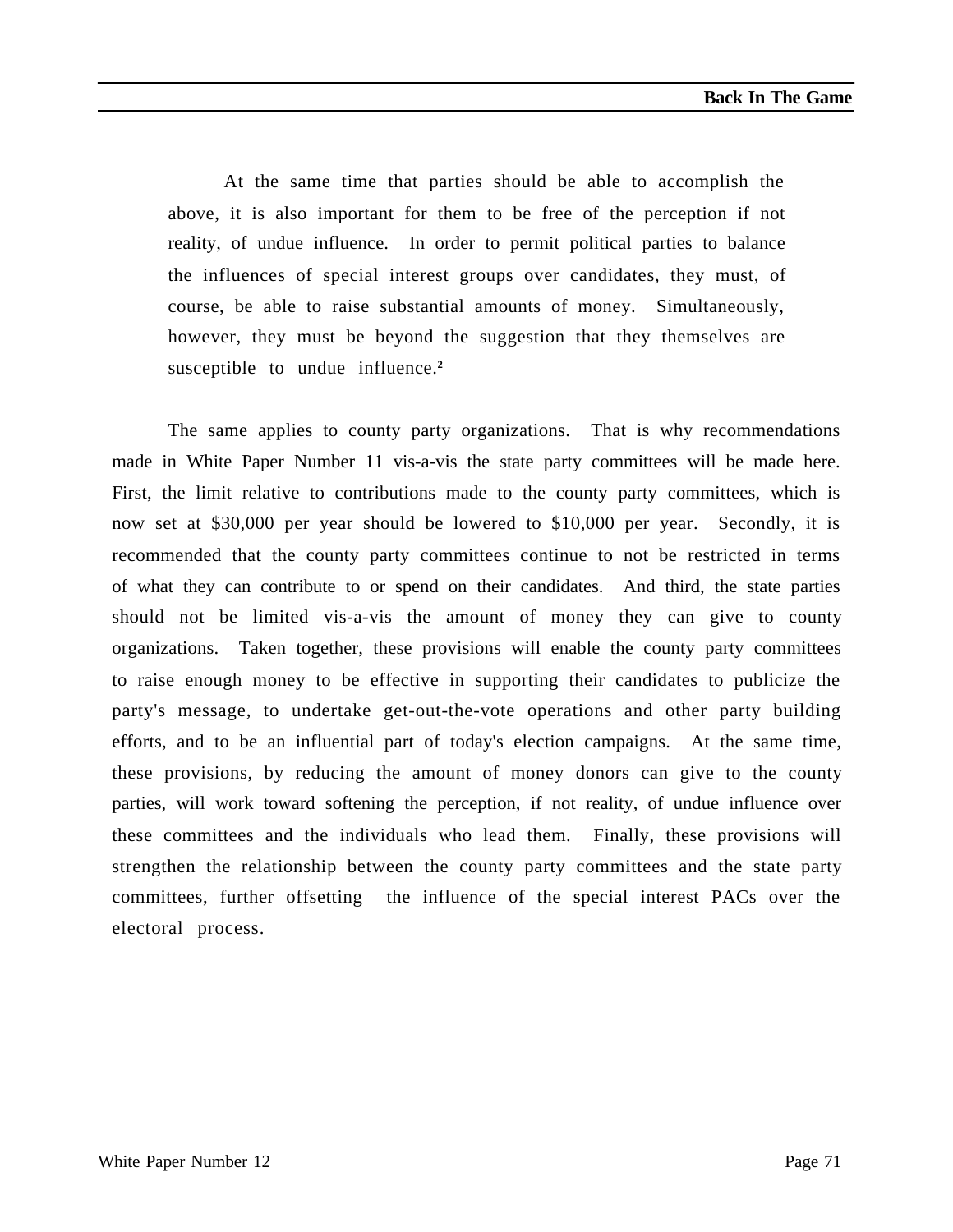## **N**OTES

- 1. David C. Saffell and Harry Basehart, State and Local Government: Politics and Public Policies, Sixth Edition, (McGraw Hill, 1998), pp. 70- 71.
- 2 . New Jersey Election Law Enforcement Commission, White Paper Number 11, State Parties and Legislative Leadership Committees: An Analysis 1994-1995, (July, 1996), p. 73.